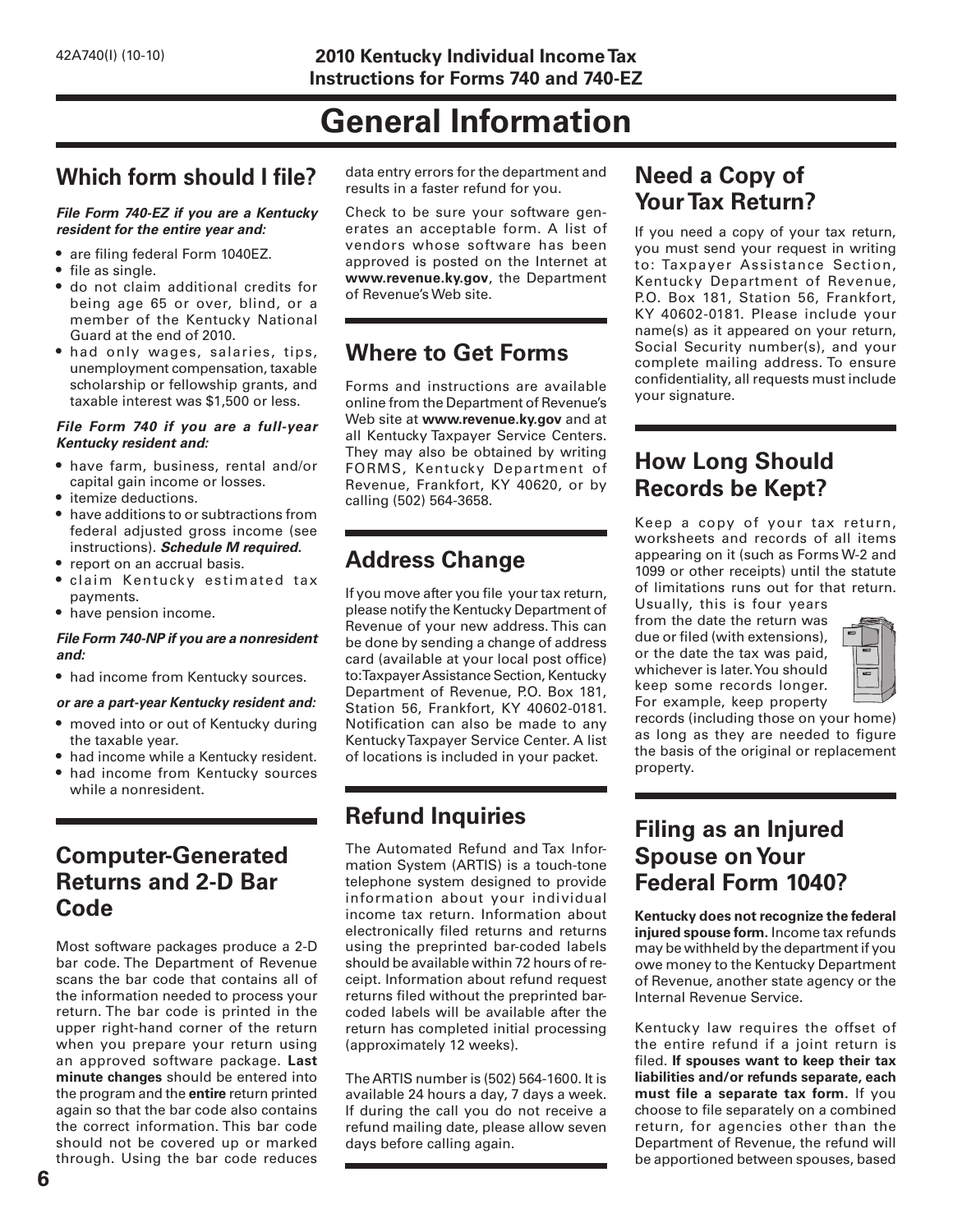on each spouse's income. The indebted spouse's refund will then be paid to the appropriate agency.

# **Death of a Taxpayer**

If a taxpayer died before filing a return for 2010, the taxpayer's spouse or personal representative may have to file and sign a return for that taxpayer. A personal representative can be an executor, administrator or anyone who is in charge of the deceased taxpayer's property. If the deceased taxpayer did not have to file a return but had tax withheld, a return must be filed to get a refund. The person who files the return should write "**DECEASED**," the deceased taxpayer's name and the date of death across the top of the return.

If your spouse died in 2010 and you did not remarry in 2010, you can file jointly or separately on a combined return. The return should show your spouse's 2010 income before death and your income for all of 2010. You can also file jointly or separately on a combined return if your spouse died in 2011 before filing a 2010 return. Write "**Filing as surviving spouse**" in the area where you sign the return. If someone else is the personal representative, he or she must also sign.

# **Death of Military Personnel Killed in Line of Duty**

KRS 141.010(10)(t) exempts all income earned by soldiers killed in the line of duty from Kentucky tax for the years during which the death occurred and the year prior to the year during which the death occurred.

The exemption applies to tax years beginning after December 31, 2001. The income exclusion applies to all income from all sources of the decedent, not just military income. The exclusion includes all federal and state death benefits payable to the estate or any beneficiaries.

Amended returns may be filed for the year the soldier was killed in the line of duty and the year prior to the year of death. The amended returns must be filed within the statute of limitations period; four years from the due date, the extended due date or the date the tax was paid, whichever is later.

If a combined return was filed, the exclusion would apply to the income reported in Column A or Column B of the Kentucky return attributable to the military member. If a joint return was filed, the income must be separated accordingly. Refunds will be issued in the names on the original return. Beneficiaries or estates that received death benefits that were included in a Kentucky return may file an amended return to request a refund of taxes paid on the benefit.

The Department of Revenue will use the Veterans Administration definition for "in the line of duty," which states that a soldier is in the line of duty when he is in active military service, whether on active duty or authorized leave; unless the death was the result of the person's own willful misconduct.

# **Income Tax Withholding for 2011**

If the amount you owe or the amount you overpaid is large, you may want to change the amount of income tax withheld from your 2011 pay. To do so you must file a new Form K-4 with your employer.

For tax years beginning on or after January 1, 2005, the low income credit has been replaced with a family size tax credit. The Family Size Tax Credit is based on modified gross income and the size of the family. See instructions for Lines 20 and 21 for further explanation of these limitations. Changes have been made to the Special Withholding Exemption Certificate (Form K-4E) to reflect the Family Size Tax Credit. If you do not expect to have any tax liability for the current year and you meet the modified gross income requirements, you may be entitled to claim exemption from withholding of Kentucky income tax. The Special Withholding Exemption Certificate (Form K-4E) can be downloaded at **http://revenue.ky.gov/ business/whtax.htm**, the Department of Revenue's Web site.

## **2011 Estimated Tax Payments**

Persons who reasonably expect to have income in excess of \$5,000 from which no Kentucky income tax will be withheld may be required to make estimated tax payments on Form 740-ES. However, if the amount of estimated tax is \$500 or less, no estimated payments are required. Persons who do not prepay at least 70 percent of the tax liability may be subject to a 10 percent penalty for underpayment of estimated tax. If you are required to make estimated tax payments you may also be subject to interest if the payments are not made timely. Prepayments for 2011 may be made through withholding, a credit forward of a 2010 overpayment or estimated tax installment payments. The instructions for Form 740-ES include a worksheet for calculating the amount of estimated tax due and for making installment payments. These forms may be obtained from the Kentucky Department of Revenue, Frankfort, KY 40620, or any Kentucky Taxpayer Service Center. You may also download Form 740-ES and instructions at **www.revenue. ky.gov**, the Department of Revenue's Web site.

# **Return Adjustments**

If the Department of Revenue adjusts your return and you do not understand the adjustment, you may write to Taxpayer Assistance, Kentucky Department of Revenue, P.O. Box 181, Station 56, Frankfort, KY 40602-0181 or call (502) 564-4581. If you disagree with an adjustment made to your return, you may appeal that adjustment by submitting a written protest within 45 days of notification.

# **Amended Returns**

If you discover that you omitted deductions or otherwise improperly prepared your return, you may obtain a refund by filing an amended return within four years of the due date of the original return. *You are required to file an amended return to report omitted income*. You may obtain Form 740-X by contacting a Kentucky Taxpayer Service Center or writing FORMS, Kentucky Department of Revenue, Frankfort, KY 40620. You may also download Form 740-X at **www.revenue.ky.gov**, the Department of Revenue's Web site.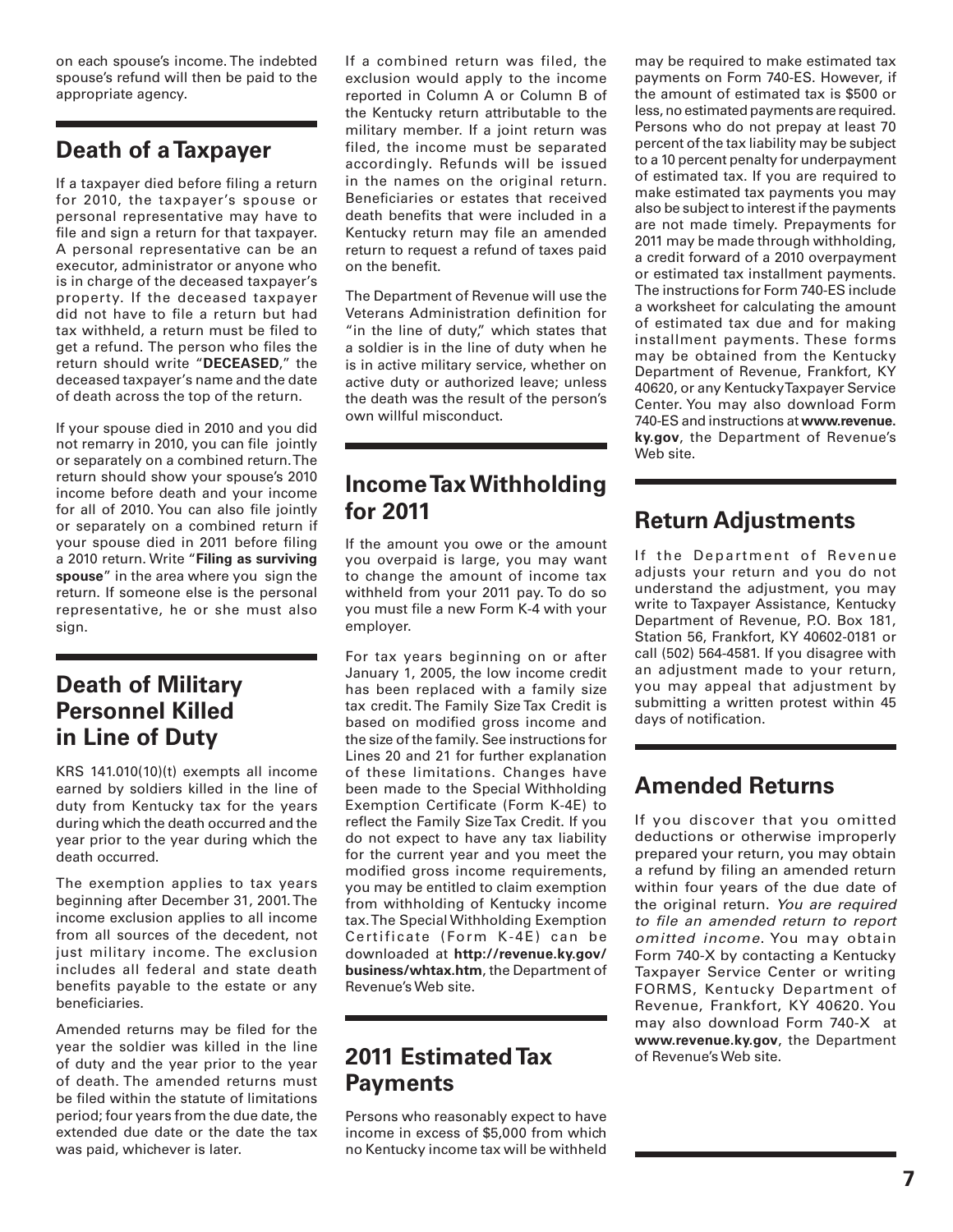### **Federal Audit Adjustments**



Taxpayers who have received a final determination of an Internal Revenue Service audit must submit a copy to the department **within 30 days of its conclusion**. The information should be submitted to the Individual Governmental Program Section, Kentucky Department of Revenue, P.O. Box 1074, Station 68, Frankfort, KY 40602-1074.

# **Confidentiality**

Kentucky Revised Statute 131.190 requires the Department of Revenue to maintain strict confidentiality of all taxpayer records. No employee of the Department of Revenue may divulge any information regarding the tax returns, schedules or reports required to be filed. However, the Department of Revenue is not prohibited from providing evidence to or testifying in any court of law concerning official tax records. **Also, Department of Revenue employees or any other person authorized to access confidential state information are prohibited from intentionally viewing such information without an official need to view.** 

The department may provide official information on a confidential basis to the Internal Revenue Service or to any other governmental agency with which it has an exchange of information agreement whereby the department receives similar or useful information in return.

Individuals who receive a federal extension are not required to request a separate Kentucky extension. They can meet the requirements by attaching a copy of the application for automatic federal extension to the Kentucky return.

**IRS extensions by** *e-file* **(by**  VENTURES **personal computer or a tax**  $\frac{d^{rs}}{ds^{2}}$  **if**  $\frac{d^{rs}}{ds^{2}}$ **professional)**—Attach a

copy of Form 4868 with the confirmation number in the lower right-hand corner of the form or a copy of the electronic acknowledgment.

**Military Personnel—**Kentucky residents who are in the military are often granted extensions for tax filings when serving outside the United States. Any extension granted for federal income tax purposes will be honored for Kentucky income tax purposes.

**Combat Zone Extension**—Members of the Army, Navy, Marines, Air Force, or Public Health Service of the United States government who serve in an area designated as a combat zone by presidential proclamation shall not be required to file an income tax return and pay the taxes, which would otherwise become due during the period of service, until 12 months after the service is completed. Members of the National Guard or any branch of the Reserves called to active duty to serve in a combat zone are granted the same extension.

**Interest and Penalties—**Interest at the "tax interest rate" applies to any income tax paid after the original due date of the return. If the amount of tax paid by the original due date is less than 75 percent of the tax due, a **late payment penalty** may be assessed (minimum penalty is \$10).

**Interest and penalty charges can be avoided or reduced** by sending payment with your extension request by the due date. If you wish to make a payment prior to the due date of your return when using the:

- (1) *Kentucky Extension*—Complete Section II, Kentucky Extension Payment Voucher, of the Application for Extension of Time to File, Form 40A102, and send with payment. Write "KY Income Tax—2010" and your Social Security number(s) on the face of the check.
- (2) *Federal Automatic Extension*—Make a copy of the lower portion of the federal Application for Automatic Extension, Form 4868, and send with payment. Write "KY Income Tax—2010" and your Social Security number(s) on the face of the check.

# **Personal Property Forms**

Kentucky business taxpayers are reminded to report all taxable personal property, except motor vehicles, owned on January 1 to either the property valuation administrator in the county of residence (or location of business) or the Office of Property Valuation in Frankfort. Tangible personal property is to be reported on the Tangible

Personal Property Tax Return, Form 62A500. The due date for this return is May 16.



**Do not mail this return with your income tax return; use a separate envelope**.

### **Extension of Time to File**

Taxpayers who are unable to file a return by April 18 may request an extension. The request for the extension must be submitted in writing to the Department of Revenue on or before the due date of the return. The request must state a reasonable cause for the inability to file. Inability to pay is not an acceptable reason. Acceptable reasons include, but are not limited to, destruction of records by fire or flood and serious illness of the taxpayer. Extensions are limited to six months. **A copy of the Kentucky extension request must be attached to the return.** 

**Kentucky Department of Revenue Mission Statement** *As part of the Finance and Administration Cabinet, the mission of the Kentucky Department of Revenue is to administer tax laws, collect revenue, and provide services in a fair, courteous, and efficient manner for the benefit of the Commonwealth and its citizens. \* \* \* \* \* \* \* \* \* \* \* \* \* \* \* \* \* \**

*The Kentucky Department of Revenue does not discriminate on the basis of race, color, national origin, sex, religion, age or disability in employment or the provision of services.*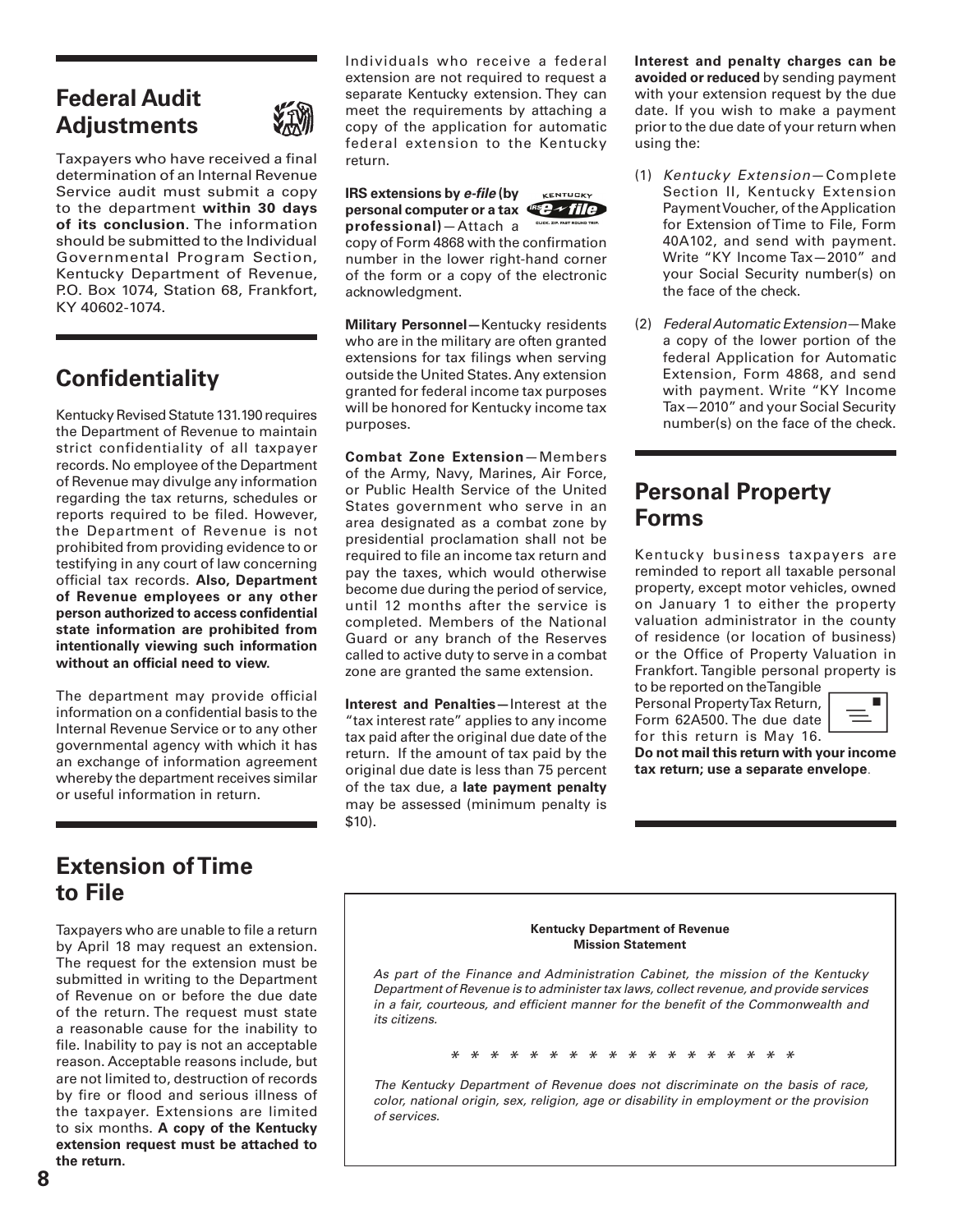### **2010 FEDERAL/KENTUCKY INDIVIDUAL INCOME TAX DIFFERENCES**

*Kentucky income tax law is based on the federal income tax law in effect on December 31, 2006.* The Department of Revenue generally follows the administrative regulations and rulings of the Internal Revenue Service in those areas where no specific Kentucky law exists.

The chart below provides a quick reference guide to the major federal/Kentucky differences. It is not intended to be all inclusive. Items not listed may be referred to the Department of Revenue to determine Kentucky tax treatment.

| <b>PROVISION</b>                                                                              | <b>FEDERAL</b><br><b>TAX TREATMENT</b>                          | <b>KENTUCKY</b><br><b>TAX TREATMENT</b>                                     |  |  |
|-----------------------------------------------------------------------------------------------|-----------------------------------------------------------------|-----------------------------------------------------------------------------|--|--|
| 1. Interest from Federal Obligations                                                          | Taxable                                                         | Exempt                                                                      |  |  |
| 2. Retirement Income from:                                                                    |                                                                 | Partially exempt if retired                                                 |  |  |
| <b>Commonwealth of Kentucky Retirement Systems</b>                                            | Taxable                                                         | after December 31, 1997;<br>exempt if retired before                        |  |  |
| Kentucky Local Government Retirement Systems                                                  | Taxable                                                         | January 1, 1998;<br>Schedule P may be required                              |  |  |
| Federal and Military Retirement Systems                                                       | Taxable                                                         |                                                                             |  |  |
| 3. Pensions and Annuities Starting After 7/1/86<br>and Before 1/1/90                          | 3-year recovery rule eliminated                                 | 3-year recovery rule retained                                               |  |  |
| 4. Other Pension and Annuity Income                                                           | Taxable                                                         | 100% excludable up to \$41,110;<br>Schedule P may be required               |  |  |
| 5. Benefits from U.S. Railroad Retirement Board                                               | May be taxable                                                  | Exempt; Schedule P may be<br>required                                       |  |  |
| 6. Social Security Benefits                                                                   | May be taxable                                                  | Exempt                                                                      |  |  |
| 7. Capital Gains on Sale of Kentucky Turnpike Bonds                                           | Taxable                                                         | Exempt                                                                      |  |  |
| 8. Other States' Municipal Bond Interest Income                                               | Exempt                                                          | Taxable                                                                     |  |  |
| 9. Kentucky Local Government Lease Interest Payments                                          | Taxable                                                         | Exempt                                                                      |  |  |
| 10. Long-Term Care Insurance Premiums Paid With<br><b>After-Tax Dollars</b>                   | Limited deduction as self-employed<br>health insurance          | 100% adjustment to gross<br>income                                          |  |  |
| 11. Medical and Dental Insurance Premiums Paid With<br><b>After-Tax Dollars</b>               | Limited deduction as self-employed<br>health insurance          | 100% adjustment to gross<br>income                                          |  |  |
| 12. Capital Gains on Property Taken by<br><b>Eminent Domain</b>                               | Taxable                                                         | Exempt                                                                      |  |  |
| 13. Election Workers-Income for Training or<br>Working at Election Booths                     | Taxable                                                         | Exempt                                                                      |  |  |
| 14. Artistic Contributions                                                                    | Noncash contribution allowed as<br>itemized deduction           | Appraised value allowed as<br>itemized deduction or<br>adjustment to income |  |  |
| 15. State Income Taxes                                                                        | Deductible                                                      | Nondeductible                                                               |  |  |
| 16. Leasehold Interest-Charitable Contribution                                                | May be deductible                                               | Deductible; Schedule HH<br>required                                         |  |  |
| 17. Kentucky Unemployment Tax Credit                                                          | No credit allowed                                               | \$100 per certified employee;<br>Schedule UTC required                      |  |  |
| 18. Work Opportunity Credit (federal Form 5884)                                               | Tax credit allowed; wage expense<br>reduced by amount of credit | No credit allowed; entire wage<br>expense is deductible                     |  |  |
| 19. Welfare to Work Credit (federal Form 8861)                                                | Tax credit allowed; wage expense<br>reduced by amount of credit | No credit allowed; wage expense<br>reduced by amount of federal<br>credit   |  |  |
| 20. Child and Dependent Care Credit                                                           | Tax credit based on expenses                                    | 20% of federal credit                                                       |  |  |
| 21. Family Size Tax Credit                                                                    | No credit allowed                                               | Decreasing tax credit allowed                                               |  |  |
| 22. Education Tuition Tax Credit                                                              | Tax credit based on expenses                                    | Credit allowed<br>Form 8863-K required                                      |  |  |
| 23. Taxpayer Who May be Claimed as Dependent<br>on Another's Return (i.e., full-time student) | May not claim self                                              | May claim self                                                              |  |  |
| 24. Child's Income Reported by Parent<br>25. National Tobacco Settlement TLAP Income          | Permitted; taxed at parent's rate<br>Taxable                    | Not permitted<br>Exempt                                                     |  |  |
| Quota Buyout (including imputed interest)                                                     |                                                                 |                                                                             |  |  |
| 26. Bonus Depreciation/Additional Section 179 Expense                                         | Deductible                                                      | Nondeductible                                                               |  |  |
| 27. Mortgage Debt Forgiveness                                                                 | Exempt                                                          | Taxable                                                                     |  |  |
| 28. Domestic Production Activities Deduction                                                  | Deductible                                                      | Deductible; may be limited                                                  |  |  |
| 29. Active Duty Military Pay                                                                  | Taxable                                                         | Exempt                                                                      |  |  |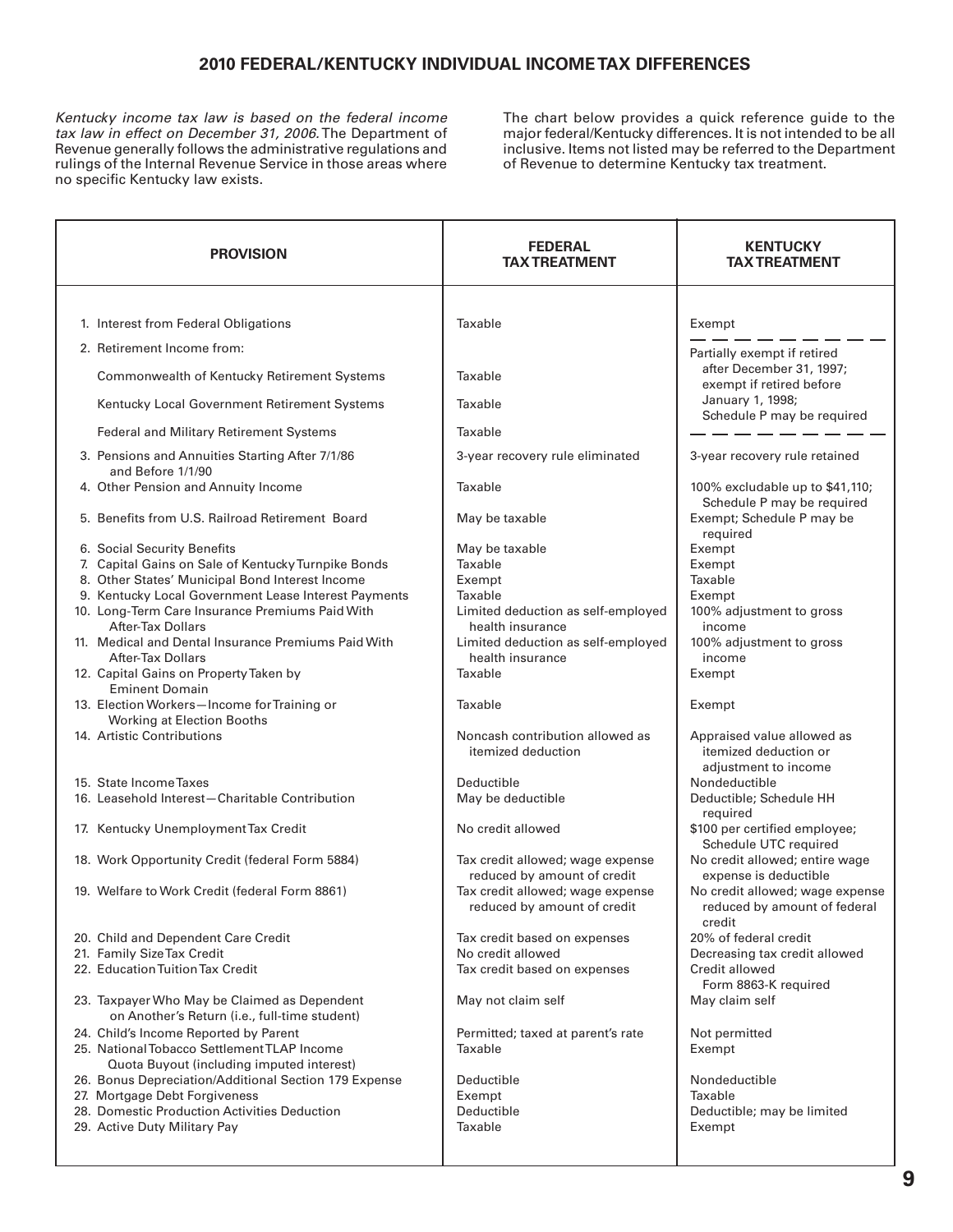# **INSTRUCTIONS 2010 FORM 740**

# *Do You Have to File a Kentucky Return?*

If you were a Kentucky resident for the entire year, your filing requirement depends upon your family size, modified gross income, Kentucky adjusted gross income and income from self-employment. You must file if your modified gross income exceeds the amount in Chart A and your Kentucky adjusted gross income exceeds the amount in Chart B.

*Complete your federal tax return first. If you are not required to file a federal tax return, see instructions for Line 5.*

#### **MODIFIED GROSS INCOME AND FAMILY SIZE (Use With Chart A)**

**Family Size**—Consists of yourself, your spouse if married and living in the same household and qualifying children. For the purposes of computing the Family Size Tax Credit, the maximum family size is four.

**Qualifying Dependent Child**—Means a qualifying child as defined in Internal Revenue Code Section 152(c), and includes a child who lives in the household but cannot be claimed as a dependent if the provisions of Internal Revenue Code Section 152(e)(2) and 152(e)(4) apply. In general, to be a taxpayer's qualifying child, a person must satisfy four tests:

- **Relationship**—The taxpayer's child or stepchild (whether by blood or adoption), foster child, sibling or stepsibling, or a descendant of one of these.
- **Residence**—Has the same principal residence as the taxpayer for more than half the tax year. A qualifying child is determined without regard to the exception for children of divorced or separated parents. Other federal exceptions apply.
- **Age**—Must be under the age of 19 at the end of the tax year, or under the age of 24 if a full-time student for at least five months of the year, or be permanently and totally disabled at any time during the year.
- **Support**—Did not provide more than one-half of his/her own support for the year.

**Modified Gross Income**—Modified gross income is the greater of federal adjusted gross income adjusted to include interest income derived from municipal bonds (non-Kentucky) and lump-sum pension distributions not included in federal adjusted gross income; *or* Kentucky adjusted gross income adjusted to include lump-sum pension distributions not included in federal adjusted gross income.

#### **Chart A**

|                         | Your <b>Modified Gross</b>     |  |  |
|-------------------------|--------------------------------|--|--|
| If Your Family Size is: | <b>Income</b> is greater than: |  |  |
|                         |                                |  |  |
|                         |                                |  |  |
|                         |                                |  |  |
|                         |                                |  |  |

**KENTUCKY ADJUSTED GROSS INCOME (Use Chart B if Modified Gross Income is Greater Than the Amounts in Chart A)**

**Kentucky Adjusted Gross Income**—Consists of your federal adjusted gross income plus any additions and subtractions from Schedule M, Modifications to Federal Adjusted Gross Income.

| <b>Chart B</b>                                                                                 |  |  |  |  |  |
|------------------------------------------------------------------------------------------------|--|--|--|--|--|
| Your Kentucky<br><b>Adjusted Gross Income</b><br>If Your Filing Status is:<br>is greater than: |  |  |  |  |  |
| Single Person-                                                                                 |  |  |  |  |  |
| Single Person-<br>Age 65 or over or blind and  \$ 5,250                                        |  |  |  |  |  |
| Single Person-<br>Age 65 or over and blind <b>and</b> \$ 6,520                                 |  |  |  |  |  |
| Husband and Wife-                                                                              |  |  |  |  |  |
| Husband and Wife-<br>One age 65 or over  and  \$ 5,920                                         |  |  |  |  |  |
| Husband and Wife-<br>Both age 65 or over  and  \$7,020                                         |  |  |  |  |  |

**TAXPAYERS WITH SELF-EMPLOYMENT INCOME—**Must file a Kentucky individual income tax return regardless of the amount of Kentucky adjusted gross income used in the Chart B if you have gross receipts from self-employment in excess of modified gross income for your family size in Chart A.



*TIP: Even though the filing requirements are not met, an income tax return must be filed to claim a refund of the Kentucky taxes withheld.*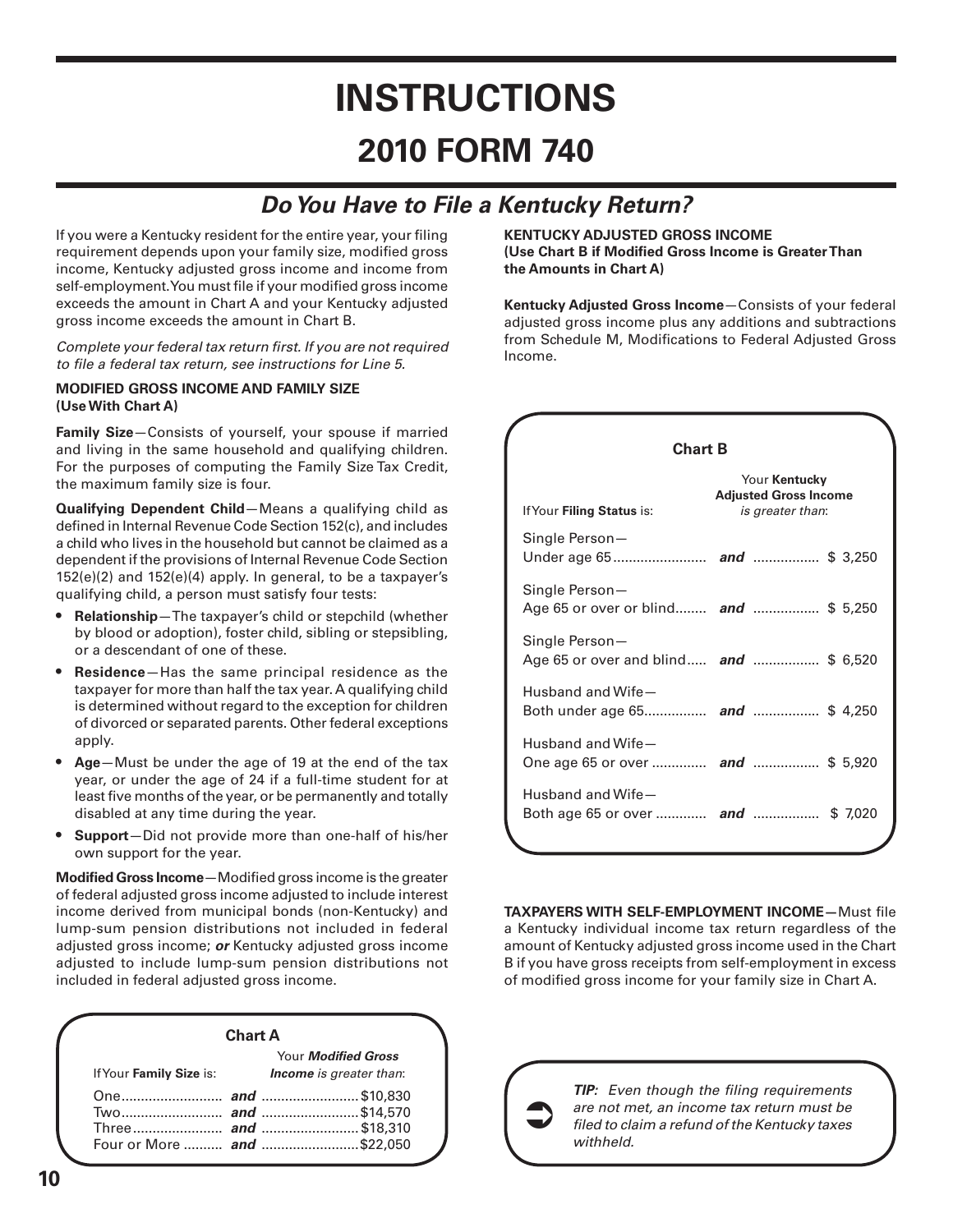#### **FILING REQUIREMENTS (Continued)**

Part-time or part-year workers may have income taxes withheld from their paychecks even though the filing requirements are not met. An income tax return must be filed to claim a refund of the Kentucky taxes withheld.

A child meeting the filing requirements must file a return even though being claimed as a dependent by the parent. Kentucky income tax law contains no special provisions for taxing the income of a minor child at the parent's tax rates nor the reporting of income of a child on the parent's return.

Generally, all income of Kentucky residents, regardless of where it was earned, is subject to Kentucky income tax.

#### **Nonresidents and part-year residents must report income on Form 740-NP.**

**Military Personnel**—MILITARY PAY EXCLUSION—Effective for taxable years beginning on or after January 1, 2010, all military pay received by active duty members of the Armed Forces of the United States, members of reserve components of the Armed Forces of the United States, and members of the National Guard will be exempt from Kentucky income tax. KRS 141.010(10)(u)

Soldiers will claim the exemption by excluding military pay when filing a Kentucky individual income tax return starting with the 2010 return, due on April 18, 2011. Provided the military member has no income other than military pay, he or she would not be required to file a Kentucky income tax return. The military pay exemption applies to all Kentucky military members regardless of where the member is stationed. Kentucky income tax should no longer be withheld from checks received for military pay, beginning January 1, 2010. If Kentucky income tax is incorrectly withheld from a soldier's military pay in 2010 and after, the Department of Revenue will refund the tax withheld.

Kentucky residents who are in the military are often granted extensions for military service when serving outside the United States. Any extension granted for federal income tax purposes will be honored for Kentucky income tax purposes.

**For Fiscal Year Filers Only**—Most people pay taxes for a calendar year. However, if you file for a taxable year other than a calendar year or for part of a year, enter the beginning and ending dates of that year on the line at the top of the form.

### **When and Where to File**

The income tax return for calendar year 2010 must be postmarked or submitted electronically no later than April 18, 2011, to avoid penalties and interest. Mail to:



#### **Refund/Other Returns**

Kentucky Department of Revenue Frankfort, KY 40618-0006

#### **Pay Returns**

Kentucky Department of Revenue Frankfort, KY 40619-0008

Taxpayers who expect refunds should file as early as possible to receive refunds promptly. If you have your tax return prepared by another person, you may wish to mail the return yourself in order to ensure prompt filing.

#### **Envelopes**

Use the blue envelope for refund returns. Use the yellow envelope for pay returns. Affix the label in the return address area of the envelope you use. The size of the envelope has been increased which means your return only needs to be **folded in half**. This reduces the thickness of the envelope and increases the efficiency of our mail opening equipment.

### **Address Labels**

Use the preprinted, bar-coded labels provided in this packet. This will enable us to tell you that your return has been received. **If the name or address is incorrect, discard the labels and print the requested information in the blocks provided**.

The labels are for informational purposes only and do not increase your chances of being audited. Use of the labels speeds processing and enhances accuracy for paper returns.

PUBLIC JOHN Q 1234 MAIN STREET ANYTOWN KY 00000 <u>| հեժետական կարողական կա</u>

### **Social Security Number**

**SSN Needed**—You must enter your Social Security number (SSN) on the return. Social Security numbers are not printed on the peel-off labels mailed by the Department of Revenue. If you are married filing a joint return or filing separately on a combined return, make sure that you enter the names and SSNs in the same order each year.

 $\bullet$ 

*TIP—For the first person (yourself) listed on the return, use SSN boxes labeled B to enter your SSN. For the second person (spouse) listed on the return, use SSN boxes labeled A to enter your spouse's SSN.*

### **Political Party Fund Designation**

You may designate \$2 of your taxes to either the Democratic or Republican party if you have a tax liability of at least \$2 (\$4 for married persons filing joint returns). Fifty cents will be paid to the corresponding political organization in your county of residence and the remainder will be paid to the respective state political party. *This designation will not increase your tax or decrease your refund.* You may make this designation by checking the applicable box. A husband and wife may each make a designation. Persons making no designation should check the "No Designation" box.

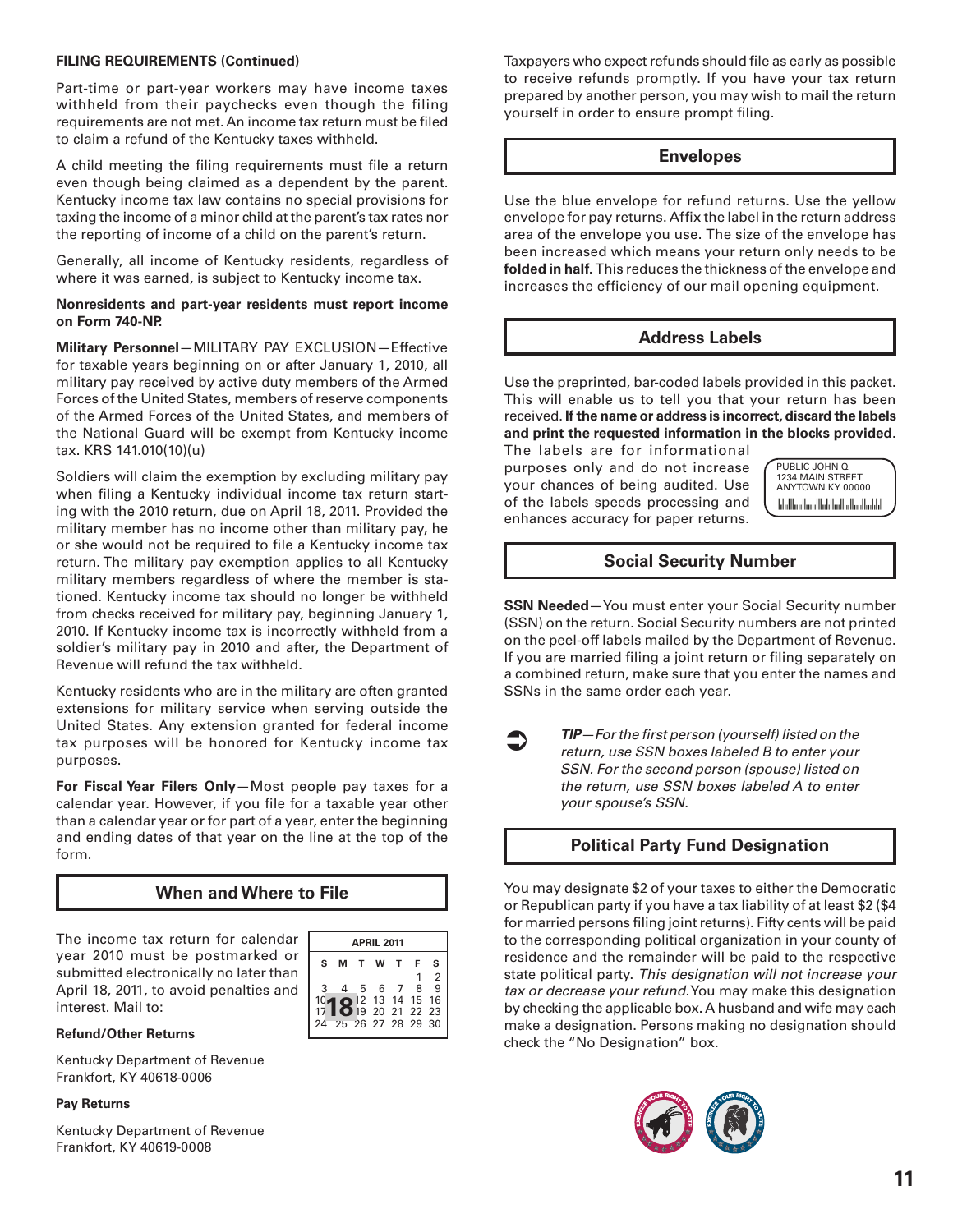### **Reporting Periods and Accounting Procedures**

Kentucky law requires taxpayers to report income on the same calendar or fiscal year and to use the same methods of accounting as required for federal income tax purposes. Any federally approved change in accounting period or methods must be reported to the Kentucky Department of Revenue. Attach a copy of the federal approval.

Changes to federal income tax law made after the Internal Revenue Code reference date contained in KRS 141.010(3) shall not apply for purposes of Chapter 141 unless adopted by the General Assembly.

### **Filing Status**

*Legal liabilities are affected by the choice of filing status.* Married persons who file joint or combined returns are jointly and severally liable for all income taxes due for the period covered by the return. That is, each spouse may be held legally responsible for payment of taxes on income earned by the other. If spouses want to credit the refund of one against the liability of the other or combine their tax liabilities or refunds, they must file a combined return. **If spouses want to keep their tax liabilities and/or refunds separate, each must file a separate tax form.**

lV Check the box that describes your filing status. If you are married, filed a joint federal return and both you and your spouse had income, you may be able to reduce your tax by using Filing Status 2 rather than Filing Status 3.

**Filing Status 1, Single**—Use this filing status if you are unmarried, divorced, widowed, legally separated by court decree, or if you filed as "Head of Household" or "Qualifying Widow(er)" on your federal return.

**Filing Status 2, Married Filing Separately on This Combined Return**—Use this filing status to report your incomes individually but on only one tax form. You do this by filling in both Columns A and B. You may file separately on this combined return regardless of whether you filed jointly or separately for federal purposes if both you and your spouse had income. This filing status usually results in a lower tax than Filing Status 3.

Each spouse must claim his or her own income and deductions. The total of Line 5, Columns A and B, must equal your and your spouse's federal adjusted gross income.

**Filing Status 3, Married Filing Joint Return**—Use this filing status if you and your spouse choose to file a joint return even if one spouse had no income. Jointly means that you and your spouse add your incomes together and report in Column B. If both you and your spouse have income, it may be to your benefit to use Filing Status 2.

**Filing Status 4, Married Filing Separate Returns**—If using this filing status, you and your spouse must file two separate tax forms. The husband's income is reported on one tax form, the wife's on the other. When filing separate returns, the name and Social Security number of each spouse must be entered on both returns. Enter the spouse's Social Security number in the block provided, and enter the name on Line 4.

### **Adjusted Gross Income**

#### **LINE 5, Federal Adjusted Gross Income**

Enter the total amount of your federal adjusted gross income from your federal income tax return in Column B if Filing Status 1, 3 or 4 is used. Use Column A only when entering your spouse's income on a combined return (Filing Status 2). When using Filing Status 2, Columns A and B, Line 5, must equal your federal adjusted gross income. **(Do not confuse federal adjusted gross income with federal taxable income shown on the federal return.)** 

Where husband and wife have filed a joint return for federal income tax purposes and have not elected to file a joint Kentucky income tax return, each spouse must claim his or her own income and deductions.

**If you are not required to file a federal income tax return**, enter on Line 5 the total of wages, salaries, tips, fees, commissions, bonuses, other payments for personal services, taxable scholarships and fellowships, taxable interest and dividends, trade or business income, unemployment compensation and all other income from sources within and without Kentucky including amounts not reported on attached wage and tax statements. If you have income not supported by a wage and tax statement, attach a supporting schedule showing the source and amount.

**Determining Kentucky Adjusted Gross Income**—Kentucky law requires that the individual income tax return begin with federal adjusted gross income and be adjusted for any differences to arrive at Kentucky adjusted gross income. Schedule M is designed to make "additions to" federal adjusted gross income and provides for "subtractions from" federal adjusted gross income. For a list of differences, see the Federal/Kentucky Individual Income Tax Differences chart and the line-by-line instructions.

**Line 6—Additions to Federal Adjusted Gross Income**—Enter amount from Schedule M, Part I, Line 8.

**Line 8—Subtractions from Federal Adjusted Gross Income**—Enter amount from Schedule M, Part II, Line 20.

**Line 9—Kentucky Adjusted Gross Income**—Subtract Line 8 from Line 7. This is your **Kentucky Adjusted Gross Income**.

### **Taxable Income**

**LINE 10, Deductions**—Itemizers, complete Schedule A and enter allowable deductions on Line 10. *If one spouse itemizes deductions, the other must itemize.* See specific instructions for Schedule A.

Nonitemizers, enter the standard deduction of \$2,210. If married filing separately on a combined return, enter \$2,210 in both Columns A and B. **If filing a joint return, only one \$2,210 standard deduction is allowed**.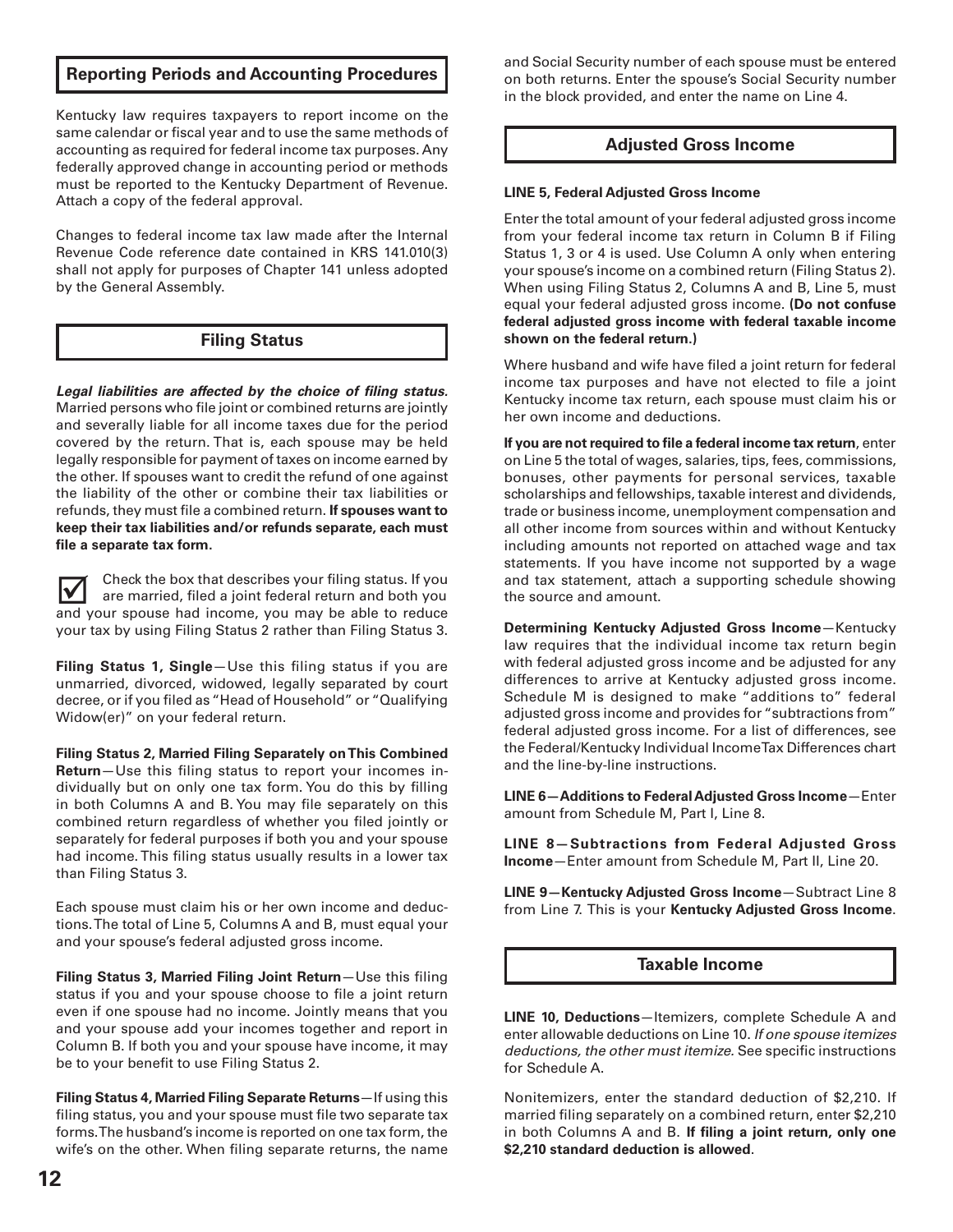**LINE 11**—Subtract Line 10 from Line 9. This is your **Taxable Income**.

**Tax**

#### **LINE 12—Determining Your Tax**

**Tax Table or Computation**—An optional tax table is located elsewhere in this publication for your convenience. You may use this table whether or not you itemize. Married taxpayers filing separately on a combined return may use the tax table or the tax rate schedule, or one spouse may use the tax table and the other the tax rate schedule. If you choose not to use the tax table, compute your tax using the tax rate schedule below.

#### **Tax Rate Schedule**

| If taxable amount is: | Tax is:                                                      |
|-----------------------|--------------------------------------------------------------|
|                       |                                                              |
| over \$3,000          | but not over \$4,000 \$60 plus 3% of amount over \$3,000     |
| over \$4,000          | but not over \$5,000 \$90 plus 4% of amount over \$4,000     |
| over \$5,000          | but not over \$8,000 \$130 plus 5% of amount over \$5,000    |
| over \$8,000          | but not over \$75,000 \$280 plus 5.8% of amount over \$8,000 |
|                       |                                                              |

### **Farm Income Averaging, Schedule J**—If you elect

farm income averaging on your federal return, you may also use this method for Kentucky. The amount of income you may average is limited



to the amount elected for federal purposes. Enter tax from Schedule J, Line 22, on Form 740, Line 12, and check the box for "Schedule J." Attach completed Schedule J.

**LINE 13, Lump-sum Distribution—Special 10–Year Averaging**— Kentucky allows a special 10-year averaging method for determining tax on lump-sum distributions received from certain retirement plans that qualify for federal 10-year averaging. If this special method is used for federal purposes, Form 4972-K, Kentucky Tax on Lump-Sum Distributions, and Schedule P, Pension Income Exclusion, must be filed with Form 740. Enter tax from Form 4972-K and check the box.

**Recycling Composting Recapture**—Enter amount from Schedule RC-R and check the box.

If both Form 4972-K and Schedule RC-R are used, add the amounts together and enter the total on Line 13.

**LINE 15**—Enter amounts from page 2, Section A. See instructions for Section A.

**LINE 17**—Enter amounts from page 3, Section B. See instructions for Section B.

**LINE 19, Total Tax Liability**—Married taxpayers filing a combined return must add the amounts on Line 18, Columns A and B, and enter the sum on Line 19. Other taxpayers should enter the amount from Line 18, Column B, on Line 19.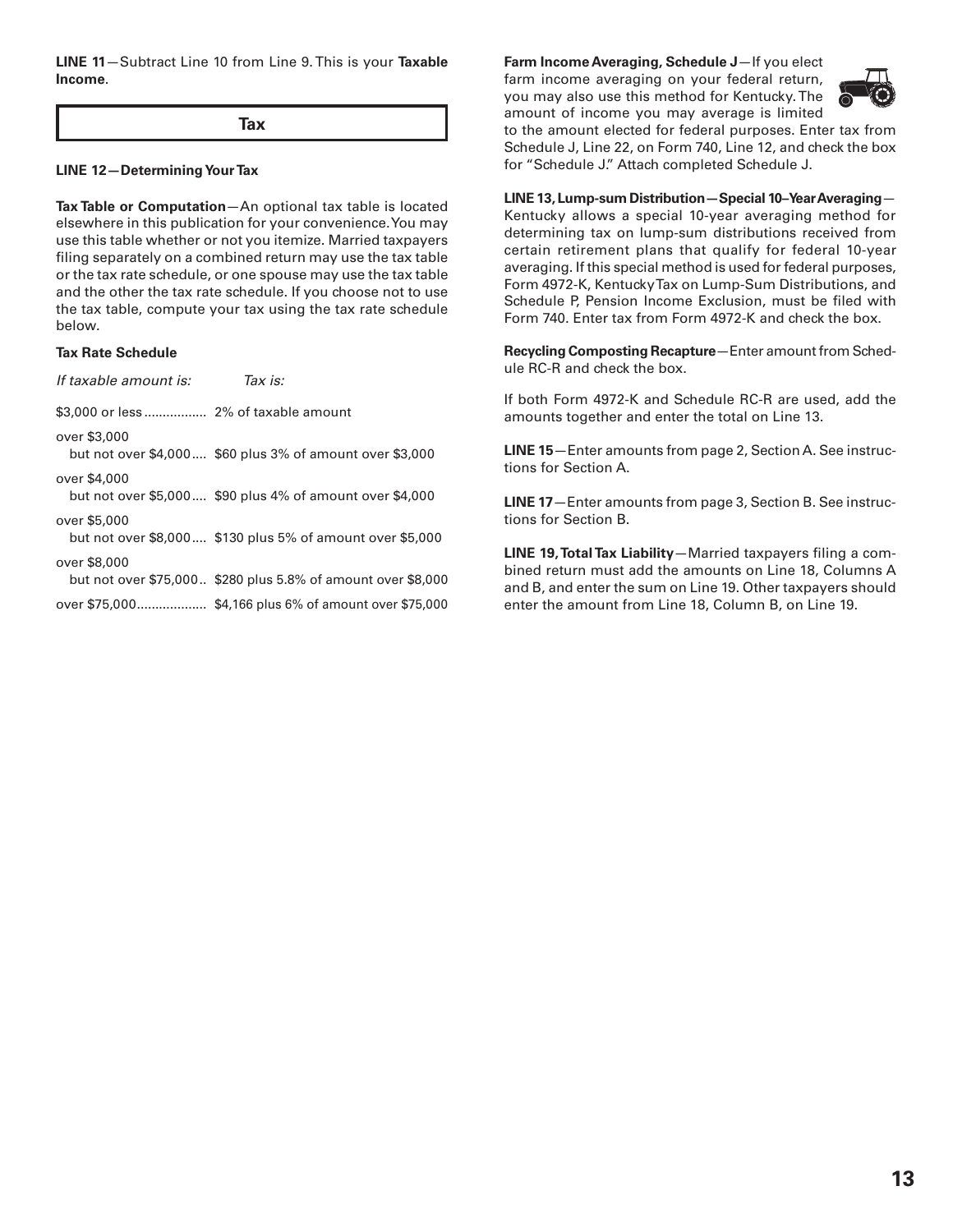**LINE 20 and LINE 21, Family Size Tax Credit**— The Family Size Tax Credit is based on modified gross income (MGI) and the size of the family. If your total MGI is \$29,327 or less, you may qualify for Kentucky Family Size Tax Credit.

**Step One**—Determine your family size. Check the box on Line 20 to the right of the number that represents your family size.

**Family Size**—Consists of yourself, your spouse if married and living in the same household and qualifying children.

**Family Size 1** is an individual either single, or married living apart from his or her spouse for the entire year. You may qualify for the Family Size Tax Credit even if you are claimed as a dependent on your parent's tax return.

**Family Size 2** is an individual with one qualifying child or a married couple.

**Family Size 3** is an individual with two qualifying children or a married couple with one qualifying child.

**Family Size 4** is an individual with three or more qualifying children or a married couple with two or more qualifying children.

**Qualifying Dependent Child**—Means a qualifying child as defined in Internal Revenue Code Section 152(c), and includes a child who lives in the household but cannot be claimed as a dependent if the provisions of Internal Revenue Code Section 152(e)(2) and 152(e)(4) apply. In general, to be a taxpayer's qualifying child, a person must satisfy four tests:

**Relationship**—Must be the taxpayer's child or stepchild (whether by blood or adoption), foster child, sibling or stepsibling, or a descendant of one of these.

**Residence**—Has the same principal residence as the taxpayer for more than half the tax year. A qualifying child is determined without regard to the exception for children of divorced or separated parents.

**Age**—Must be under the age of 19 at the end of the tax year, or under the age of 24 if a full-time student for at least five months of the year, or be permanently and totally disabled at any time during the year.

**Support**—Did not provide more than one-half of his/her own support for the year.

**Step Two**—Determine modified gross income.

#### **FORM 740 WORKSHEET FOR COMPUTATION OF MODIFIED GROSS INCOME FOR FAMILY SIZE TAX CREDIT**

| (b) If married filing separately on a combined return or married filing separate returns and living              |  |
|------------------------------------------------------------------------------------------------------------------|--|
|                                                                                                                  |  |
|                                                                                                                  |  |
| (d) Enter amount of lump-sum distributions not included in federal adjusted gross income (federal Form 4972) (d) |  |
|                                                                                                                  |  |
|                                                                                                                  |  |
| (g) If married filing separately on a combined return or married filing separate returns and living in the same  |  |
|                                                                                                                  |  |
| (h) Enter amount of lump-sum distributions not included in adjusted gross income (Kentucky Form 4972-K)  (h)     |  |
|                                                                                                                  |  |
| (i) Enter the greater of Line (e) or (i). This is your <b>Modified Gross Income.</b>                             |  |
|                                                                                                                  |  |

**Step Three**—Use the Family Size Table to look up the percentage of credit and enter in the space provided on Line 21.

| <b>Family Size</b>      | One         |             | Two         |             | Three       |             | Four or More |             | Credit           |
|-------------------------|-------------|-------------|-------------|-------------|-------------|-------------|--------------|-------------|------------------|
| If $MGI$                | is over     | is not over | is over     | is not over | is over     | is not over | is over      | is not over | Percentage<br>is |
|                         | \$<br>$---$ | \$10,830    | \$<br>$---$ | \$14,570    | \$<br>$---$ | \$18,310    | \$<br>$---$  | \$22,050    | 100              |
|                         | 10,830      | 11,263      | 14,570      | 15,153      | 18,310      | 19,042      | 22,050       | 22,932      | 90               |
|                         | 11,263      | 11,696      | 15,153      | 15,736      | 19,042      | 19,775      | 22,932       | 23,814      | 80               |
|                         | 11,696      | 12,130      | 15,736      | 16,318      | 19,775      | 20,507      | 23,814       | 24,696      | 70               |
| P                       | 12,130      | 12,563      | 16,318      | 16,901      | 20,507      | 21,240      | 24,696       | 25,578      | 60               |
|                         | 12,563      | 12,996      | 16,901      | 17,484      | 21,240      | 21,972      | 25,578       | 26,460      | 50               |
| $\bullet$               | 12,996      | 13,429      | 17,484      | 18,067      | 21,972      | 22,704      | 26,460       | 27,342      | 40               |
| $\overline{\mathbf{N}}$ | 13,429      | 13,754      | 18,067      | 18,504      | 22,704      | 23,254      | 27,342       | 28,004      | 30               |
|                         | 13,754      | 14,079      | 18,504      | 18,941      | 23,254      | 23,803      | 28,004       | 28,665      | 20               |
|                         | 14,079      | 14,404      | 18,941      | 19,378      | 23,803      | 24,352      | 28,665       | 29,327      | 10               |
|                         | 14,404      | $---$       | 19,378      | $---$       | 24,352      | $---$       | 29,327       | $---$       | $\mathbf 0$      |

**Step Four**—Multiply tax from Line 19 by the percentage and enter on Line 21. This is your **Family Size Tax Credit**.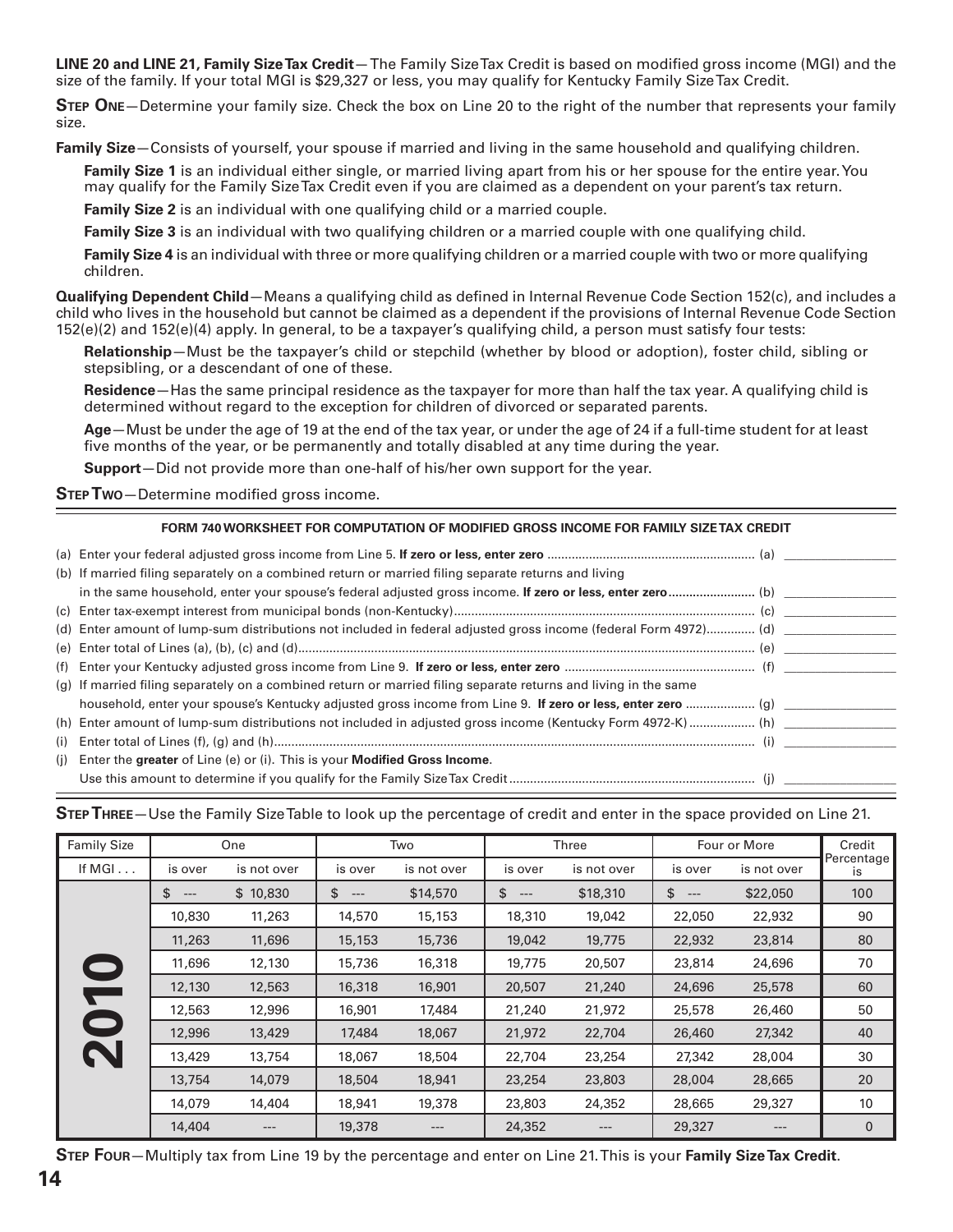**LINE 23, Education Tuition Tax Credit**—Complete Form 8863–K to claim this credit. See form and instructions.

**LINE 25, Child and Dependent Care Credit**—Enter in the space provided the amount of credit calculated on federal Form 2441, Line 9, for child and dependent care expenses. Multiply this amount by 20 percent (.20), and enter result on Line 25.

If you do not meet the filing requirements to file a federal income tax return but would have been entitled to the federal child and dependent care credit, you may claim the child and dependent care credit for Kentucky purposes. Complete and attach federal Form 2441, state on the form "did not meet federal filing requirements" and follow instructions for Line 25.

**LINE 27, New Home Tax Credit**—The New Home Tax Credit is a nonrefundable income tax credit effective July 26th, 2009, and applies to a "qualified buyer" who purchases a "qualified principal residence". If you completed an Application for New Home Tax Credit (Form 40A103) with the Department of Revenue and received a credit allocation letter from the Department containing your authorization code, complete the worksheet below to compute your credit.

**Note:** If you are claiming the credit on your 2010 Kentucky Individual Income Tax return, you must attach a copy of the approval letter. Failure to attach the approval letter will result in denial of the credit on your return. Electronic filers: Information from the approval letter and the New Home Tax Credit Worksheet D must be included with any electronic return submitted. Make sure the software used to submit the return can meet these requirements. For more information on this credit, visit **www.revenue.ky.gov.**

#### **New Home Tax Credit Worksheet**

- 1. Enter \$5,000 (If there is more than one buyer/purchaser listed on your application, enter your portion of the approved credit based on your ownership percentage listed on your application) ........................... \_\_\_\_\_\_\_\_\_\_\_\_\_\_\_\_ 2. Enter the amount from Form 740, page 1, line 26..................................... \_\_\_\_\_\_\_\_\_\_\_\_\_\_\_\_
- 3. Enter the smaller of line 1 or line 2. Enter here and on Form 740, page 1, line 27..................................... \_\_\_\_\_\_\_\_\_\_\_\_\_\_\_\_

### **LINE 29, Kentucky Use Tax**

### **Important Reminder from the Department of Revenue About Out–of–State Purchases**

Pursuant to KRS 139.330, a 6 percent use tax is due if you make out–of–state purchases for storage, use or other consumption in Kentucky and did not pay at least 6 percent state sales tax to the seller at the time of purchase. For example, if you order from catalogs, make purchases through the Internet, or shop outside Kentucky for items such as clothing, shoes, jewelry, cleaning supplies, furniture, computer equipment, software, office supplies, books, souvenirs, exercise equipment or subscribe to magazines, you may owe use tax to Kentucky. It is important to remember that use tax applies *only* to items purchased outside Kentucky, including another country, which would have been taxed if purchased in Kentucky.

Two options are available to report and pay use tax.

- (1) Form 51A113, Kentucky Consumer's Use Tax Return, may be filed during the year each time you make taxable purchases; or
- (2) You can report and pay use tax on an annual basis at the same time you file your Kentucky individual income tax return. For your convenience, a Use Tax Calculation Worksheet is provided below.

#### **Credit Against the Kentucky Use Tax Due**

- ♦ You may reduce or eliminate the amount of Kentucky use tax due by the amount of state sales tax paid to the out–of–state seller. The reduction may not exceed the amount of Kentucky use tax due on the purchase. For example, if Georgia state sales tax of 4 percent is paid, only the additional 2 percent is due to Kentucky, or if Illinois state sales tax of 6.25 percent is paid, no additional Kentucky use tax is due.
- Sales tax paid to a city, county or country cannot be used as a credit against the Kentucky use tax due.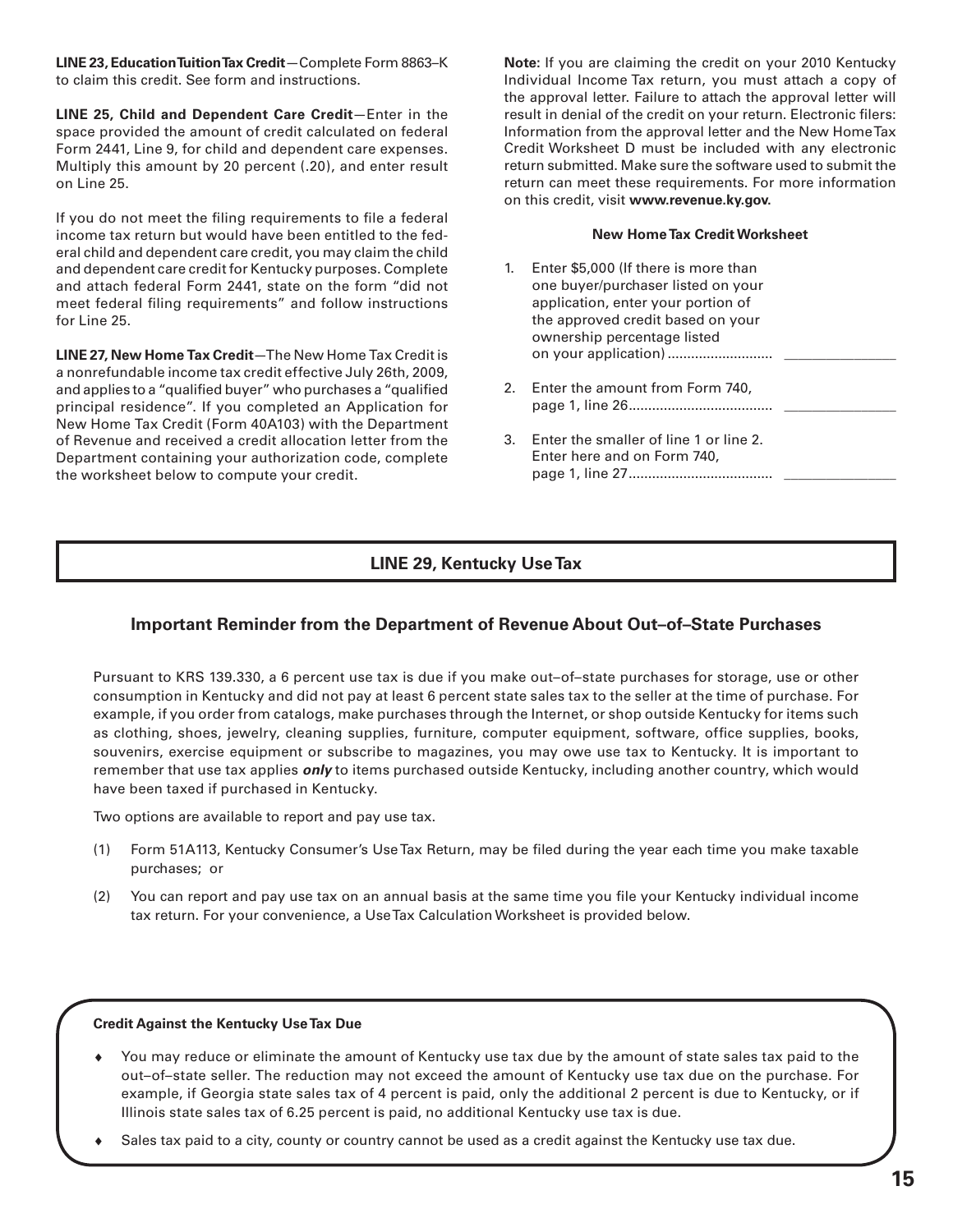| <b>Use Tax Calculation Worksheet</b>                           |     |
|----------------------------------------------------------------|-----|
| <b>Purchases Subject to</b><br>Kentucky Use Tax \$             |     |
| Multiply by .06 (6%)<br>x                                      | .06 |
|                                                                |     |
| Report this amount on Form 740, Line 29; or<br>740-EZ, Line 9. |     |

**LINE 32(a), Tax Withheld**—Enter the amount of 2010 **Kentucky** income tax withheld by your employer(s). This amount is shown on wage and tax statements, including Forms 1099 and W-2G, which you must attach to Form 740 in the designated area.

You will not be given credit for Kentucky income tax withheld unless you attach the wage and tax statements or other supporting documents reflecting Kentucky withholding.

Employers are required to give these statements to employees no later than January 31, 2011. If by March 1 you are unable to obtain a wage and tax statement from an employer, contact the Department of Revenue for instructions.

You may not claim credit for tax **withheld** by another state. Within certain limitations, Kentucky residents may claim a credit for nonrefundable individual income tax **paid** to other states. See Section A, Line 4.

Local government occupational, license or income tax must not be included on Line 32(a).

**LINE 32(b), Estimated Tax Paid**—Enter Kentucky estimated tax payments made for 2010 and amounts credited from the 2009 return.

Also, include on Line 32(b) payments prepaid with extension requests. Identify as "prepaid with extension."

**LINE 32(c), Refundable Certified Rehabilitation Credit**— Enter 2010 approved refundable certified rehabilitation credit per KRS 141.382(1)(b).

**LINE 32(d), Film Industry Tax Credit**—Enter 2010 approved refundable film industy tax credit per KRS 141.383. Attach Schedule K-1, if applicable.

**LINE 33**—Total of amounts on Lines 32(a) through 32(d).

Compare the amounts on Lines 31 and 33. If Line 33 is larger than Line 31, subtract Line 31 from Line 33. Enter the difference on Line 34. This is the **AMOUNT OVERPAID**.

If Line 33 is smaller than Line 31, you owe additional tax. Subtract Line 33 from Line 31. Enter on Line 42. For instructions on payment, see Line 45, Amount You Owe.

**LINE 34, Amount Overpaid**—If you have an overpayment on Line 34 you may have all of this amount refunded to you. You also may contribute all or part of it to the Nature and Wildlife Fund, the Child Victims' Trust Fund, the Veterans'



Program Trust Fund, and/or the Breast Cancer Research and Education Trust Fund and/or credit all or part of it toward your 2011 estimated tax.

### **Voluntary Refund Contributions**

*Donations to the following funds are voluntary and amounts donated will reduce your refund. You may contribute all or a portion of your overpayment to one or more of the following funds. Enter the amount you wish to contribute on the appropriate lines.*

**LINE 35, Nature and Wildlife Fund**—Contributions to this fund are used to acquire and manage Kentucky's finest natural areas as state nature preserves and for nongame species protection. The Kentucky Department of Fish and Wildlife Resources and the Kentucky State Nature Preserves Commission work



together to protect Kentucky's rare plants and animals; acquire the most precious and threatened forests, wetlands and prairies; and manage Kentucky's diverse wildlife. Your tax deductible contributions play a critical role in protecting and managing

the best examples of Kentucky's natural environment for the future. *Contributions may also be made directly to the Nature and Wildlife Fund, c/o the Kentucky State Nature Preserves Commission, 801 Schenkel Lane, Frankfort, KY 40601, or c/o the Kentucky Department of Fish and Wildlife Resources, #1 Sportsman's Lane, Frankfort, KY 40601.*

**LINE 36, Child Victims' Trust Fund**—Contributions to this fund finance local programs designed to prevent the sexual abuse and exploitation of children. This fund is administered through the Attorney General's Office and relies solely on

the tax deductible contributions made by interested citizens. *Contributions may also be made directly to the Child Victims' Trust Fund, c/o Kentucky Attorney General, Capitol Building, Frankfort, KY 40601.*



**LINE 37, Veterans' Program Trust Fund**—Contributions to this fund are administered by a Board of Directors, who are all veterans. The Trust Fund is used to provide services to veterans that are not already resourced by state law or federal appropriation. In an effort to recognize the service and



sacrifice of Kentucky's deserving veterans, the fund supports programs such as state veterans nursing homes, state veterans cemeteries, homeless veterans transition facilities, and transportation for disabled veterans. *Contributions may also be*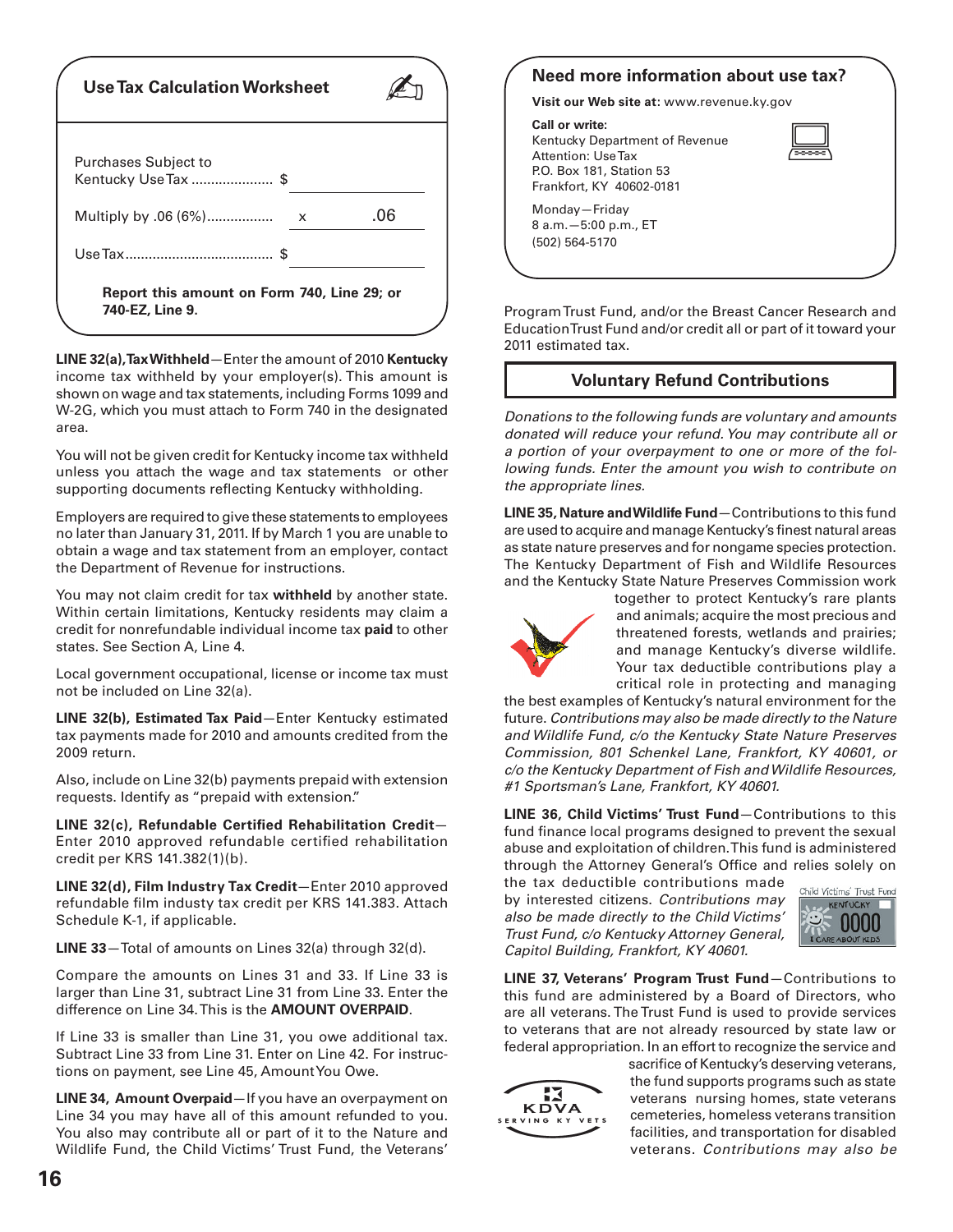*made directly to the Kentucky Veterans' Program Trust Fund, 1111B Louisville Road, Frankfort, KY 40601.* 

**LINE 38, Breast Cancer Research and Education Trust Fund Contribution**—Contributions will be used to fund breast cancer research, education, awareness, treatment and screening. Additional information may be obtained from the Division of Women's Health, (502) 564-3236

or at *http://chfs.ky.gov/dph/info/wpmh/. Contributions may also be made directly to the state Department for Public Health, Division of Administration and Financial Management, 275 East Main Street, HS1GWA, Frankfort, KY 40621, (502) 564-6663.*



**LINE 40, Estimated Tax**—You may credit all or part of the overpayment toward your estimated tax liability for 2011. Enter the amount you want credited on Line 40.

**LINE 41**—Subtract amounts entered on Lines 39 and/or 40 from Line 34. Enter the difference, if any, on Line 41. This amount will be refunded to you. If the total of Lines 39 and 40 equals the amount on Line 34, enter a zero on Line 41.

**Note:** If the amount of Kentucky tax you overpaid is excessive, obtain a copy of Form K-4A from your employer. If you are entitled to additional allowances, file a new Form K-4 with your employer to reduce the amount of Kentucky tax withheld.

**LINE 42**—This is your additional tax due before penalties and interest.

#### **Penalties and Interest**

**LINE 43(a), Underpayment of Estimated Tax and/or Interest**— If the amount owed is more than \$500 and more than 30 percent of the income tax liability on Line 28, you may be subject to a penalty of 10 percent of the underpayment of estimated tax.

The amount of the penalty may be calculated on Form 2210–K. Form 2210–K may also be used by qualifying farmers and others to claim exemption to the penalty. If paying the penalty or claiming an exemption, complete Form 2210–K, attach it to your return and check the box beside Line 43(a). Enter the amount of the penalty on Line 43(a). The minimum penalty is \$25.

Failure to make four equal installment payments timely may result in interest due. See Form 2210-K and instructions.

If your return is filed after April 18, 2011, or any tax due on the return is paid after April 18, 2011, you may be subject to additional penalties and interest.

**LINE 43(b), Interest**—Interest will be assessed at the "tax interest rate" from the original due date of the return until the date of payment.

**LINE 43(c), Late Payment Penalty**—If the amount of tax due as shown on Line 42 is not paid by the original due date of the return, a penalty of 2 percent of the tax computed due may be assessed for each 30 days or fraction thereof that the tax is past due, not to exceed 20 percent. The minimum penalty is \$10. However, if the amount timely paid is 75 percent of

the tax determined due by the Department of Revenue, no late payment penalty will be assessed.

**LINE 43(d), Late Filing Penalty**—If a return is not filed by the due date or the extended due date, a penalty of 2 percent of the total tax due for each 30 days or fraction thereof that a return is not filed may be assessed, not to exceed 20 percent. The minimum penalty is \$10.

Note: Penalties but not interest may be reduced or waived if reasonable cause for reduction or waiver can be shown.

**LINE 45, Amount You Owe**—When filing the return, you must pay any tax due shown on Line 45. Attach check payable to **Kentucky State Treasurer** to your return. To help identify your payment properly, **write "KY Income Tax—2010" and your Social Security number on the face of the check.** Attach check at the left side of Form 740. Place the check on TOP of any wage and tax statements.

**Pay by Credit Card or eCheck**—Pay your 2010 Kentucky individual income tax by MasterCard, VISA or Discover credit card or by eCheck (electronic check) through April 18, 2011. Access the Department of Revenue's secure Web site (**www.revenue.ky.gov**) to make electronic payments over the Internet. Click on the **KY E–Tax** logo or select **E–Payments—Credit Cards and ACH Debits** link. If you do not have access to the Internet, you may call the Department of Revenue at (502) 564–4581.

To make a credit card payment, the following information is needed: credit card type, credit card number, expiration date, and the cardholder's address as it appears on the credit card billing statement. To make an eCheck payment, the following information is needed: bank name, bank account number, and bank routing number.

**Note:** If you cannot pay your tax in full, file your return and pay as much as possible by April 18. Contact the Department of Revenue for additional payment information.

#### **SECTION A—BUSINESS INCENTIVE AND OTHER TAX CREDITS**

#### **Line 1, Nonrefundable Limited Liability Entity Tax Credit (KRS 141.0401(2))**

An individual that is a partner, member or shareholder of a limited liability pass–through entity is allowed a limited liability entity tax (LLET) credit against the income tax imposed by KRS 141.020 equal to the individual's proportionate share of LLET computed on the gross receipts or gross profits of the limited liability pass–through entity as provided by KRS 141.0401(2), after the LLET is reduced by the minimum tax of \$175 and by other tax credits which the limited liability pass–through entity may be allowed. The credit allowed an individual that is a partner, member, or shareholder of a limited liability pass-through entity against income tax shall be applied only to income tax assessed on the individual's proportionate share of distributive income from the limited liability pass–through entity as provided by KRS 141.0401(3) (b). Any remaining LLET credit shall be disallowed and shall not be carried forward to the next year.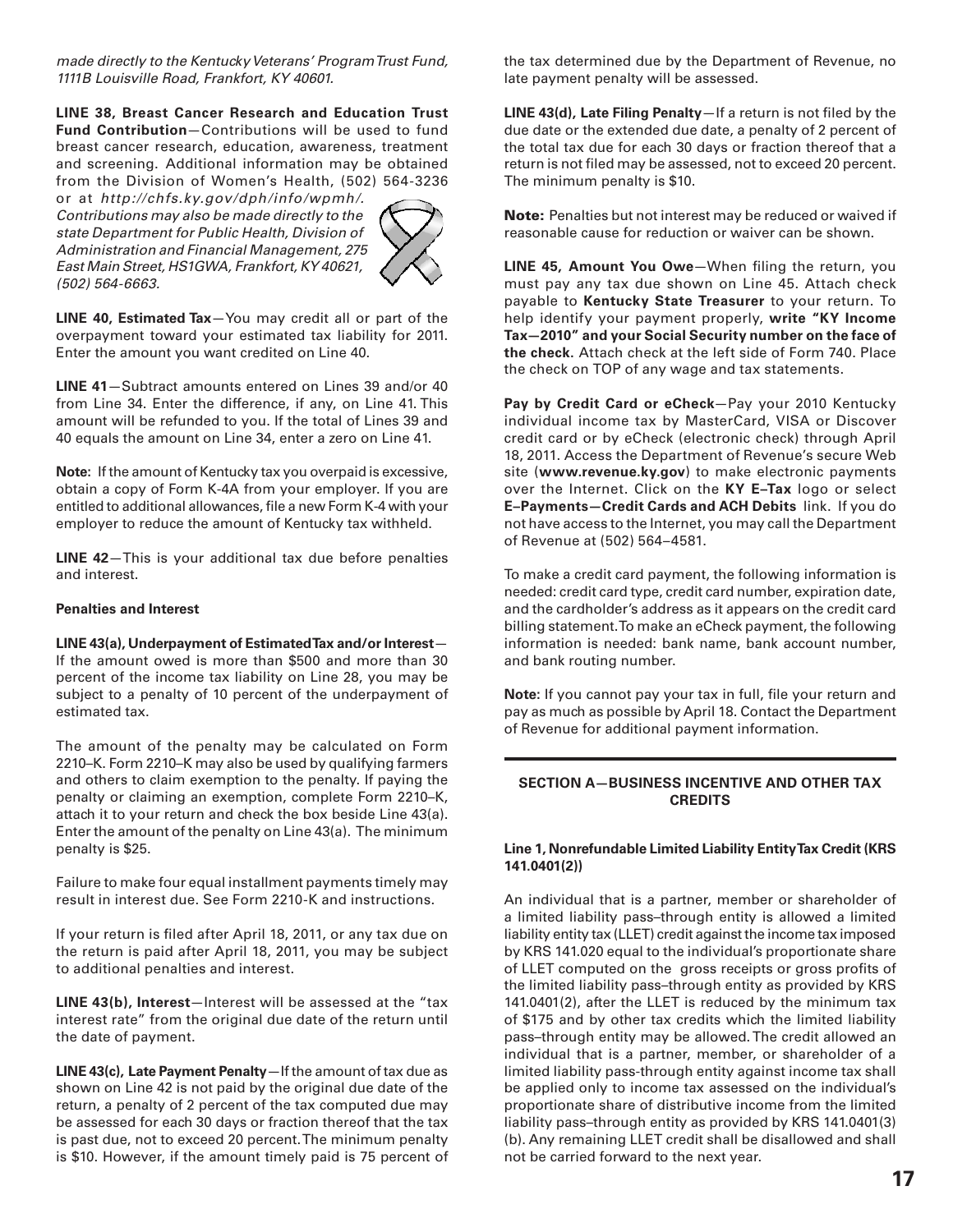Nonrefundable Kentucky limited liability entity tax credit (KRS 141.0401(2))—The credit amount is shown on Kentucky Schedule(s) K–1 from pass-through entities (PTEs) or Form(s) 725 for single member limited liability companies. **Copies of Kentucky Schedule(s) K-1 or Form(s) 725 must be attached to your return.**

#### **Kentucky Limited Liability Entity Tax Credit Worksheet**

Complete a separate worksheet for each LLE. Retain for your records.

|                | 1. Enter Kentucky taxable income          |  |
|----------------|-------------------------------------------|--|
|                |                                           |  |
|                | 2. Enter LLE income as shown              |  |
|                | on Kentucky Schedule K-1                  |  |
|                | 3. Subtract Line 2 from Line 1 and        |  |
|                |                                           |  |
|                | 4. Enter Kentucky tax on income           |  |
|                |                                           |  |
| 5.             | Enter Kentucky tax on income              |  |
|                |                                           |  |
|                | 6. Subtract Line 5 from Line 4. If Line 5 |  |
|                | is larger than Line 4, enter zero.        |  |
|                | This is your tax savings if income        |  |
|                |                                           |  |
| $\overline{L}$ | Enter nonrefundable limited liability     |  |
|                | entity tax credit (from Kentucky          |  |
|                | Schedule K-1 or Form 725)                 |  |
|                | 8. Enter the lesser of Line 6 or Line 7.  |  |
|                | This is your credit. Enter here and       |  |
|                | on Form 740, Section A, Line 1            |  |

**Line 2, Skills Training Investment Tax Credit**—Enter the amount of credit certified by the Bluegrass State Skills Corporation. A copy of the Kentucky Schedule K-1 for the year the credit was approved must be attached to the return in the first year the credit is claimed. The excess credit over the income tax liability in the year approved may be carried forward for three successive taxable years. For information regarding the application and approval process for this credit, contact the Cabinet for Economic Development, Bluegrass State Skills Corporation at (502) 564-2021.

**Line 3, Nonrefundable Certified Rehabilitation Credit**—This credit is available to owner–occupied residential and commercial preservation projects for structures that are listed in the National Register of Historic Places, or in a National Register historic district, up to \$3 million annually. The credit

is 30 percent of certified rehabilitation expenses for owner– occupied residential properties, not to exceed \$60,000 per project, and 20 percent for commercial and income-producing properties. To qualify, an owner must spend at least \$20,000 on rehabilitation.

Individuals or businesses can apply the credit against their state income tax liability, carry the credit forward up to seven years or transfer it to a banking institution to leverage financing. For applications submitted on or after **April 30, 2010**, the credit shall be refundable if the taxpayer makes an election under KRS 171.397(2)(b). For more information regarding this credit, visit the Kentucky Heritage Council's Web site at **www.heritage.ky.gov**, or call (502) 564–7005.

**Line 4, Credit for Tax Paid to Another State**—Kentucky residents are required to report all income received including income from sources outside Kentucky. Within certain limitations, a credit for income tax paid to another state may be claimed. The credit is **limited** to the amount of Kentucky tax savings had the income reported to the other state been omitted, or the amount of tax paid to the other state, **whichever is less**.

**You may not claim credit for tax withheld by another state.** You must file a return with the other state and pay tax on income also taxed by Kentucky in order to claim the credit. A copy of the other state's return including a schedule of income sources must be attached to verify this credit. **If you owe tax in more than one state, the credit for each state must be computed separately.**

**Reciprocal States**—Kentucky has reciprocal agreements with specific states. These agreements provide for taxpayers to be taxed by their state of residence, and not the state where income is earned. Persons who live in Kentucky for more than 183 days during the tax year are considered residents and reciprocity does not apply. The states and types of exemptions are as follows:

**Illinois, West Virginia**—wages and salaries

**Indiana**—wages, salaries and commissions

- **Michigan, Wisconsin**—income from personal services (including salaries and wages)
- **Ohio**—wages and salaries. **Note:** Wages which an S corporation pays to a shareholder–employee if the shareholder–employee is a "twenty (20) percent or greater" direct or indirect equity investor in the S corporation shall not be exempt under the reciprocity agreement.

**Virginia**—commuting daily, salaries and wages

Kentucky does not allow a credit for tax paid to a reciprocal state on the above income. If tax was withheld by a reciprocal state, you must file directly with the other state for a refund of those taxes.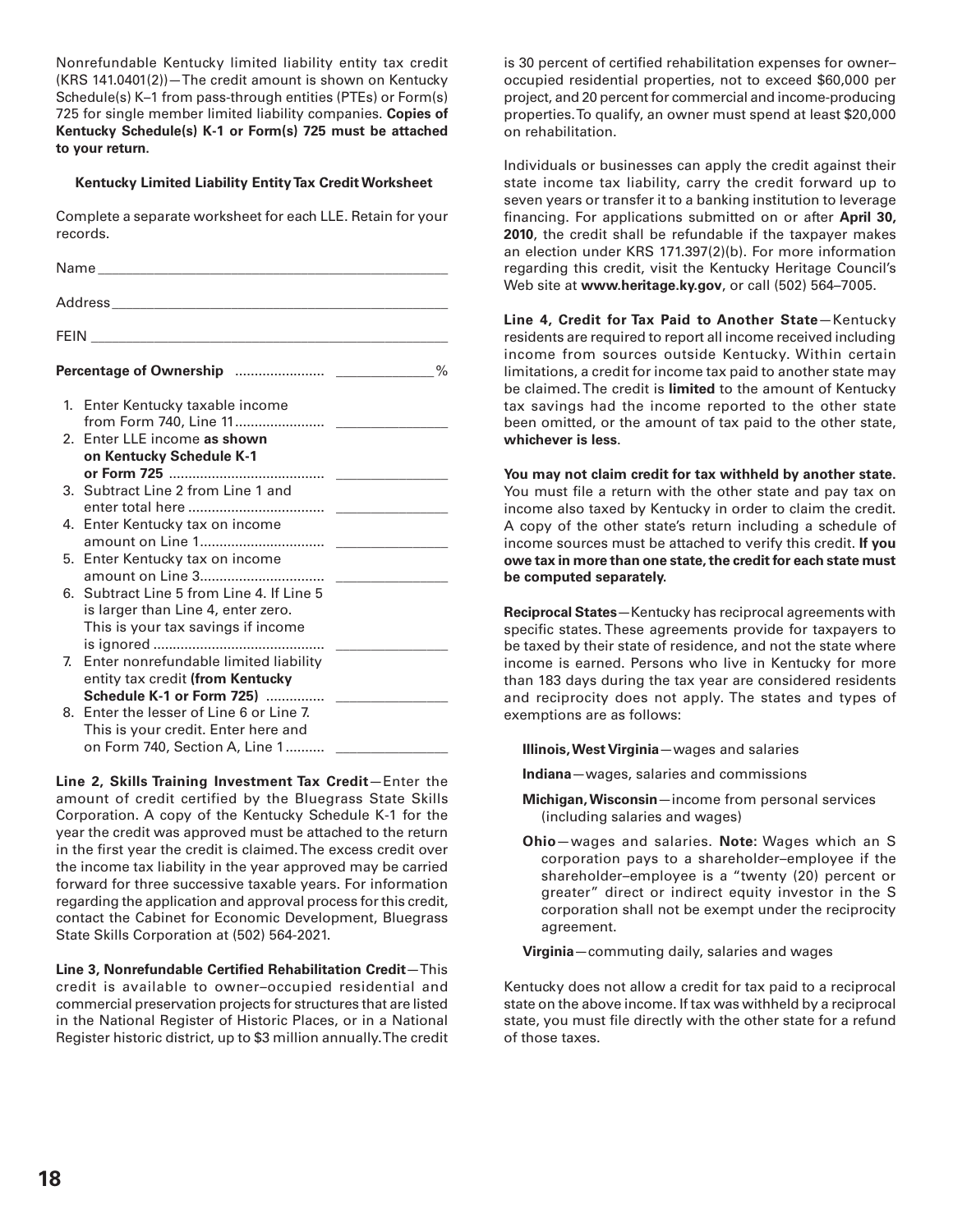#### **Credit for Taxes Paid to Other State Worksheet**

**Kentucky residents/part-year residents only. Complete a separate worksheet for each state. See instructions for Form 740, Section A, Line 4.**

*TIP—Credit for taxes paid to another state may be reduced or eliminated if gambling losses are claimed on Schedule A.* Name of other state...................................... 1. List Kentucky taxable income from Form 740, Line 11................................... \_\_\_\_\_\_\_\_\_\_\_\_\_\_\_\_ 2. List any gambling losses from Schedule A, Line 29.............................. 3. Add Lines 1 and 2 and enter total here................................................ \_\_\_\_\_\_\_\_\_\_\_\_\_\_\_\_ 4. List income reported to other state included on Kentucky return ..................... 5. Subtract Line 4 from Line 3 and enter total here...................................... \_\_\_\_\_\_\_\_\_\_\_\_\_\_\_\_ 6. Adjusted gambling losses. Compute gambling losses allowed on Kentucky return if income from other state is ignored................................................... \_\_\_\_\_\_\_\_\_\_\_\_\_\_\_\_ 7. Subtract Line 6 from Line 5 and enter total here...................................... \_\_\_\_\_\_\_\_\_\_\_\_\_\_\_\_ 8. Enter Kentucky tax on income amount on Line 7 .................................. \_\_\_\_\_\_\_\_\_\_\_\_\_\_\_\_ 9. Enter Kentucky tax on income amount on Line 1 .................................. \_\_\_\_\_\_\_\_\_\_\_\_\_\_\_\_ 10. Subtract Line 8 from Line 9. This is the tax savings on return if other state's income is ignored...................... \_\_\_\_\_\_\_\_\_\_\_\_\_\_\_\_ 11. Enter tax paid to other state on income claimed on Kentucky return.... 12. Enter the lesser of Line 10 or Line 11. This is your credit for tax paid to other state. Carry this total to Form 740, Section A, Line 4..................  $\bullet$ 

**Line 5, Employer's Unemployment Tax Credit**—If you hired unemployed Kentucky residents to work for you during the last six months of 2009 or during 2010, you may be eligible to claim the unemployment tax credit. In order to claim a credit, each person hired must meet specific criteria. For each qualified person, you may claim a tax credit of \$100. The period of unemployment must be certified by the Office of Employment and Training, Education Cabinet, 275 East Main Street, 2-WA, Frankfort, KY 40621-0001, and you must maintain a copy of the certification in your files. A copy of Schedule UTC must be attached to your return.

**Line 6, Recycling and/or Composting Tax Credit**—Individuals who purchase recycling or composting equipment to be used exclusively in Kentucky for recycling or composting postconsumer waste materials, are entitled to a credit against the tax equal to 50 percent of the installed cost of the equipment pursuant to KRS 141.390. Application for this credit must be made on Schedule RC, which may be obtained from the Department of Revenue. A copy of Schedule RC and/or Schedule RC (K-1) reflecting the amount of credit approved by the Department of Revenue must be attached to the return.

**Line 7, Kentucky Investment Fund Tax Credit**—**Limits on Kentucky Investment Fund Act (KIFA) Credits**—An investor whose cash contribution to an investment fund has been certified by the Kentucky Economic Development Finance Authority (KEDFA) is entitled to a nonrefundable credit against Kentucky income tax equal to 40 percent of the cash contribution. For investments before July 1, 2002, the amount

of credit that may be claimed in any given year is limited to 25 percent of the total amount certified by the Kentucky Economic Development Finance Authority (KEDFA). For investments after June 30, 2002, the credit is claimed on the tax return filed for the tax year following the year in which the credit is granted and is limited in any tax year to 50 percent of the initial aggregate credit apportioned to the investor. Attach a copy of the certification by KEDFA in the first year claimed. Any excess credit may be carried forward. No credit may extend beyond 15 years of the initial certification.

**Line 8, Coal Incentive Tax Credit**—An electric power company or a company that owns and operates a coal-fired electric generating plant may be entitled to a coal incentive tax credit. Application for this credit is made on Schedule CI, Application for Coal Incentive Tax Credit, and a copy of the credit certificate issued by the Kentucky Department of Revenue must be attached to the return on which the credit is claimed.

**Line 9, Qualified Research Facility Tax Credit**—A nonrefundable credit is allowed against individual and corporation income taxes equal to 5 percent of the cost of constructing and equipping new facilities or expanding or remodeling existing facilities in Kentucky for qualified research. "Qualified research" is defined to mean qualified research as defined in Section 41 of the IRC. Any unused credit may be carried forward 10 years. Complete and attach Schedule QR, Qualified Research Facility Tax Credit.

**Line 10, Employer GED Incentive Tax Credit**—KRS Chapter 151B.127 provides a nonrefundable income tax credit for employers who assist employees in completing a learning contract in which the employee agrees to obtain his or her high school equivalency diploma. The employer shall complete the lower portion of the GED-Incentive Program Final Report (Form DAEL-31) and attach a copy to the return to claim this credit. Shareholders and partners should attach a copy of Schedule K-1 showing the amount of credit distributed. For information regarding the program, contact the Education Cabinet, Kentucky Adult Education, Council on Postsecondary Education.

**Line 11, Voluntary Environmental Remediation Credit**—This line should be completed only if the taxpayers have an agreed order with the Environmental and Public Protection Cabinet under the provisions of KRS 224.01-518 and have been approved for the credit by the Department of Revenue. Maximum credit allowed to be claimed per taxable year is 25 percent of approved credit. For more information regarding credit for voluntary environmental remediation property, contact the Environmental and Public Protection Cabinet at (502) 564-3350. To claim this credit, Schedule VERB must be attached.

**Line 12, Biodiesel and Renewable Diesel Credit**—Producers and blenders of biodiesel and producers of renewable diesel are entitled to a tax credit against the taxes imposed by KRS 141.020, KRS 141.040 and KRS 141.0401. The taxpayer must file a claim for biodiesel and renewable diesel credit with the Department of Revenue by January 15 each year for biodiesel produced or blended and the renewable diesel produced in the previous calendar year. The department shall issue a credit certification to the taxpayer by April 15. The credit certification must be attached to the tax return claiming this credit.

**Line 13, Environmental Stewardship Tax Credit**—An approved company may be permitted a credit against the Kentucky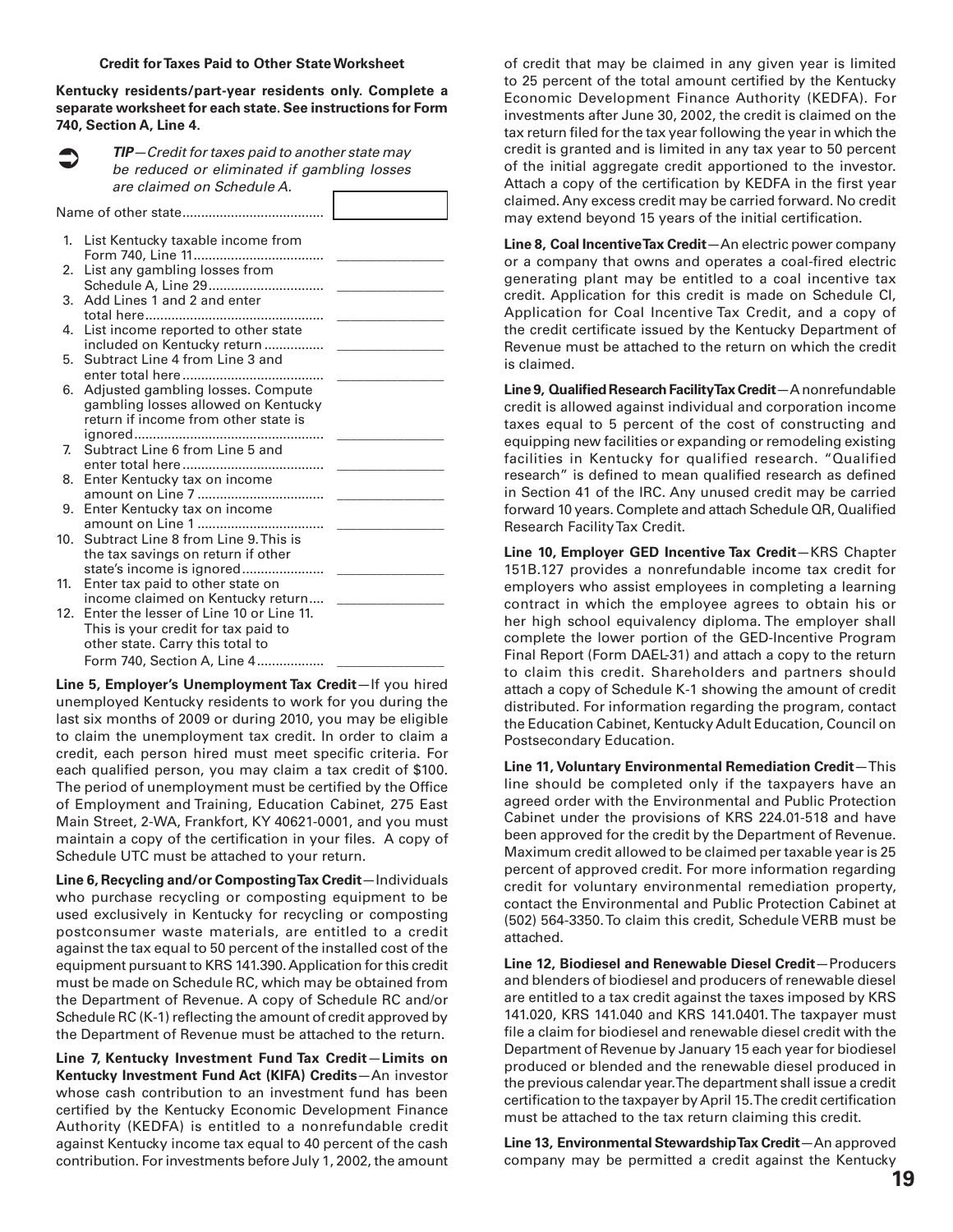income tax imposed by KRS 141.020, KRS 141.040 or KRS 141.0401 on the income of the approved company generated by or arising out of a project as determined under KRS 154.48- 020. An "environmental stewardship product" means any new manufactured product or substantially improved existing manufactured product that has a lesser or reduced adverse effect on human health and the environment or provides for improvement to human health and the environment when compared with existing products or competing products that serve the same purpose. A company must have eligible costs of at least \$5 million and within six months after the activation date, the approved company compensates a minimum of 90 percent of its full-time employees whose jobs were created or retained base hourly wages equal to either: (1) 75 percent of the average hourly wage for the Commonwealth; or (2) 75 percent of the average hourly wage for the county in which the project is to be undertaken. The maximum amount of negotiated inducement that can be claimed by a company for any single tax year may be up to 25 percent of the authorized inducement. The agreement shall expire on the earlier of the date the approved company has received inducements equal to the approved costs of its project, or 10 years from the activation date. For more information, contact the Cabinet for Economic Development, Old Capitol Annex, 300 West Broadway, Frankfort, KY 40601.

KRS 141.430 was amended to provide that for tax years beginning on or after June 4, 2010, the base tax year is reduced by fifty percent (50%). The base tax year is the combined income tax and LLET for the first taxable year after December 31, 2005, that ends immediately prior to the activation date. If the base year is for a taxable year beginning before January 1, 2007, the LLET will not apply.

**Caution:** An approved company under the Environmental Stewardship Act shall not be entitled to the recycling credit provided under the provisions of KRS 141.390 for equipment used in the production of an environmental stewardship project.

**Line 14, Clean Coal Incentive Tax Credit**—A nonrefundable, nontransferable credit against taxes imposed by KRS 136.120, KRS 141.020, KRS 141.040 or KRS 141.0401 shall be allowed for a clean coal facility. As provided by KRS 141.428, a clean coal facility means an electric generation facility beginning commercial operation on or after January 1, 2005, at a cost greater than \$150 million that is located in the Commonwealth of Kentucky and is certified by the Environmental and Public Protection Cabinet as reducing emissions of pollutants released during generation of electricity through the use of clean coal equipment and technologies. The amount of the credit shall be \$2 per ton of eligible coal purchased that is used to generate electric power at a certified clean coal facility, except that no credit shall be allowed if the eligible coal has been used to generate a credit under KRS 141.0405 for the taxpayer, parent or a subsidiary.

**Line 15, Ethanol Tax Credit**—An ethanol producer shall be eligible for a nonrefundable tax credit against the taxes imposed by KRS 141.020 or 141.040 and 141.0401 in an amount certified by the department. The credit rate shall be one dollar (\$1) per ethanol gallon produced, unless the total amount of approved credit for all ethanol producers exceeds the annual ethanol tax credit cap. If the total amount of approved credit for all ethanol producers exceeds the annual ethanol tax credit cap, the department shall determine the amount of credit each ethanol producer receives by multiplying the

annual ethanol tax credit cap by a fraction, the numerator of which is the amount of approved credit for the ethanol producer and the denominator of which is the total approved credit for all ethanol producers. The credit allowed shall be applied both to the income tax imposed under KRS 141.020 or 141.040 and to the limited liability entity tax imposed under KRS 141.0401, with the ordering of credits as provided in KRS 141.0205. Any remaining ethanol credit shall be disallowed and shall not be carried forward to the next year. "Ethanol producer" is defined as an entity that uses corn, soybeans, or wheat to manufacture ethanol at a location in this Commonwealth.

**Line 16, Cellulosic Ethanol Tax Credit—**A cellulosic ethanol producer shall be eligible for a nonrefundable tax credit against the taxes imposed by KRS 141.020 or 141.040 and 141.0401 in an amount certified by the department. The credit rate shall be one dollar (\$1) per cellulosic ethanol gallon produced, unless the total amount of approved credit for all cellulosic ethanol producers exceeds the annual cellulosic ethanol tax credit cap. If the total amount of approved credit for all cellulosic ethanol producers exceeds the annual cellulosic ethanol tax credit cap, the department shall determine the amount of credit each cellulosic ethanol producer receives by multiplying the annual cellulosic ethanol tax credit cap by a fraction, the numerator of which is the amount of approved credit for the cellulosic ethanol producer and the denominator of which is the total approved credit for all cellulosic ethanol producers. The credit allowed shall be applied both to the income tax imposed under KRS 141.020 or 141.040 and to the limited liability entity tax imposed under KRS 141.0401, with the ordering of credits as provided in KRS 141.0205. Any remaining cellulosic ethanol credit shall be disallowed and shall not be carried forward to the next year. "Cellulosic ethanol producer" is defined as an entity that uses cellulosic biomass materials to manufacture cellulosic ethanol at a location in this Commonwealth.

**Line 17, Energy Efficiency Products Tax Credits—**This nonrefundable credit is available to taxpayers who install energy efficiency products for residential and commercial property located in Kentucky as provided by KRS 141.436 for taxable years beginning after December 31, 2008, and before January 1, 2016.

Complete Form 5695-K, Kentucky Energy Efficiency Products Tax Credit, to see if you meet the qualifications for this credit.

Individuals or businesses can apply the credit against their state income tax liability and carry the credit forward for one (1) year if the credit cannot be taken in full in the year in which the installation is completed.

**Line 18, Railroad Maintenance and Improvement Credit—**The railroad maintenance and improvement credit provided by KRS 141.385 is a nonrefundable credit that can be applied against the taxes imposed by KRS 141.020, KRS 141.040 and KRS 141.0401. The tax credit shall be used in the tax year of the qualified expenditures which generated the tax credit and cannot be carried forward to a return for any other period.

An *eligible taxpayer* means the owner of a Class II or Class III railroad located in Kentucky, the transporter of property using the rail facilities of a Class II or III railroad in Kentucky, or any person that furnishes railroad-related property or services to a Class II or Class III railroad located in Kentucky. A copy of Schedule RR-I must be attached to your return.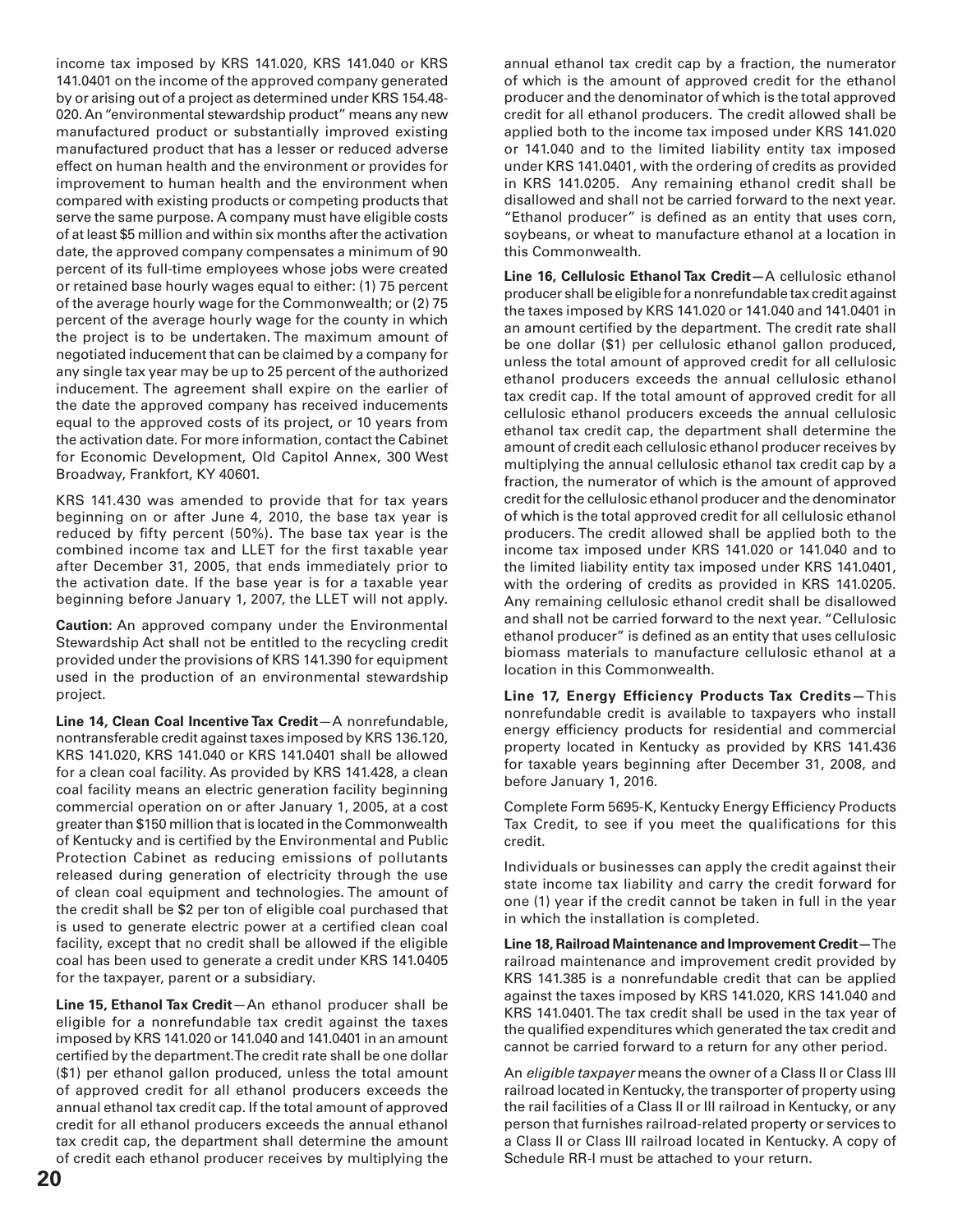#### **SECTION B—PERSONAL TAX CREDITS**

**Line 1(a), Yourself**—You are always allowed to claim a tax credit for yourself (even if your parent(s) can claim a credit for you on their return). On Line 1(a), there are five boxes under three separate headings. Always check the box under "Check Regular" to claim a tax credit for yourself. *If 65 or older*, also check the next two boxes on the line. *If legally blind*, also check the last two boxes on the line.

**Line 1(b), Your Spouse**—Do not fill in Line 1(b) if (1) you are single; (2) you are married and you and your spouse are filing two separate returns; or (3) your spouse received more than half of his or her support from another taxpayer.

Fill in Line 1(b) if you are married and (1) you and your spouse are filing a joint or combined return, or (2) if your spouse had no income or is not required to file a return. If you meet these criteria, check the first box on Line 1(b) for your spouse. *If your spouse is 65 or older*, also check the next two boxes. *If your spouse was legally blind at the end of the taxable year*, also check the last two boxes on Line 1(b).

**Dependents**—You are allowed to claim a tax credit for each person defined as a dependent in the Internal Revenue Code. Generally, dependents who qualify for federal purposes also qualify for Kentucky.

#### **Line 2, Dependents Who Live With You**

Use to claim tax credits for your dependent children, including stepchildren and legally adopted children, who lived with you during the taxable year. **If the dependent meets the requirements for a qualifying child under the provisions of IRC 152(c), check the box; this child qualifies to be counted to determine the family size.**

#### **Dependents Who Did Not Live With You**

Also use Line 2 to claim tax credits for your dependent children who did not live with you and to claim tax credits for other persons who qualify as dependents. **These dependents do not qualify to be counted to determine the family size.**

**Children of Divorced or Separated Parents**—Attach a copy of federal Form 8332 filed with your federal return. Children may only be counted for family size by the custodial parent.

**Tax Credits for Individuals Supported by More Than One Taxpayer** – Attach a copy of federal Form 2120 filed with your federal return.

**Kentucky National Guard Members**—Persons who were members of the Kentucky National Guard on December 31, 2010, may claim an additional credit on Line 2. Designate this credit with the initials "N.G." Kentucky law specifically restricts this credit to Kentucky National Guard members; military reserve members are not eligible.

**Lines 3A and 3B, Dividing the Credits**—Each taxpayer must claim all of his or her own tax credits including the credits for age and blindness. *Therefore, if married, each spouse must claim at least one credit. However, spouses may divide tax* 

*credits for dependents, or one spouse may claim all dependent credits and the other none.*

**Example I**—A husband who is 65 and a wife who is 60 are filing separately on a combined return. The husband must claim three credits (one regular and two for being 65 or older), and the wife must claim one.

**Example II**—A husband and wife have two dependents. The husband must claim his regular credit, and the wife must claim hers. However, the two dependent credits may be claimed by either spouse, or each spouse may claim one.

For married taxpayers, each spouse must claim all of his or her own credits. Therefore, each spouse must claim at least one credit. Credits for dependents may be divided between the spouses, or one spouse may claim all the credits for dependents and the other none.

 $\bullet$ 

#### *TIP—Multiply credits by \$20 and subtract from tax on page 1. The tax table and the tax rate schedule do not deduct for tax credits.*

*Remember to carry amounts from page 3, Line 4A and/or 4B, to page 1, Line 17.*

#### **SECTION C—FAMILY SIZE TAX CREDIT**

Children may only be counted for family size by the custodial parent. Even if you have signed federal Form 8332 and may not claim the child as a dependent, you may count children who otherwise meet the requirements for the Family Size Tax Credit.

You must include in Section C the names and Social Security numbers of the qualifying children that are not claimed as dependents in Section B in order to count them in your total family size.

#### **COPY OF FEDERAL RETURN**

**You must attach a complete copy of your federal return if you received farm, business, or rental income or loss.**

The Kentucky Department of Revenue does not require copies if you filed Form 1040EZ or 1040A. Check the box on Form 740, page 3 if you are not required to attach a copy of your federal return.

#### **SIGN RETURN**

**Be sure to sign on page 3 after completion of pages 1, 2 and 3 of your return.** Each return must be signed by the taxpayer. Joint and combined returns must be signed by both husband and wife. Returns that are not signed may be returned to you for signature.

Please enter a telephone number where you can be reached during regular working hours. You may be contacted for additional information needed to complete processing your tax return.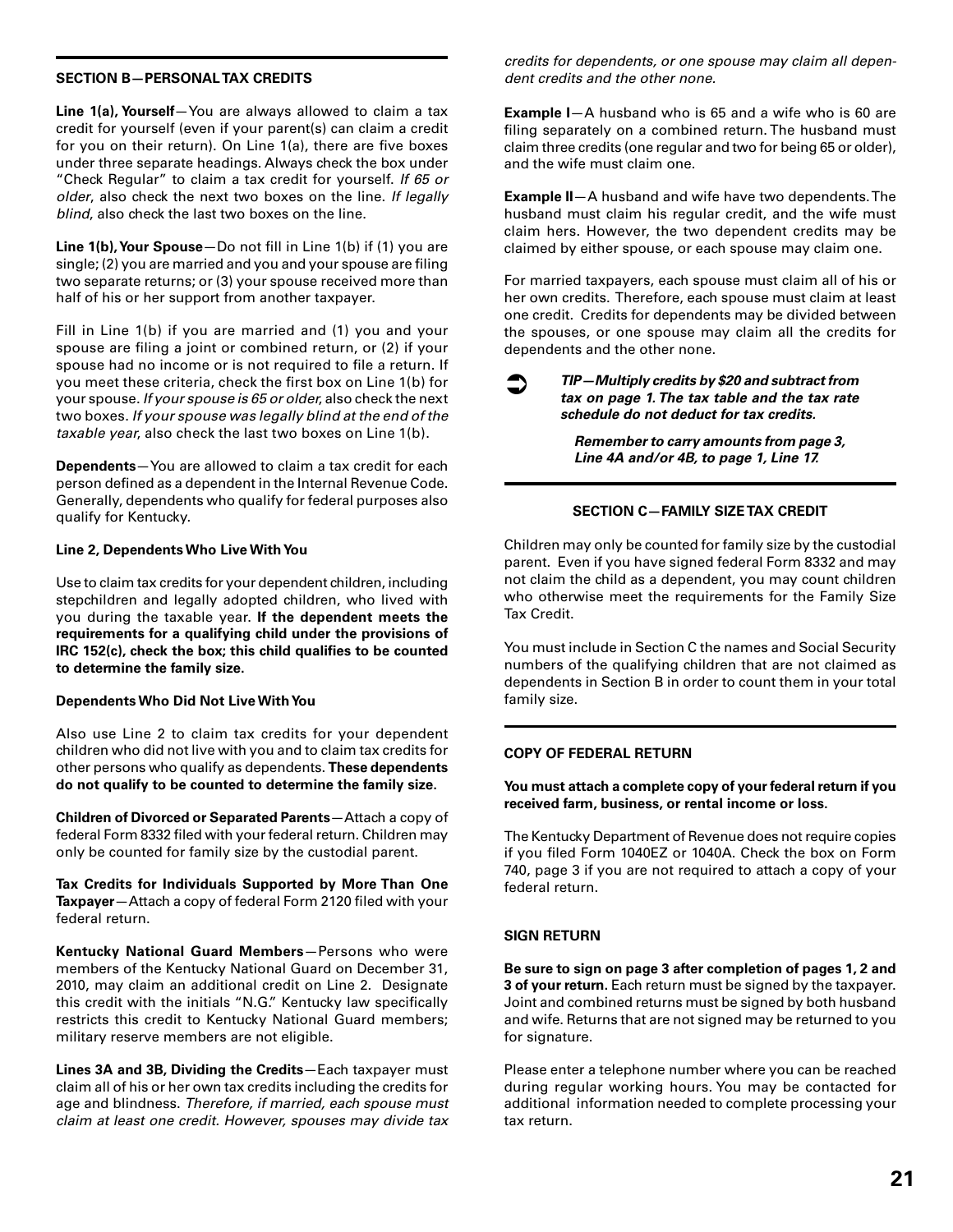### **Instructions for Schedule M-Modifications to Federal Adjusted Gross Income**

#### **Additions to Federal Adjusted Gross Income**

**Line 1**—Interest on securities issued by other states and their political subdivisions is taxed by Kentucky and must be reported. Also report dividends received from regulated investment companies (mutual funds) that are taxable for Kentucky income tax purposes. *Note: Interest from securities of Kentucky and its political subdivisions is exempt.* 

**Line 2**—Enter the self-employed health insurance deduction from federal Form 1040, Line 29.

**Line 3**—Enter resident adjustment from Kentucky Schedule K-1. Partners, beneficiaries of estates and trusts and S corporation shareholders, see Kentucky Schedule K-1 instructions.

**Line 4**—Enter total depreciation from federal Form 4562 if you have elected to take the 30 percent or 50 percent special depreciation allowance or the increased Section 179 deduction for property placed in service after September 10, 2001. See Line 16 for additional instructions.

**Line 5**—Enter federal net operating loss reported on Line 21 of 2010 federal Form 1040.

**Line 6**—Enter federal domestic production activities deduction from federal Form 8903, line 25.

**Line 7**—Enter other additions to federal adjusted gross income not listed above (attach detailed schedule).

Include:

• the portion of a lump-sum distribution on which you have elected the 20 percent capital gains rate for federal income tax purposes (Schedule P and Form 4972-K required);

- any mortgage debt forgiven under the Mortgage Forgiveness Debt Relief Act of 2007;
- the passive activity loss adjustment (see Form 8582-K and instructions);
- differences in pension (3-year recovery rule) and IRA bases;
- differences in gains (losses) from the sale of intangible assets amortized under the provisions of the Revenue Reconciliation Act of 1993; and
- differences in gains (losses) from the sale of depreciable property placed in service after September 10, 2001.

**Note:** Before entering the difference on Line 7 you must take into account any addition or subtraction affecting the at–risk limitations. See instructions for Line 19.

**Line 8, Total Additions**—Add Lines 1 through 7. Enter on Line 8 and on Form 740, page 1, Line 6.

#### **Subtractions from Federal Adjusted Gross Income**

**Line 9**—Enter the amount of taxable state income tax refund or credit **reported on your federal return** and included as income on Form 740, page 1, Line 5.

**Line 10**—Enter interest income from U.S. government bonds and securities. Do not include taxable interest from securities, such as FNMA (Fannie Mae), GNMA (Ginnie Mae) and FHLMC (Freddie Mac), which are merely guaranteed by the U.S. government.

Line 11, Pension Income Exclusion—The 2010 exclusion amount is 100 percent of taxable retirement benefits or \$41,110, whichever is less. All pension and retirement income paid under a written retirement plan (qualified or unqualified) is eligible for exclusion. This includes pensions, annuities, IRA accounts, 401(k) and similar deferred compensation plans, income received from converting a regular IRA to a Roth IRA, death benefits, disability retirement benefits and other similar accounts or plans.

This exclusion is for each taxpayer and must be computed independently of your spouse who may be filing on the same return. A husband and wife must complete and claim their own exclusion, regardless of filing status. Joint filers–Combine the separately *computed pension exclusion amounts and enter on Schedule M, Line 11, Column B.*

#### **Pension Income Exclusion Worksheet**

| Step 1.                                                                                                                                                                                                                      | Column A<br>Spouse   | Column B<br>Yourself |
|------------------------------------------------------------------------------------------------------------------------------------------------------------------------------------------------------------------------------|----------------------|----------------------|
| a. Enter taxable pension income reported on your federal Form 1040,<br>b. Enter disability retirement benefits on Form 1040, Line 7 or<br>c. Enter deferred compensation reported on Form 1040, Line 7 or                    |                      |                      |
|                                                                                                                                                                                                                              |                      |                      |
| Step 2. Line d is \$41,110 or less. Enter the amount from Line d on Schedule M, Line 11.                                                                                                                                     |                      |                      |
| Step 3. Line d is more than \$41,110. Do you have retirement income from the<br>federal government, the Commonwealth of Kentucky or a Kentucky local<br>government; or supplemental U.S. Railroad Retirement Board benefits? | $\Box$ Yes $\Box$ No | $\Box$ Yes<br>⊟ No   |
| If you answered no, enter \$41,110 on Schedule M, Line 11.                                                                                                                                                                   |                      |                      |
| If you answered yes, you must complete Schedule P to determine your pension<br>exclusion.                                                                                                                                    |                      |                      |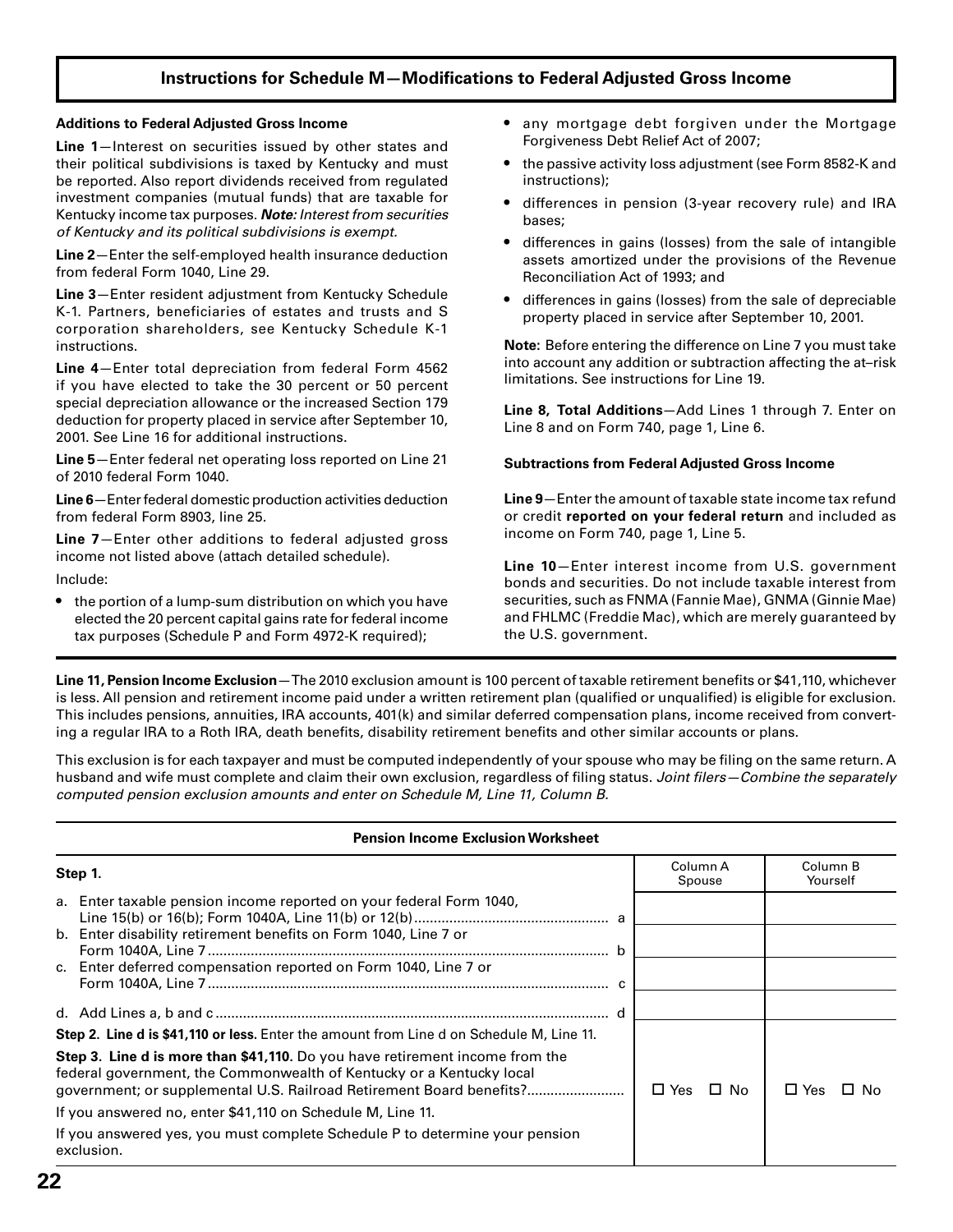**Line 12**—Enter Social Security and Social Security equivalent U.S. Railroad Retirement Board benefits included on Form 740, page 1, Line 5. These amounts are reported on federal Form 1040, Line 20(b) (Form 1040A, Line 14(b)).

**Line 13, Long–term Care Insurance Premiums**—Enter long– term care insurance premiums paid in 2010. Do not claim as an itemized deduction.

**Line 14, Health Insurance Premiums**—Enter medical and dental insurance premiums paid for yourself, your spouse and your dependents. This deduction applies to premiums paid with after-tax dollars. **Note:**You **cannot** deduct on Line 14 insurance premiums paid with pretax dollars (cafeteria plans and vouchers already excluded from wage income) because the premiums are not included in box 1 of your W-2 form(s). Do not include long-term care insurance premiums included on Schedule M, Line 13. You may not deduct premiums paid on your behalf (advance payments) and you must reduce the amount you paid by the amount of health coverage tax credit. (See federal Form 8885.)

**Line 15**—Enter resident adjustment from Kentucky Schedule K-1. Partners, beneficiaries of estates and trusts and S corporation shareholders, see Kentucky Schedule K-1 instructions. Subtract the distributive share of net income from an S corporation subject to the franchise tax imposed under KRS 136.505 or the capital stock tax imposed under KRS 136.300.

**Line 16**—**Depreciation, Section 179 Deduction and Gains/ Losses From Disposition of Assets**—*Important: Use Schedule M, Lines 4 and 16 only if you have elected for federal income tax purposes to take the 30 percent or the 50 percent special depreciation allowance or the increased Section 179 deduction for property placed in service after September*  10, 2001. A copy of the federal Form 4562 if filed for federal **income tax purposes** *must* **be submitted with Form 740 to verify that no adjustments are required***.*

#### **Reporting Depreciation and Section 179 Deduction Differences for Property Placed in Service After September 10, 2001**

**Create a Kentucky Form 4562** by entering **Kentucky** at the top center of a federal Form 4562 above Depreciation and Amortization. In Part I replace the \$250,000 maximum amount on Line 1 with the Kentucky limit of \$25,000 and replace the \$800,000 threshold amount on Line 3 with the Kentucky phase-out threshold of \$200,000. In Part II, strike through and ignore Line 14, Special depreciation allowance for qualified property placed in service during the tax year.

Use the created Kentucky Form 4562 to compute Kentucky depreciation and Section 179 deduction in accordance with the IRC in effect on December 31, 2001. **Note:** In determining the Section 179 deduction for Kentucky the income limitation on Line 11 is Kentucky net income before the Section 179 deduction instead of federal taxable income. **Attach the**  *created* **Kentucky Form 4562** to Form 740 and enter the amount of Kentucky depreciation from Line 22 on Line 16.

**Line 17**—Enter Kentucky net operating loss calculated from prior years. Keep worksheet detailing the net operating loss claimed with your records.

**Note:** If your net operating loss occurred in 2010, complete Kentucky Schedule KNOL to determine the amount of your loss to be carried forward in future years. Any carry forward of a prior year loss claimed on Line 17 of Schedule M should be calculated using a worksheet. Keep a copy for your records and attach a copy to your return.

**Line 18**—Enter Kentucky domestic productions activities deduction. Beginning on or after January 1, 2010 limit the federal domestic productions activity by the six percent (6%) in lieu of the rate provided by IRC§ 199(a).

**Line 19**—Enter other subtractions from federal adjusted gross income not listed above (attach detailed schedule). Include:

- **income of active duty military pay;**
- income received from the tobacco quota buyout;
- income received as a result of the Master Tobacco Settlement Agreement, the secondary settlement fund referred to as "Phase II";
- income received from the Tobacco Loss Assistance Program (TLAP);
- income of precinct workers for election training or working at election booths;
- capital gains on property taken by eminent domain;
- passive activity loss adjustment (see Form 8582-K and instructions);
- income of a child reported on the parent's return;
- artistic charitable contributions (if you do not itemize deductions);
- the federal work opportunity credit used to reduce wages;
- at-risk limitations (see instructions below);
- qualified farm networking project differences per KRS 141.0101(15);
- differences in the gains (losses) from the sale of intangible assets amortized under the provisions of the Revenue Reconciliation Act of 1993;
- differences in gains (losses) from assets purchased after September 10, 2001; and
- income of military personnel killed in the line of duty.

**Note:** All income earned by soldiers killed in the line of duty is exempt from Kentucky tax for the year during which the death occurred and the year preceding the death. Federal and state death benefits payable to the estate or any beneficiaries may also be excluded. Additional information may be found in the General Information section of the instructions for Form 740.

**Determining and Reporting Differences in Gain or Loss From Disposition of Assets**—If during the year you dispose of assets placed in service after September 10, 2001, on which the 30 percent or the 50 percent special depreciation allowance or the increased Section 179 deduction was taken for federal income tax purposes, you will need to determine and report the difference in the amount of gain or loss on the assets as follows:

**Create a Kentucky form** by entering **Kentucky** at the top center of a federal Schedule D, federal Form 4797 and other applicable federal forms. Compute Kentucky gain or loss from the disposed assets using the Kentucky basis. Enter the difference in federal gain or loss and the Kentucky gain or loss on the appropriate line. **Attach the** *created* **Kentucky Schedule D, Kentucky Form 4797 and other forms or schedules to support the deduction.**

**At-Risk Limitations**—Federal/Kentucky income (loss) differences may create different allowable losses due to at-risk limitations. If you have amounts invested in an activity for which you are not at risk and used federal Form 6198, At-Risk Limitations, complete federal Form 6198 using Kentucky amounts to determine if the Kentucky allowable loss differs from the federal allowable loss. For a passive activity, use the Kentucky allowable loss to complete Form 8582-K. For all other activities (nonpassive), enter the difference as an "other addition" or "other subtraction" on Line 7 or Line 19.

**Line 20, Total Subtractions**—Add Lines 9 through 19. Enter on Line 20 and on Form 740, page 1, Line 8.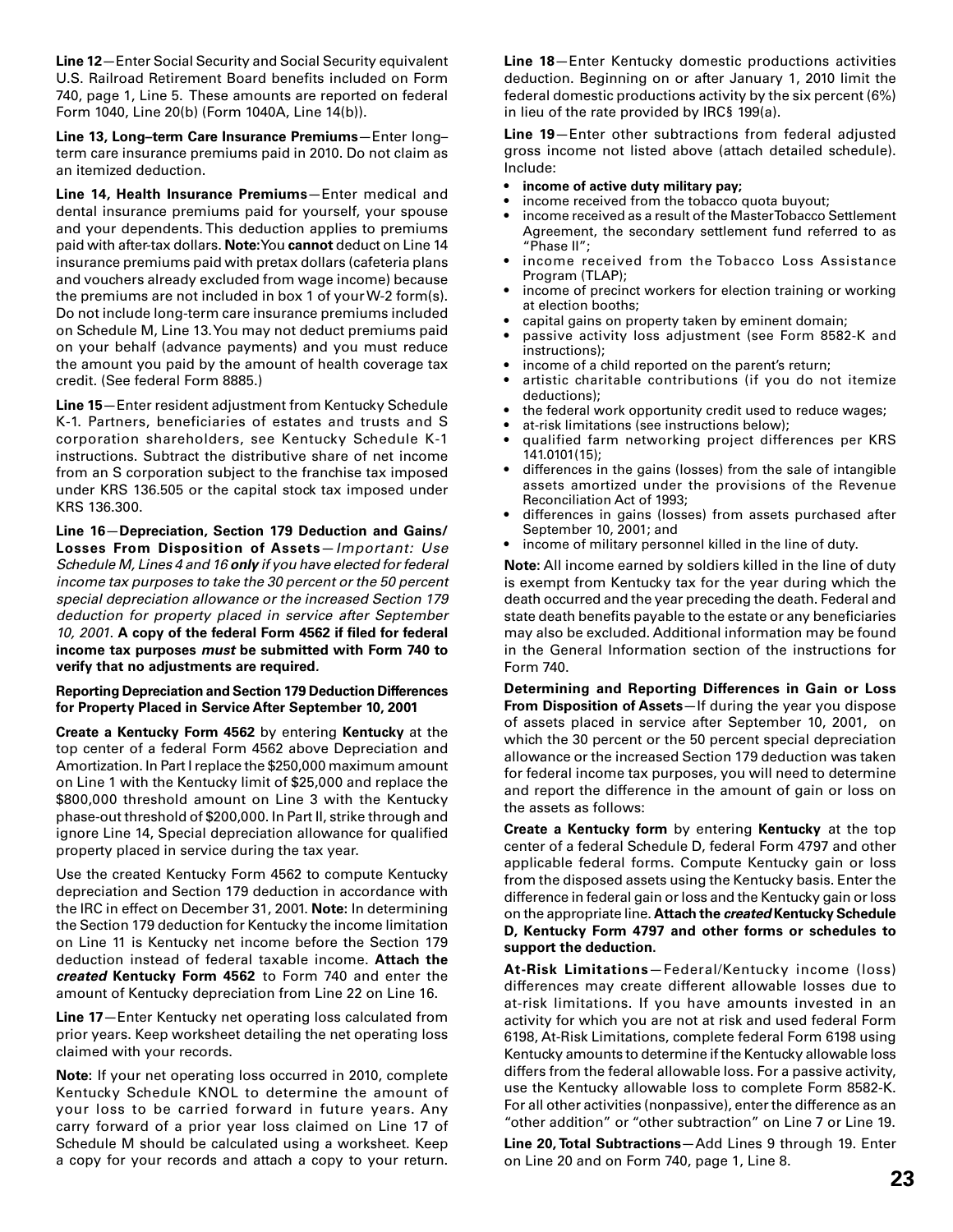### **Instructions for Schedule A**

*Do not include on Schedule A items deducted elsewhere, such as on Schedule C, C-EZ, E, F or Kentucky Schedule M.*

*You may itemize your deductions for Kentucky even if you do not itemize for federal purposes.* Generally, if your deductions exceed \$2,210, it will benefit you to itemize. If you do not itemize, a standard deduction of \$2,210 is allowed.

**Special Rules for Married Couples**—*If one spouse itemizes deductions, the other must also itemize.* Married couples filing a joint federal return and who wish to file separate returns or a combined return for Kentucky may: (a) file separate Schedules A showing the specific deductions claimed by each, or (b) file one Schedule A and divide the total deductions between them based on the percentage of each spouse's income to total income.

#### **Lines 1 through 3—Medical and Dental Expenses**

You may deduct only your medical and dental expenses that exceed 7.5 percent of Line 9, Form 740. Include all amounts you paid during 2010 but **do not** include amounts which have been previously deducted; paid by hospital, health or accident insurance; or paid by your employer. Federal rules apply for reimbursement.

When you compute your deduction, you may include medical and dental bills you paid for:

Yourself.

- All dependents you claim on your return.
- Your child whom you do not claim as a dependent because of the rules for Children of Divorced or Separated Parents.
- Any person that you could have claimed as a dependent on your return if that person had not received \$3,650 or more of gross income or had not filed a joint return.

#### **Examples of Medical and Dental Payments You MAY Deduct**

To the extent you were not reimbursed, you may deduct what you paid for:

- Medicines and drugs that required a prescription, or insulin.
- Medical doctors, dentists, eye doctors, chiropractors, osteopaths, podiatrists, psychiatrists, psychologists, physical therapists, acupuncturists and psychoanalysts (medical care only).
- Medical examinations, X-ray and laboratory services, insulin treatment and whirlpool baths your doctor ordered.
- Nursing help. If you paid someone to do both nursing and housework, you may deduct only the cost of the nursing help.

 Hospital care (including meals and lodging), clinic costs and lab fees.

- Medical treatment at a center for drug or alcohol addiction.
- Medical aids such as hearing aids (and batteries), false teeth, eyeglasses, contact lenses, braces, crutches, wheelchairs, guide dogs and the cost of maintaining them.
- Lodging expenses (but not meals) paid while away from home to receive medical care in a hospital or a medical care facility that is related to a hospital. Do not include more than \$50 a night for each eligible person.
- Ambulance service and other travel costs to get medical care. If you used your own car, you may claim what you spent for gas and oil to go to and from the place you received the care; or you may claim mileage. The mileage rate is 16.5 cents per mile. Add parking and tolls to the amount you claim under either method.
- The supplemental part of Medicare insurance (Medicare B). To claim these expenses, see instructions for Schedule M, Line 14.
- Surgery to improve vision including radial keratotomy or other laser eye surgery.

#### **Examples of Medical and Dental Payments You MAY NOT Deduct**

You may not deduct payments for the following:

Elective cosmetic surgery.

 Hospital, medical and extra Medicare B insurance. To claim these expenses, see instructions for Schedule M, Line 14.

The basic cost of Medicare insurance (Medicare A).

- (**Note**: If you are 65 or over and not entitled to Social Security benefits, you may deduct premiums you voluntarily paid for Medicare A coverage.)
- Life insurance or income protection policies.
- Long-term care insurance premiums. To claim, see instructions for Schedule M, Line 13.
- The hospital insurance benefits (Medicare) tax withheld from your pay as part of the Social Security tax or paid as part of Social Security self-employment tax.

Nursing care for a healthy baby.

Illegal operations or drugs.

Medicines or drugs you bought without a prescription.

Travel your doctor told you to take for rest or change.

Funeral, burial or cremation costs.

See federal Publication 502 for more information on allowable medical and dental expenses including deductions for capital expenditures and special care for persons with disabilities.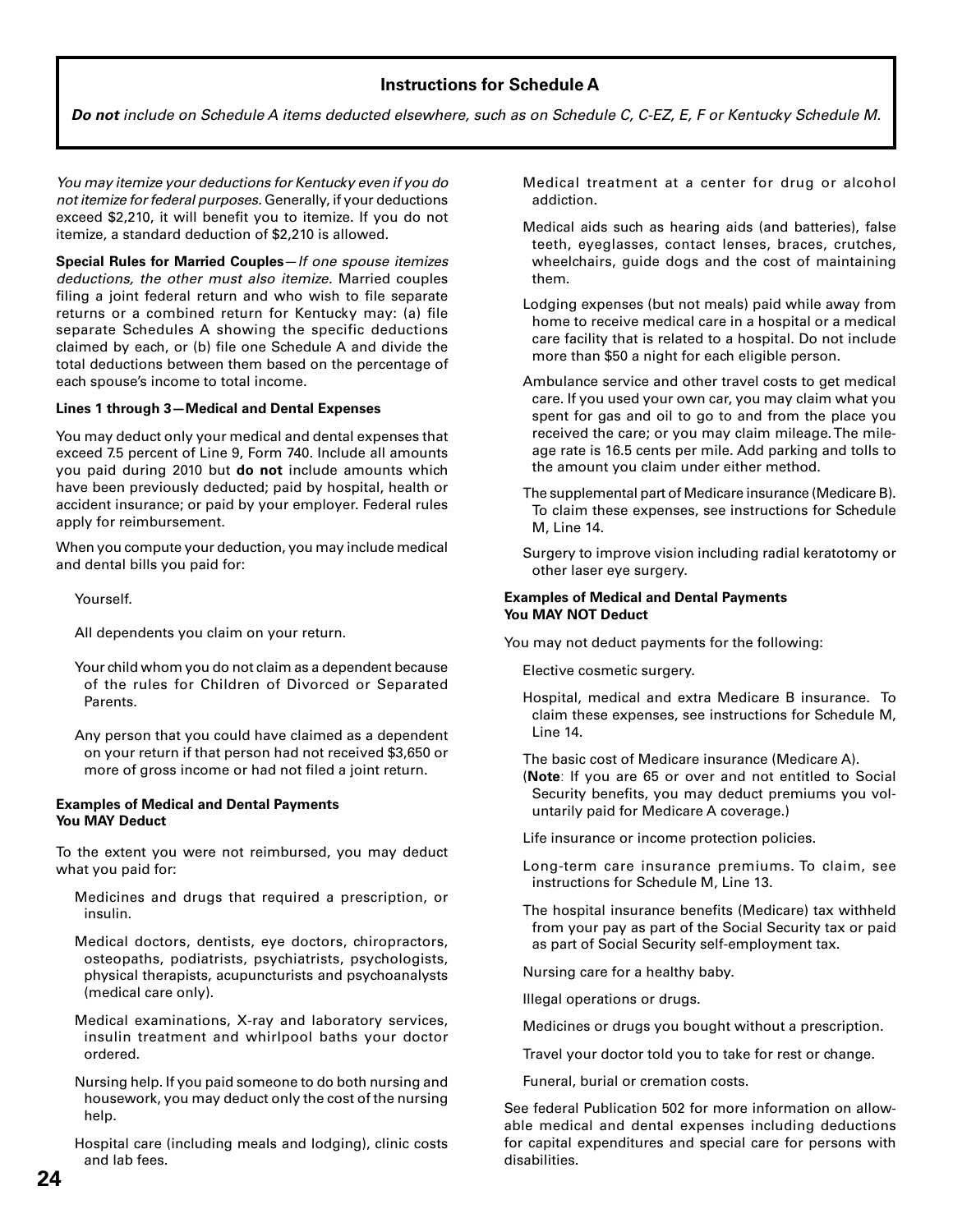#### **Lines 4 through 8—Taxes**

#### **Taxes You MAY Deduct**

**Line 4, Local Income Taxes**—Enter the total amount of local occupational (payroll) tax paid. **Do not include state or federal income taxes paid or withheld; they are not deductible**.

**Line 5, Real Estate Taxes**—Enter the amount of local and state property taxes you paid on real estate owned by you. Do not report real estate taxes here that were paid in connection with a business or profession and have been deducted on Schedule C, E or F.

**Line 6, Personal Property Taxes**—Enter property taxes paid on automobiles, intangible property (accounts receivable, bonds, etc.) or other personal property.

**Line 7, Other Taxes**—Enter other taxes that are deductible. Do not deduct on Schedule A taxes paid in connection with a business or profession which are deductible on Schedule C, E or F.

#### **Taxes You MAY NOT Deduct**

Foreign income taxes paid.

Sales and use taxes.

New motor vehicle taxes.

Usage taxes on motor vehicles.

State or federal income taxes.

State or federal inheritance or estate taxes.

State gasoline taxes.

 Federal excise taxes on your personal expenditures, such as taxes on theater admissions, furs, jewelry, cosmetics, tires, telephone service, airplane tickets, etc.

Federal Social Security taxes.

Hunting, fishing or dog licenses.

Auto inspection fees.

Auto license fees.

Cigarette or liquor taxes.

Taxes paid by you for another person.

Motorboat registration fees.

Drivers' license fees.

Sewer assessments.

 School taxes based on electric, water, sewer, gas and telephone bills.

Local or state insurance premiums taxes or surcharges.

#### **Lines 9 through 14—Interest Expense**

You may deduct interest that you have paid during the taxable year on a home mortgage. You may not deduct interest paid on credit or charge card accounts, a life insurance loan, an automobile or other consumer loan, delinquent taxes or on a personal note held by a bank or individual.

Interest paid on business debts should be deducted as a business expense on the appropriate business income schedule.

You may not deduct interest on an indebtedness of another person when you are not legally liable for payment of the interest. Nor may you deduct interest paid on a gambling debt or any other nonenforceable obligation. Interest paid on money borrowed to buy tax-exempt securities or single premium life insurance is not deductible.

**Line 9**—List the interest and points (including "seller-paid points") paid on your home mortgage to financial institutions and reported to you on federal Form 1098.

**Line 10**—List other interest paid on your home mortgage and not reported to you on federal Form 1098. Show name and address of individual to whom interest was paid.

**Line 11**—List points (including "seller-paid points") not reported to you on federal Form 1098. Points (including loan origination fees) charged only for the use of money and paid with funds other than those obtained from the lender are deductible over the life of the mortgage. However, points may be deducted in the year paid if all three of the following apply: (1) the loan was used to **buy, build or improve your main home,** and was secured by that home, (2) the points did not exceed the points usually charged in the area where the loan was made, and were figured as a percentage of the loan amount, and (3) if the loan was used to **buy or build** the home, you must have provided funds (see below) at least equal to the points charged. If the loan was used to **improve** the home, you must have paid the points with funds other than those obtained from the lender.

**Funds provided by you** include down payments, escrow deposits, earnest money applied at closing, and other amounts actually paid at closing. They do not include amounts you borrowed as part of the overall transaction.

**Seller-Paid Points**—If you are the buyer, you may be able to deduct points the seller paid in 2010. You can do this if the loan was used to buy your main home and the points meet item 2 above. You must reduce your basis in the home by those points, even if you do not deduct them.

If you are the seller, you **cannot** deduct the points as interest. Instead, include them as an expense of the sale.

This generally does not apply to points paid to refinance your mortgage. Federal rules apply. See federal Publication 936 for more information.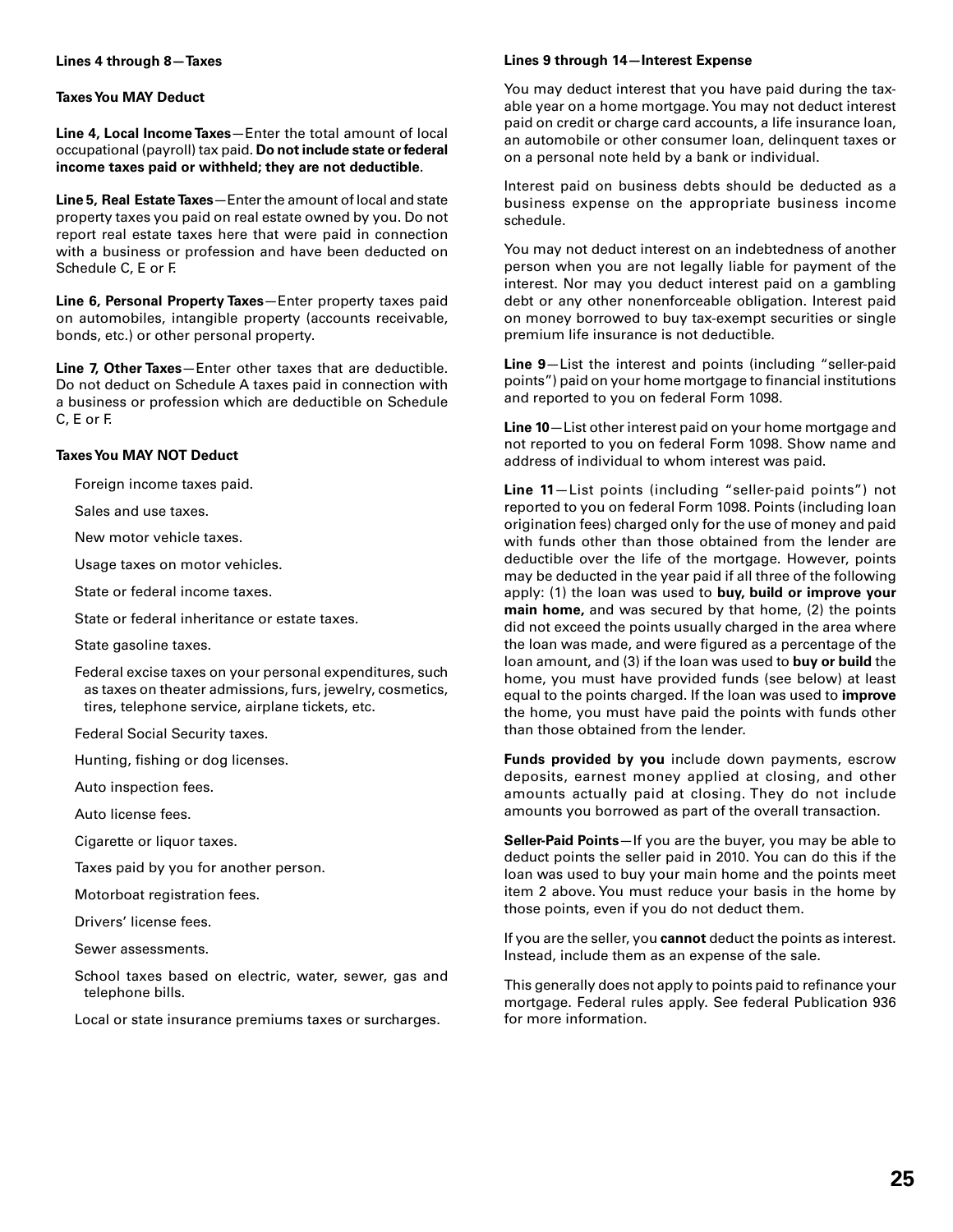**Line 12, Qualified Mortgage Insurance Premiums**—Premiums that you pay or accrue for "qualified mortgage insurance" during 2010 in connection with home acquisition debt on your qualified home are deductible as home mortgage insurance premiums. Qualified mortgage insurance is mortgage insurance provided by the Veterans Administration, the Federal Housing Administration, or the Rural Housing Administration, and private mortgage insurance. Mortgage insurance premiums you paid or accrued on any mortgage insurance contract issued before January 1, 2007, are not deductible.

**Limit on amount you can deduct.** You cannot deduct your mortgage insurance premiums if the amount on Form 740, line 9, is more than \$109,000 (\$54,500 if married filing separately on a combined return or separate returns). If the amount on Form 740, line 9, is more than \$100,000 (\$50,000 if married filing separately on a combined return or separate returns), your deduction is limited and you must use the worksheet below to figure your deduction.



#### **Qualified Mortgage Insurance Premiums Deduction Worksheet**

*See the instructions for Line 12 above to see if you must use this worksheet to figure your deduction.* 

**Line 13, Interest on Investment Property**—Investment interest is interest paid on money you borrowed that is allocable to property held for investment. It does not include any interest allocable to a passive activity or to securities that generate tax-exempt income.

Complete and attach federal Form 4952, Investment Interest Expense Deduction, to figure your deduction.

**Exception.** You do not have to file federal Form 4952 if all three of the following apply:

- (a) your investment interest is not more than your investment income from interest and ordinary dividends,
- (b) you have no other deductible investment expenses, and

(c) you have no disallowed investment interest expense from 2009.

For more details, see federal Publication 550, Investment Income and Expenses.

#### **Lines 15 through 19—Contributions**

You may deduct what you actually gave to organizations that are religious, charitable, educational, scientific or literary in purpose. You may also deduct what you gave to organizations that work to prevent cruelty to children or animals. In general, contributions deductible for federal income tax purposes are also deductible for Kentucky.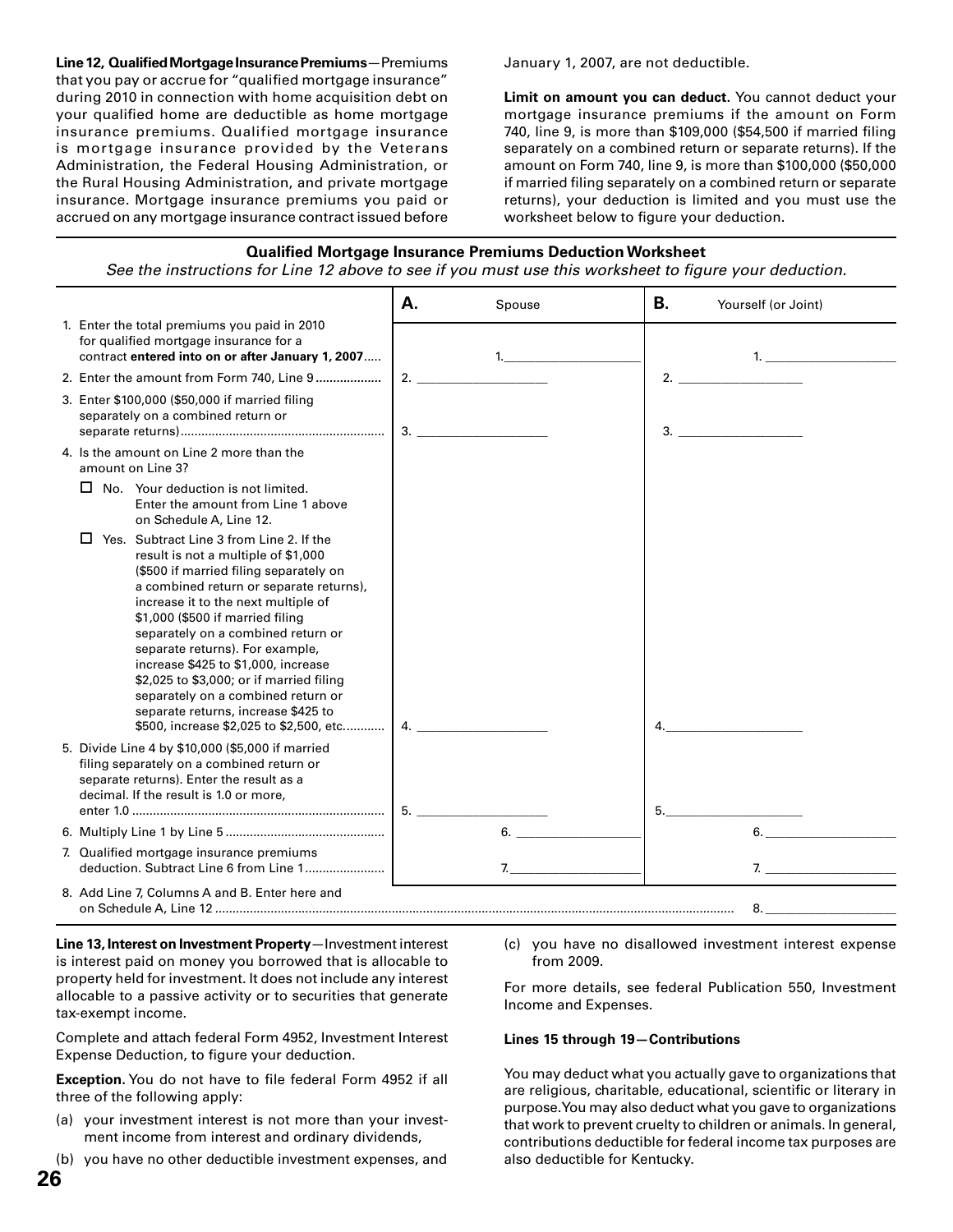#### **Examples of qualifying organizations are**:

- Churches, temples, synagogues, Salvation Army, Red Cross, CARE, Goodwill Industries, United Way, Boy Scouts, Girl Scouts, Boys and Girls Clubs of America, etc.
- Fraternal orders if the gifts will be used for the purposes listed above.
- Veterans' and certain cultural groups.
- Nonprofit schools, hospitals and organizations whose purpose is to find a cure for, or help people who have arthritis, asthma, birth defects, cancer, cerebral palsy, cystic fibrosis, diabetes, heart disease, hemophilia, mental illness or retardation, multiple sclerosis, muscular dystrophy, tuberculosis, etc.
- Federal, state and local governments if the gifts are solely for public purposes.

If you contributed to a qualifying charitable organization and also received a benefit from it, you may deduct only the amount that is more than the value of the benefit you received.

#### **Contributions You MAY Deduct**

Contributions may be in cash, property or out-of-pocket expenses you paid to do volunteer work for the kinds of organizations described above. If you drove to and from the volunteer work, you may take 14 cents a mile or the actual cost of gas and oil. Add parking and tolls to the amount you claim under either method. (Do not deduct any amounts that were repaid to you.)

**Note:** You are required to maintain receipts, cancelled checks or other reliable written documentation showing the name of the organization and the date and amount given to support claimed deductions for charitable contributions.

Separate contributions of \$250 or more require written substantiation from the donee organization in addition to your proof of payment. It is your responsibility to secure substantiation. A letter or other documentation from the qualifying charitable organization that acknowledges receipt of the contribution and shows the date and amount constitutes a receipt. This substantiation should be kept in your files. Do **not send it with your return**.

See federal Publication 526 for special rules that apply if:

- your total deduction for gifts of property is over \$500,
- you gave less than your entire interest in the property,
- your cash contributions or contributions of ordinary income property are more than 30 percent of Line 9, Form 740,
- your gifts of capital gain property to certain organizations are more than 20 percent of Line 9, Form 740, or
- you gave gifts of property that increased in value, made bargain sales to charity, or gave gifts of the use of property.

### **You MAY NOT Deduct as Contributions**

 Travel expenses (including meals and lodging) while away from home unless there was no significant element of personal pleasure, recreation or vacation in the travel. Political contributions.

- Dues, fees or bills paid to country clubs, lodges, fraternal orders or similar groups.
- Value of any benefit, such as food, entertainment or merchandise that you received in connection with a contribution to a charitable organization.
- Cost of raffle, bingo or lottery tickets.

Cost of tuition.

- Value of your time or service.
- Value of blood given to a blood bank.
- The transfer of a future interest in tangible personal property (generally, until the entire interest has been transferred).

Gifts to:

- Individuals.
- Foreign organizations.
- Groups that are run for personal profit.
- Groups whose purpose is to lobby for changes in the laws.
- Civic leagues, social and sports clubs, labor unions and chambers of commerce.

**Line 15**—Enter all of your contributions paid by cash or check (including out-of-pocket expenses).

**Line 16**—Enter your contributions of property. If you gave used items, such as clothing or furniture, deduct their fair market value at the time you gave them. Fair market value is what a willing buyer would pay a willing seller when neither has to buy or sell and both are aware of the conditions of the sale. If your total deduction for gifts of property is more than \$500, you must complete and attach federal Form 8283, Noncash Charitable Contributions. If your total deduction is over \$5,000, you may also have to obtain appraisals of the values of the donated property. See federal Form 8283 and its instructions for details.

Also include the value of a leasehold interest property contributed to a charitable organization to provide temporary housing for the homeless. Attach Schedule HH.

**Recordkeeping**—If you gave property, you should keep a receipt or written statement from the organization you gave the property to, or a reliable written record, that shows the organization's name and address, the date and location of the gift and a description of the property. You should also keep reliable written records for each gift of property that include the following information:

- (a) How you figured the property's value at the time you gave it. (If the value was determined by an appraisal, you should also keep a signed copy of the appraisal.)
- (b) The cost or other basis of the property if you must reduce it by any ordinary income or capital gain that would have resulted if the property had been sold at its fair market value.
- (c) How you figured your deduction if you chose to reduce your deduction for gifts of capital gain property.
- (d) Any conditions attached to the gift.
- (e) If the gift was a "qualified conservation contribution" under IRC Section 170(h), the fair market value of the underlying property before and after the gift, the type of legal interest donated and the conservation purpose furthered by the gift.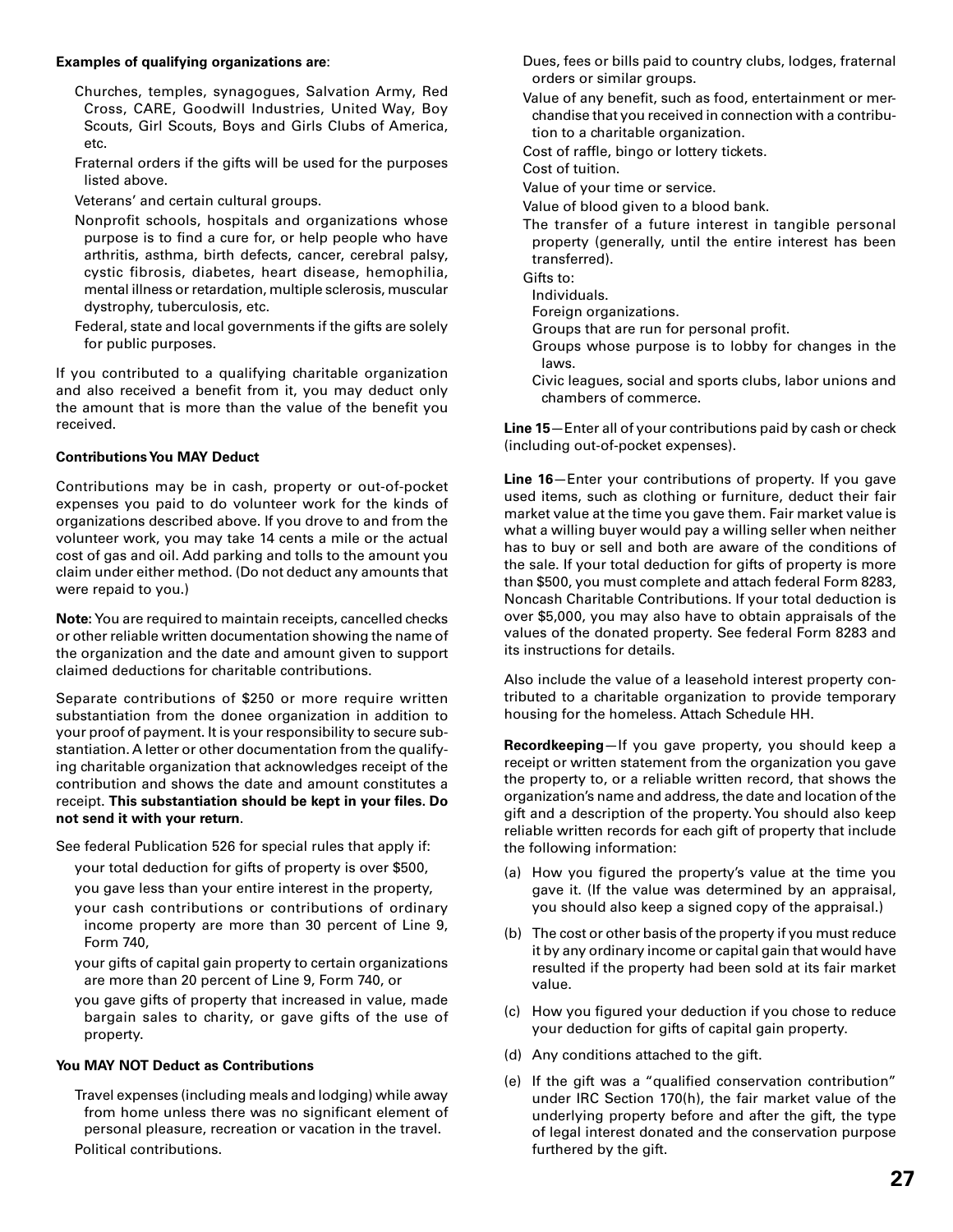**Line 17**—Enter artistic charitable contributions. A deduction is allowed for "qualified artistic charitable contributions" of any literary, musical, artistic or scholarly composition, letter or memorandum, or similar property.

An amount equal to the fair market value of the property on the date contributed is allowable as a deduction. However, the deduction is limited to the amount of the taxpayer's artistic adjusted gross income for the taxable year.

The following requirements for a deduction must be met:

- (a) The property must have been created by the personal efforts of the taxpayer at least one year prior to the date contributed. The creation of this property cannot be related to the performance of duties while an officer or employee of the United States, any state or political subdivision thereof.
- (b) A written appraisal of the fair market value of the contributed property must be made by a qualified independent appraiser within one year of the date of the contribution. A copy of the appraisal must be attached to the tax return.
- (c) The contribution must be made to a qualified organization as described in this section.

**Line 18**—Enter any carryover of contributions that you were not able to deduct in an earlier year because they exceeded your adjusted gross income limit. See federal Publication 526 for details on how to figure your carryover.

#### **Lines 20 through 22—Casualty and Theft Losses**

**Line 20**—Enter casualty or theft losses of property that is not trade, business, rent or royalty property. Attach federal Form 4684, Casualties and Thefts, or a similar statement to figure your loss.

#### **Losses You MAY Deduct**

You may be able to deduct all or part of each loss caused by theft, vandalism, fire, storm, and car, boat and other accidents or similar causes. You may also be able to deduct money you had in a financial institution but lost because of the insolvency or bankruptcy of the institution.

You may deduct nonbusiness casualty or theft losses only to the extent that:

- (a) the amount of *each* separate casualty or theft loss is more than \$100, and
- (b) the total amount of *all* losses during the year is more than 10 percent of Line 9, Form 740.

Special rules apply if you had both gains and losses from nonbusiness casualties or thefts. See federal Form 4684 for details.

#### **Losses You MAY NOT Deduct**

Money or property misplaced or lost.

- Breakage of china, glassware, furniture and similar items under normal conditions.
- Progressive damage to property (buildings, clothes, trees, etc.) caused by termites, moths, other insects or disease.

Deduct the costs of proving you had a property loss as a miscellaneous deduction on Line 25, Schedule A. (Examples of these costs are appraisal fees and photographs used to establish the amount of your loss.)

For more details, see federal Publication 547, Nonbusiness Disasters, Casualties, and Thefts. It also gives information about federal disaster area losses.

#### **Lines 23 through 28—Miscellaneous Deductions**

Most miscellaneous deductions cannot be deducted in full. You must subtract 2 percent of your adjusted gross income from the total. Compute the 2 percent limit on Line 27.

Generally, the 2 percent limit applies to job-related expenses you paid for which you were not reimbursed (Line 23). The limit also applies to certain expenses you paid to produce or collect taxable income (Line 25). See the instructions for Lines 23 and 25 for examples of expenses to claim on these lines.

The 2 percent limit does not apply to certain other miscellaneous expenses that you may deduct. These expenses can be deducted in full on Line 29. The Line 29 instructions describe these expenses. Included are deductible gambling losses (to the extent of winnings) and certain job expenses of disabled employees. See federal Publication 529, Miscellaneous Deductions, for more information.

#### **Expenses You MAY NOT Deduct**

Political contributions.

- Personal legal expenses.
- Lost or misplaced cash or property (but see casualty and theft losses).

 Expenses for meals during regular or extra work hours. The cost of entertaining friends.

Expenses of going to or from your regular workplace.

 Education needed to meet minimum requirements for your job or that will qualify you for a new occupation.

 Travel expenses for employment away from home if that period of employment exceeds one year.

Expenses of:

- (a) Travel as a form of education.
- (b) Attending a seminar, convention or similar meeting unless it is related to your employment.
- (c) Adopting a child, including a child with special needs.

Fines and penalties.

Expenses of producing tax-exempt income.

 Amounts paid to organizations or establishments which have been found to practice discrimination.

#### **Expenses Subject to the 2 Percent Limit**

**Important:** The increase in first-year luxury automobile depreciation caps, the 30 percent and **the 50 percent** special depreciation allowance, the additional New York Liberty Zone Section 179 deduction for property placed in service after September 10, 2001, and **the increased Section 179 deduction limits and thresholds for property placed in service after December 31, 2002**, are not allowable for Kentucky tax purposes. For passenger automobiles purchased after September 10, 2001, you must compute Kentucky depreciation in accordance with the IRC in effect on December 31, 2001. **Create a Kentucky Form 2106** by entering **Kentucky** at the top center of a federal Form 2106, Employee Business Expenses. Complete Section D—Depreciation of Vehicles in accordance with the IRC in effect on December 31, 2001. **Attach a copy of the federal Form 2106 fi led for federal income tax purposes if no adjustments are required.**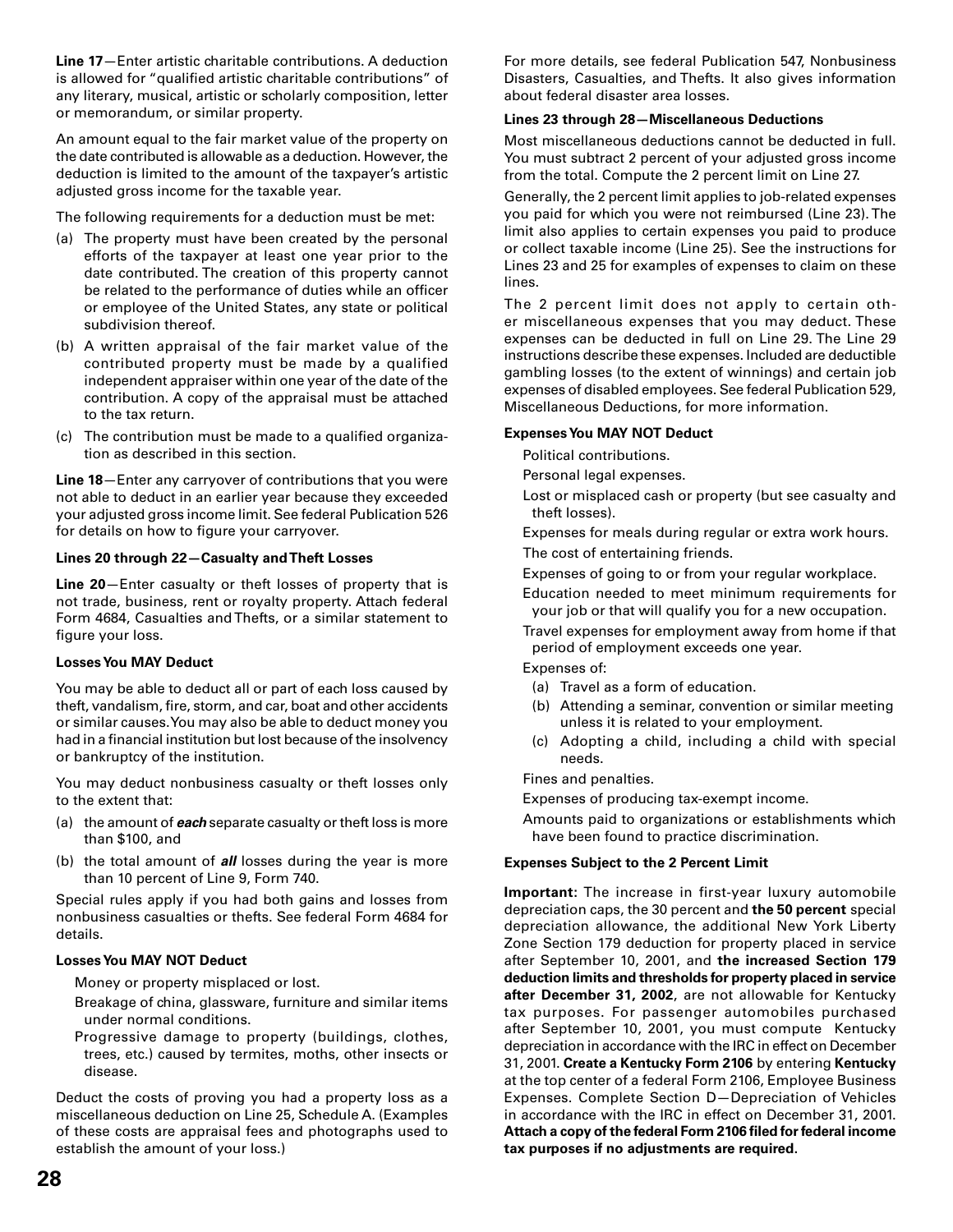**Line 23**—Use this line to report job-related expenses you paid for which you were not reimbursed. You MUST first fill out Form 2106, Employee Business Expenses, or Form 2106-EZ, Unreimbursed Employee Business Expenses, if you claim any unreimbursed travel, transportation, meal or entertainment expenses for your job; or your employer paid you for any of your job-related expenses reportable on Line 23.

Enter the amount of unreimbursed employee business expense from Form 2106 or 2106-EZ on Line 23 of Schedule A.

If you do not have to fill out Form 2106 or 2106-EZ, list the type and amount of your expenses in the space provided. If you need more space, attach a statement showing the type and amount of the expense. Enter one total on Line 23.

Examples of expenses to include on Line 23 are:

 Travel, transportation, meal or entertainment expense. (**Note:** If you have any of these expenses, you must use Form 2106 or 2106-EZ for all of your job-related expenses.)

Union dues.

- Safety equipment, small tools and supplies required for your job.
- Uniforms required by your employer, which you may not usually wear away from work.
- Protective clothing, required in your work, such as hard hats and safety shoes and glasses.
- Physical examinations required by your employer.
- Dues to professional organizations and chambers of commerce.
- Subscriptions to professional journals.
- Fees to employment agencies and other costs to look for a new job in your present occupation, even if you do not get a new job.
- Business use of part of your home but only if you use that part exclusively and on a regular basis in your work and for the convenience of your employer. For details, including limits that apply, see federal Publication 587, Business Use of Your Home.
- Education expenses you paid that were required by your employer, or by law or regulations, to keep your salary or job. In general, you may also include the cost of keeping or improving skills you must have in your job. For more details, see federal Publication 508, Educational Expenses. Some education expenses are not deductible. See "Expenses You MAY NOT Deduct."

**Line 24**—Use this line to report tax return preparation fees paid during the taxable year including fees paid for filing your return electronically.

**Line 25**—Use this line for amounts you paid to produce or collect taxable income and manage or protect property held for earning income. List the type and amount of each expense in the space provided. If you need more space, attach a statement showing the type and amount of each expense. Enter one total on Line 25. Examples of these expenses are:

Safe deposit box rental.

- Certain legal and accounting fees.
- Clerical help and office rent.
- Custodial (e.g., trust account) fees.
- Your share of the investment expenses of a regulated investment company.
- Certain losses on nonfederally insured deposits in an insolvent or bankrupt financial institution. For more information (including limits on the amount you can deduct), see federal Publication 529.
- Deduction for repayment of amounts under a claim of right if \$3,000 or less.
- Expenses related to an activity not engaged in for profit. These expenses are limited to the income from the activity that you reported on federal Form 1040, Line 21. See Not-for-Profit Activities in federal Publication 535, Business Expenses, for details on how to figure the amount to deduct.

#### **Line 29—Other Miscellaneous Deductions**

Use this line to report miscellaneous deductions that are NOT subject to the 2 percent adjusted gross income limit. Only the expenses listed below can be deducted on Line 29.

#### **Expenses NOT Subject to the 2 Percent Limit**

- Gambling losses to the extent of gambling winnings. Gambling winnings must be included in federal adjusted gross income (Form 740, Line 5). (**Note**: Gambling losses must be verified by supplemental records. These include a diary and unredeemed tickets, payment slips and winning statements.)
- Federal estate tax on income in respect of a decedent.
- Amortizable bond premium on bonds acquired before October 23, 1986.
- Deduction for repayment of amounts under a claim of right if more than \$3,000. See federal Publication 525.
- Unrecovered investment in a pension.
- Impairment-related work expenses of a disabled person.
- Casualty and theft losses of income-producing property.

List the type and amount of each expense. Enter one total on Line 29. For more information on these expenses, see federal Publication 529.

**Note:** A credit for tax paid to another state on gambling income may be allowed if the income is taxed by **both** Kentucky and the other state. However, if you have paid tax on gambling income in another state **and** you claimed an itemized deduction on your Kentucky Schedule A for losses, the allowable credit may be reduced or eliminated.

#### **Line 30—Total Itemized Deductions**

**Dividing Deductions Between Spouses**—Married taxpayers who are filing separate returns or a combined return but using only one Schedule A must divide the itemized deductions. Complete page 2, Part I, Lines 1 through 5. If one spouse is not required to file a Kentucky return, total deductions may be divided between them based on the percentage of each spouse's income to total income or separate Schedules A may be filed.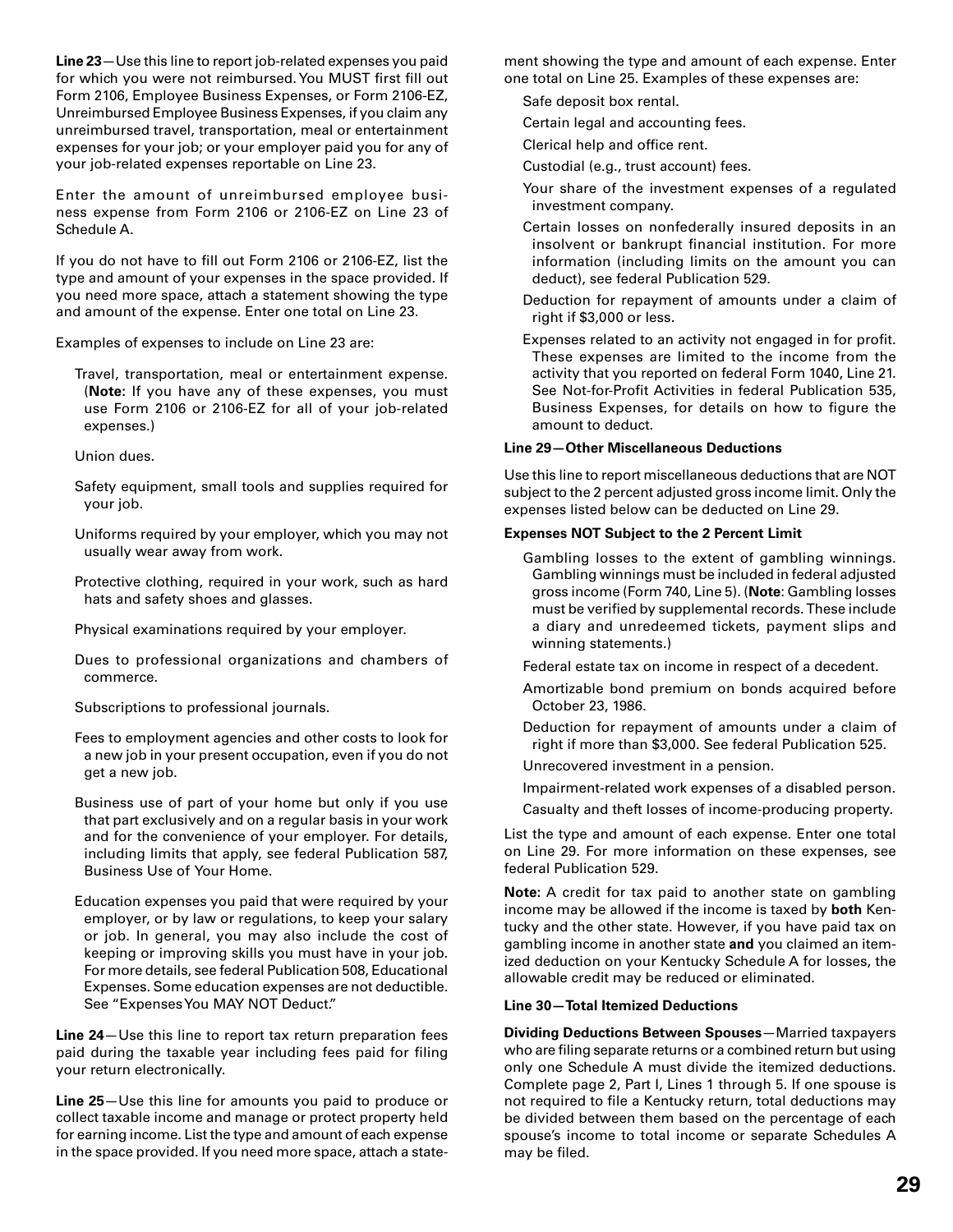### **Instructions for Form 2210-K**

**Purpose of Form—**Use this form to determine if you owe an underpayment of estimated tax penalty for failing to prepay 70% of your tax liability and/or interest for failing to make four equal estimated tax installments timely. You may be subject to one or both even if you are due a refund when you file your tax return.

**Underpayment of Estimated Tax Penalty**—You may be charged an underpayment of estimated tax penalty if you did not prepay 70% of your tax liability and you did not meet one of the exceptions listed in Part I.

**Estimated Tax Interest**—You may also be charged interest if you failed to make four equal installments timely pursuant to KRS 141.305. These payments are due by April 15, June 15, September 15 of the taxable year, and on January 15 of the succeeding taxable year. Failure to make these equal installments timely may result in interest due. The interest is computed separately for each due date.

If you paid estimated tax on January 16th, 17th or 18th 2011, it is considered paid on January 15, 2011, to the extent it is applied to the fourth required installment.

**Part I—Exceptions and Exclusions**—The underpayment of estimated tax penalty may not apply if one of the exceptions listed in Part I is met. If you meet one or more of the exceptions, check the appropriate block(s), complete the lines associated with the exception and check the "Form 2210-K attached" block on form 740, line 43a (Form 740-NP, line 43a). If none of the exceptions apply, go to Part II.

**Part II—Figuring the Underpayment and Penalty—**Only complete this section if the additional tax due exceeds \$500 and you do not meet one of the exceptions listed in Part I. Do not include amounts that were prepaid with extension or payments made after the due date of the fourth declaration installment. To avoid this penalty in the future, obtain and file Form 740-ES.

**Part III—Required Annual Payment and Interest Calculation**— This section is used to calculate your required annual payment. The required annual payment is used to calculate the amount of payment that you should have made each quarter. If you do not pay the required amount in each quarter, you will be subject to interest until that payment is made. You may not be required to pay estimated tax payments if you meet one of the following exceptions:

- Taxpayer died during the taxable year
- Declaration was not required until after September 1, 2010, and the taxpayer files a return and pays the full amount of the tax computed on the return on or before February 1, 2011.
- Two–thirds (2/3) or more of the gross income was from farming; this return is being filed on or before March 2, 2011; and the total tax due is being paid in full.
- Prepaid your last years tax liability with timely payments.

**Lines 1–7—**Calculates your required annual payment which is the lesser of your current years income tax liability or your previous years tax liability. If you have paid withholding that exceeds the lesser of the two, you do not owe interest and you do not need to complete the rest of the form.

**Line 8**—Multiply line 7, page 2, by 25 percent (.25) and enter amount in columns A through D. However, if your source(s) of income changed unexpectedly throughout the year or your income was received later in the year, the required number of installments may be fewer.

A taxpayer who is not required to pay estimated tax in four equal installments at the beginning of the year may be required to make installment payments during the remainder of the year. Refer to the payment due dates at the top of columns A – D to determine how many installments you are required to make based on when your income changed or was received.

If you are required to make 3 installments, multiply line 7 by 33.3 percent (.333) and enter in columns B through D.

If you are required to make 2 installments, multiply line 7 by 50 percent (.50) and enter in columns C and D.

If you are required to only make 1 installment, multiply line 7 by 100 percent (1.00) and enter in column D.

**Line 9**—Enter the sum of estimated tax payments made and Kentucky withholding for each quarter. If you have Kentucky income tax withheld, multiply the total by 25 percent (.25) and enter in columns A through D. If you had a credit forward from a prior year return, enter the total amount in Column A only.

**Note:** Complete lines 10 through 17 for Column A before going to Column B, etc.

**Line 10**—Enter amount from line 17 of the previous column. This amount should be the overpayment if any from the previous column.

**Line 12—**Enter amount from line 16 of the previous column. This amount should be the underpayment amount from the previous column that will be carried over to each column until the payment is made.

**Line 16**—This is the underpayment amount for that column and any underpayment from the previous columns. The underpayment will continue to carryover to the next column until the payment is made or the due date, whichever is earlier.

**Figuring the Interest**—Interest will be calculated on each underpayment in each column from the payment due date written above line 8 to the date on line 18 or the date the payment was made, whichever is earlier. The underpayments will carryover to the next column and be added to that columns underpayment to calculate interest on that balance.

**Line 18**—Use this date to calculate the number of days that the current interest amount will be based upon, unless the underpayment was paid prior to this date.

**Line 19**—This is the number of days from the payment due date shown above line 8 to the date the amount on line 16 was paid or the date shown on line 18 for the column in which you are calculating interest.

For example, if your underpayment on line 16 for column A is \$1,000, you would calculate the interest from 4–15–10 to 6–15–10 and enter 61 days on line 19. If this \$1,000 remains unpaid, it will be added to any underpayment in column B and you would calculate interest from 6–15–10 until 9–15–10 which would be 92 days for that period, etc.

**Line 20**—The annual interest rate is established by the Department of Revenue for each calendar year. The interest rate for calendar year 2010 is 5 percent and the interest rate for calendar year 2011 is 5 percent. The interest calculation for the required third installment payment may be calculated using two different interest rates.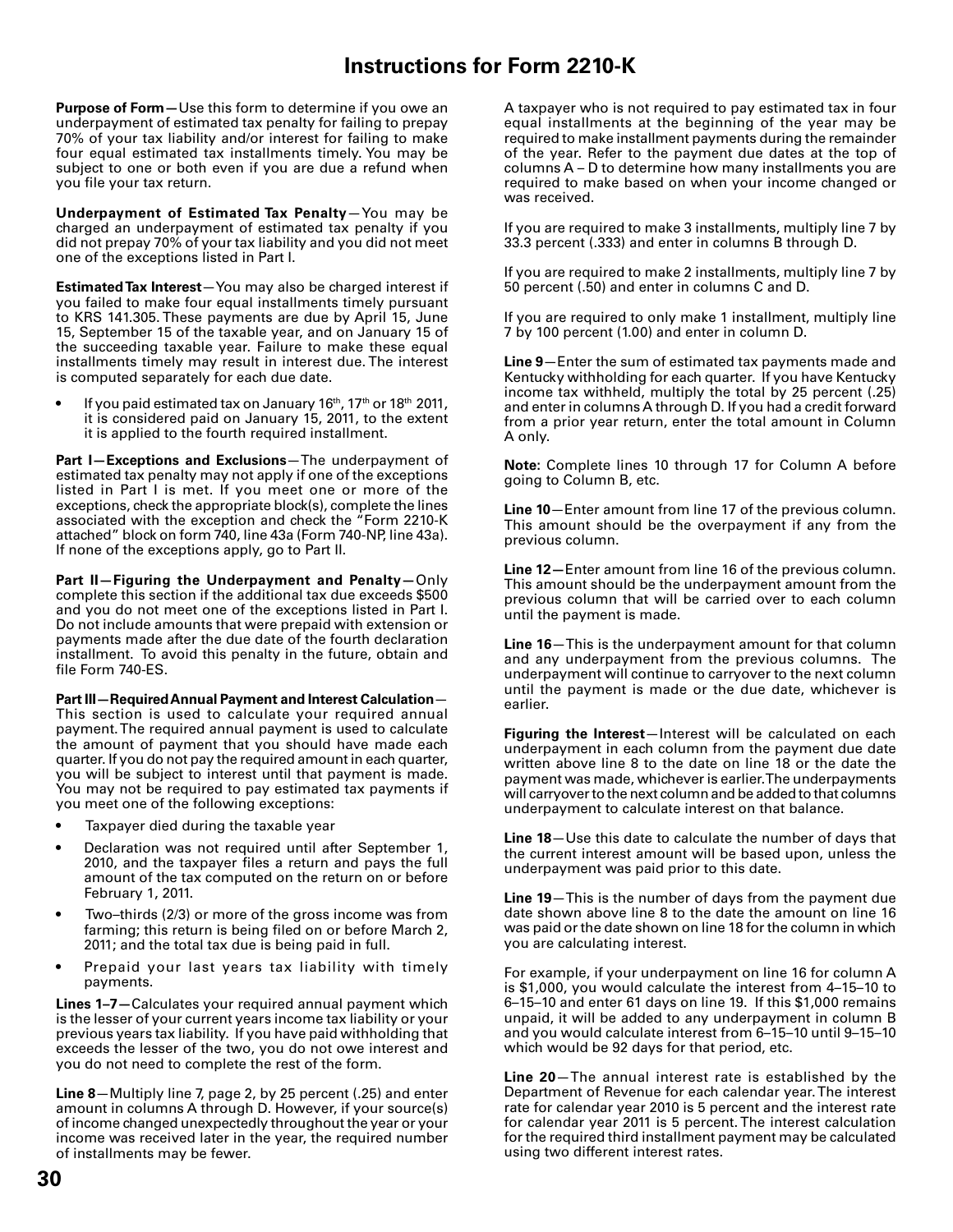### **Instructions for Form 5695-K**

**Purpose of Form—**This form is to be used by a taxpayer to claim a tax credit for installation of energy efficiency products for residential and commercial property as provided by KRS 141.436. The nonrefundable credit shall apply against tax imposed under KRS 141.020 or 141.040, and KRS 141.0401 for taxable years beginning after December 31, 2008, and before January 1, 2016. An unused tax credit may be carried forward one year.

#### **PART I – QUALIFICATIONS**

The tax credit provided by KRS 141.436 shall apply in the tax year in which the installation is complete. If the installation was completed before January 1, 2010, or after December 31, 2010, you do not qualify for this credit. If you have taken the ENERGY STAR home or the ENERGY STAR manufactured home tax credit provided by KRS 141.437, you do not qualify for this credit.

#### **PART II – INSTALLATION OF ENERGY EFFICIENCY PRODUCTS**

#### **Taxpayer's Residence or Single–family or Multifamily Residential Rental Unit:**

**Line 1–Enter the installed cost of qualified upgraded insulation.** KRS 141.435(15) provides that "upgraded insulation" means insulation with the following R–value ratings: (a) Attic insulation rated R–38 or higher; (b) Exterior wall, crawl space, and basement exterior wall insulation rated R–13 or higher; and (c) Floor insulation rated R–19 or higher.

**Line 2—**Enter the amount on Line 1 multiplied by 30 percent  $(.30).$ 

**Line 3—**Enter the total of the amounts from Form 720S, Schedule K–1, Line 26 and Form 765 or Form 765–GP, Schedule K–1, Line 27.

**Line 4—**Enter the total of Lines 2 and 3.

**Line 6—**Enter the smaller of Line 4 or Line 5.

**Line 7–Enter the installed cost of qualified energy–efficient** windows and storm doors. KRS 141.435(8) provides that "energy-efficient windows and storm doors" means windows and storm doors that are: (a) ENERGY STAR–labeled; and (b) Certified by the National Fenestration Rating Council as meeting the North–Central U.S. climate zone performance standards for U-factor (nonsolar heat conductance), solar heat gain coefficient, air leakage, visible–light transmittance, and condensation resistance.

**Line 8—**Enter the amount on Line 7 multiplied by 30 percent  $(.30)$ .

**Line 9—**Enter the total of the amounts from Form 720S, Schedule K–1, Line 27 and Form 765 or Form 765–GP, Schedule K–1, Line 28.

**Line 10—**Enter the total of Lines 8 and 9.

**Line 12—**Enter the smaller of Line 10 or Line 11.

Line 13-Enter the installed cost of qualified energy property. KRS 141.435(12) provides that "qualified energy property" means the following property that meets the performance, quality, and certification standards of and that would have been eligible for the federal tax credit for residential energy property expenditures under 26 U.S.C. § 25C, as it existed on December 31, 2007: (a) An electric heat pump water heater; (b) An electric heat pump; (c) A closed loop geothermal heat pump; (d) An open loop geothermal heat pump; (e) A direct expansion (DX) geothermal heat pump; (f) A central air conditioner; (g) A

natural gas, propane, or oil furnace or hot water heater; (h) A hot water boiler including outdoor wood-fired boiler units; or (i) An advanced main air circulating fan.

**Line 14—**Enter the amount on Line 13 multiplied by 30 percent  $(.30)$ .

**Line 15—**Enter the total of the amounts from Form 720S, Schedule K–1, Line 28 and Form 765 or Form 765–GP, Schedule K–1, Line 29.

**Line 16—**Enter the total of Lines 14 and 15.

**Line 18—**Enter the smaller of Line 16 or Line 17.

**Line 19—**Enter the total of Lines 6, 12, and 18.

**Line 21—**Enter the smaller of Line 19 or Line 20.

#### **Taxpayer's Residence or Single–family Residential Rental Unit:**

**Line 22—**Enter the installed cost of a qualified active solar space–heating system. KRS 141.435(1) provides that "active solar space–heating system" means a system that: (a) Consists of solar energy collectors that collect and absorb solar radiation combined with electric fans or pumps to transfer and distribute that solar heat; (b) May include an energy storage space–heating system to provide heat when the sun is not shining; and (c) Is installed by a certified installer.

**Line 23**—Enter the installed cost of a qualified passive solar space–heating system. KRS 141.435(11) provides that "passive solar space–heating system" means a system that: (a) Takes advantage of the warmth of the sun through the use of design features such as large south–facing windows and materials in the floors or walls that absorb warmth during the day and release that warmth at night; (b) Includes one or more of the following designs: (i) Direct gain which stores and slowly releases heat energy collected from the sun shining directly into the building and warming materials such as tile or concrete; (ii) Indirect gain which uses materials that are located between the sun and the living space such as a wall to hold, store, and release heat; or (iii) Isolated gain which collects warmer air from an area that is remote from the living space, such as a sunroom attached to a house, and the warmer air flows naturally to the rest of the house; and (c) Meets the guidelines and technical requirements for passive solar design.

Line 24-Enter the installed cost of a qualified combined active solar space–heating and water–heating system. KRS 141.435(3) provides that a "combined active solar space–heating and water– heating system" means a system that meets the requirements of both an active solar space–heating system and a solar water– heating system and is installed by a certified installer.

Line 25 – Enter the installed cost of a qualified solar water-heating system. KRS 141.435(14) provides that a "solar water–heating system" means a system that: (a) Uses solar–thermal energy to heat water; (b) Is an indirect pressurized glycol system that uses propylene glycol or an indirect drainback system that uses distilled water or propylene glycol; (c) Uses OG–100 solar thermal collectors that are certified by the Solar Rating and Certification Corporation and covered by a manufacturer's warranty of not less than five years; (d) Is installed by a certified installer; and (e) Is warranted by the certified installer for a period of not less than two years.

Line 26-Enter the installed cost of a qualified wind turbine or wind machine. KRS 141.435(16) provides that a "wind turbine" or "wind machine" means a turbine or machine used for generating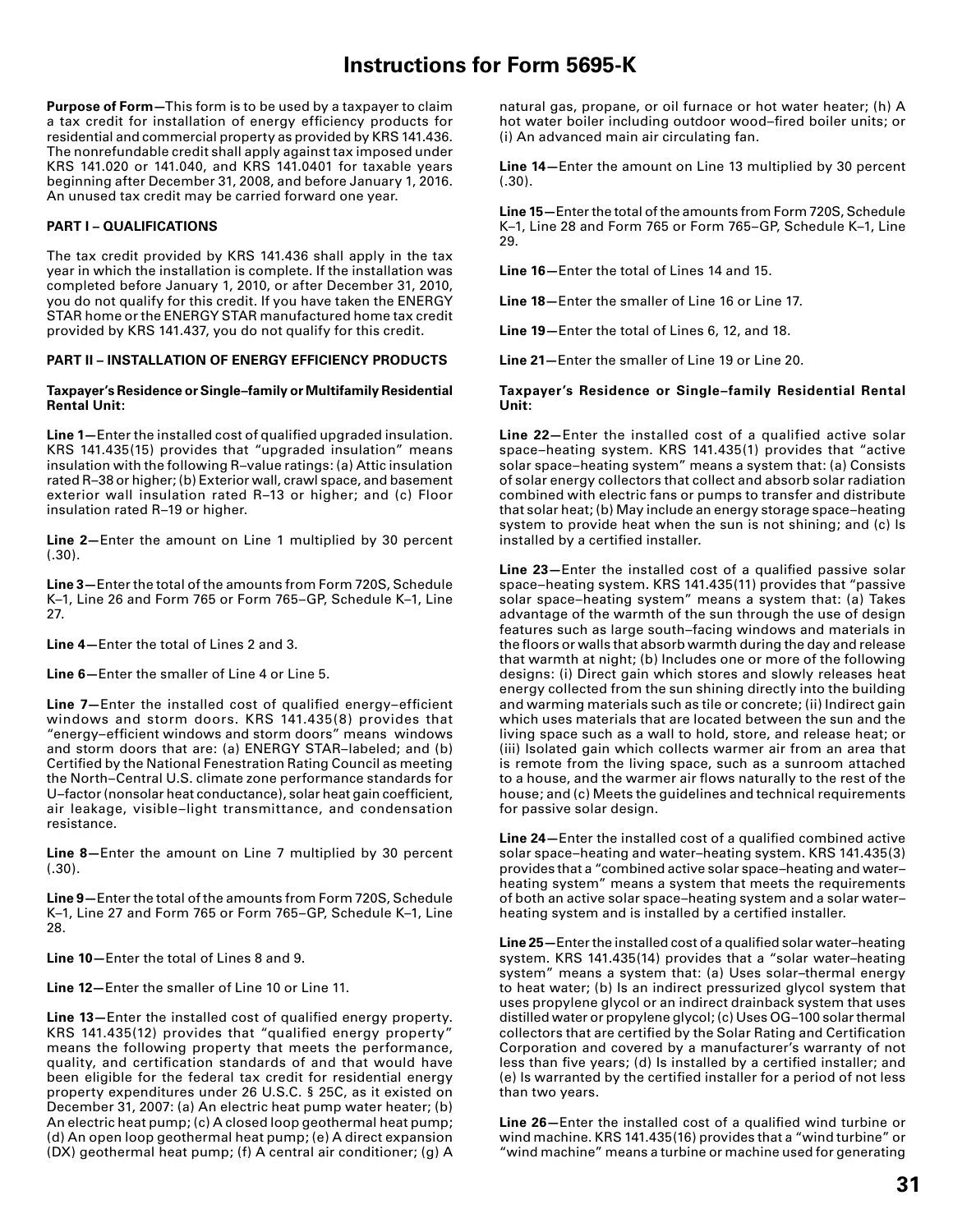electricity that: (a) Is certified as meeting the U.S. Wind Industry Consensus Standards developed by the American Wind Energy Association in partnership with the U.S. Department of Energy; (b) Is covered by a manufacturer's warranty of not less than five years; (c) Is in compliance with all relevant building codes, height restriction variances, other special code requirements, and zoning ordinances; (d) Has been installed in accordance with all building codes and all permits were received prior to the start of construction and installation; (e) Is in compliance with all applicable Federal Aviation Administration regulations; (f) Meets all requirements of Article 705 of the National Electrical Code for electrical components and installations; and (g) Is rated and listed by Underwriters Laboratories.

**Line 27—**Enter the total of Lines 22 through 26.

**Line 28—**Enter the amount on Line 27 multiplied by 30 percent  $(.30).$ 

**Line 29—**Enter the total of the amounts from Form 720S, Schedule K–1, Line 29 and Form 765 or Form 765–GP, Schedule K–1, Line 30.

**Line 30—**Enter the total of Lines 28 and 29.

**Line 31—**Enter the total watts of direct current (DC) (enter watts in space provided on this line) of the rated capacity of a qualified solar photovoltaic system multiplied by \$3. KRS 141.435(13) provides that a "solar photovoltaic system" means a system for electricity generation that: (a) Includes solar photovoltaic panels, structural attachments, electric wiring, inverters for converting direct current output to alternating current, and appropriate controls and safety measures for output monitoring; (b) Meets the requirements of Article 690 of the National Electrical Code; (c) Uses solar photovoltaic panels and inverters that are rated and listed by Underwriters Laboratories; and (d) Is installed by a certified installer.

**Line 32—**Enter the total of the amounts from Form 720S, Schedule K–1, Line 30 and Form 765 or Form 765–GP, Schedule K–1, Line 31.

**Line 33—**Enter the total of Lines 31 and 32.

**Line 34—**Enter the larger of Line 30 or Line 33.

**Line 36—**Enter the smaller of Line 34 or Line 35.

#### **Multifamily Residential Rental Unit or Commercial Property:**

**Line 37—**Enter the installed cost of a qualified active solar space–heating system. See instructions for Line 22 to determine qualified cost.

Line 38-Enter the installed cost of a qualified passive solar space–heating system. See instructions for Line 23 to determine qualified cost.

**Line 39**-Enter the installed cost of a qualified combined active solar space–heating and water–heating system. See instructions for Line 24 to determine qualified cost.

Line 40-Enter the installed cost of a qualified solar water-heating system. See instructions for Line 25 to determine qualified cost.

**Line 41–Enter the installed cost of a qualified wind turbine or** wind machine. See instructions for Line 26 to determine qualified cost.

**Line 42—**Enter the total of Lines 37 through 41.

**Line 43—**Enter the amount on Line 42 multiplied by 30 percent (.30).

**Line 44—**Enter the total of the amounts from Form 720S, Schedule K–1, Line 31 and Form 765 or Form 765–GP, Schedule K–1, Line 32.

**Line 45—**Enter the total of Lines 43 and 44.

**Line 46—**Enter the total watts of direct current (DC) (enter watts in space provided on this line) of the rated capacity of a qualified solar photovoltaic system multiplied by \$3. See instructions for Line 31 to determine qualified cost.

**Line 47—**Enter the total of the amounts from Form 720S, Schedule K–1, Line 32 and Form 765 or Form 765–GP, Schedule K–1, Line 33.

**Line 48—**Enter the total of Lines 46 and 47.

**Line 49—**Enter the larger of Line 45 or Line 48.

**Line 51—**Enter the smaller of Line 49 or Line 50.

#### **Commercial Property:**

**Line 52–Enter the installed cost of a qualified energy–efficient** interior lighting system. KRS 141.435(6) provides that "energy– efficient interior lighting system" means an interior lighting system that meets the maximum reduction in lighting power density requirements for the federal energy–efficient commercial building deduction under 26 U.S.C. § 179D, as in effect December 31, 2007.

**Line 53—**Enter the amount on Line 52 multiplied by 30 percent  $(.30)$ .

**Line 54—**Enter the total of the amounts from Form 720S, Schedule K–1, Line 33 and Form 765 or Form 765–GP, Schedule K–1, Line 34.

**Line 55—**Enter the total of Lines 53 and 54.

**Line 57—**Enter the smaller of Line 55 or Line 56.

**Line 58—Enter the installed cost of a qualified energy–efficient** heating, cooling, ventilation, or hot water system. KRS 141.435(7) provides that "energy-efficient heating, cooling, ventilation, or hot water system" means a heating, cooling, ventilation, or hot water system that meets the requirements for the federal energy-efficient commercial building deduction under 26 U.S.C. § 179D, as in effect December 31, 2007.

**Line 59—**Enter the amount on Line 58 multiplied by 30 percent  $(.30).$ 

**Line 60—**Enter the total of the amounts from Form 720S, Schedule K–1, Line 34 and Form 765 or Form 765–GP, Schedule K–1, Line 35.

**Line 61—**Enter the total of Lines 59 and 60.

**Line 63—**Enter the smaller of Line 61 or Line 62.

**Line 64—**Enter the total of Lines 57 and 63.

**Line 65—**Enter the total of Lines 21, 36, 51 and 64.

**Line 66** – Enter the balance of the Energy Efficiency Products Tax Credit that was not used in 2009, if applicable.

**Line 67—**Enter the total of Lines 65 and 66.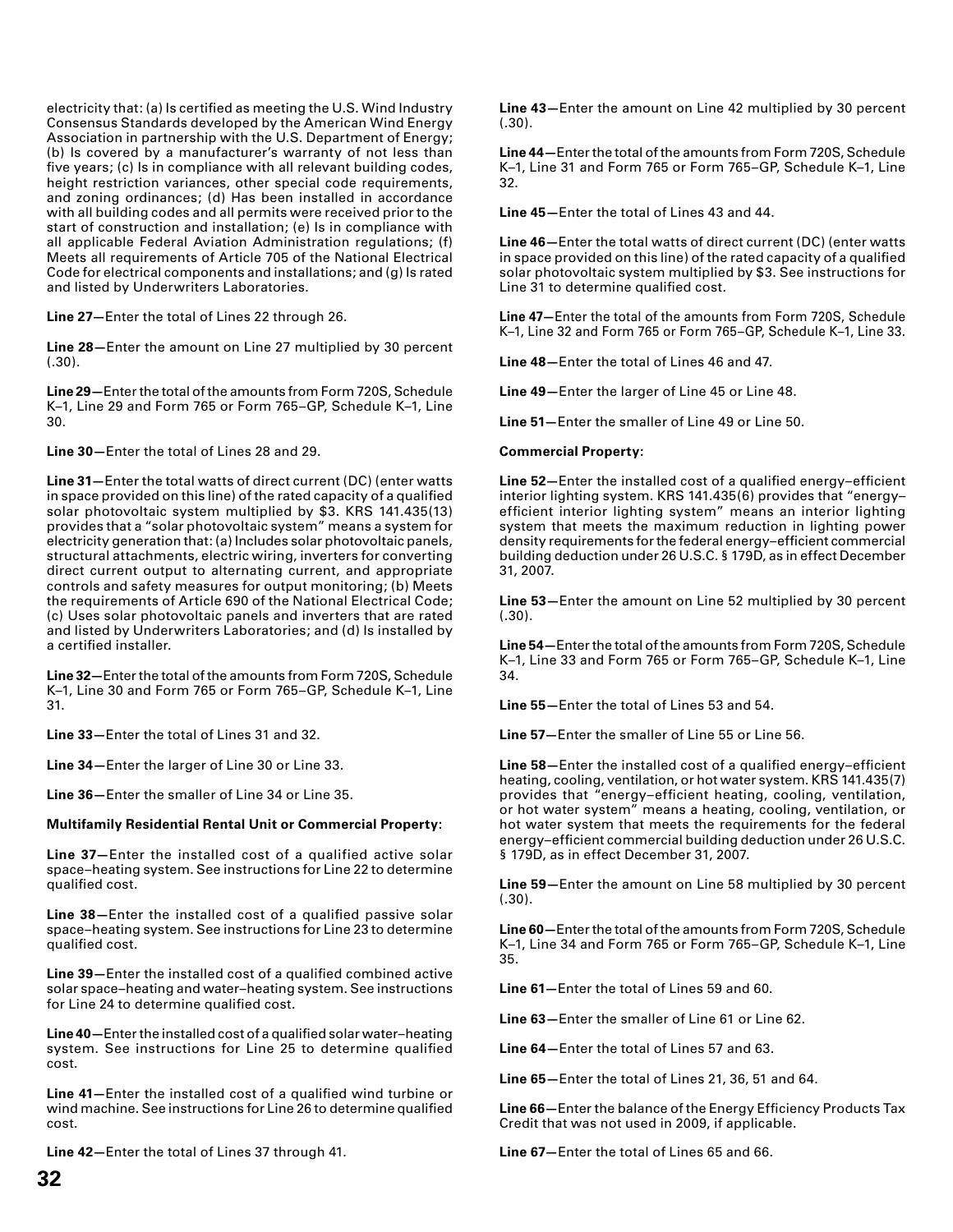### **Instructions for Form 8863-K**

**Purpose of Form**—Use Form 8863-K to calculate and claim your education credits. The education credits are: the Hope Credit and the Lifetime Learning Credit. These credits are based on qualified education expenses paid to an eligible postsecondary educational institution located in Kentucky. If you elected to claim the education credit for federal purposes rather than the tuition and fees deduction, you must make that same election for Kentucky purposes.

**Caution:** Requirements for the 2010 Kentucky Education Tuition Tax Credit are different from the federal education requirements due to Kentucky not adopting the American Recovery and Reinvestment Act of 2009.

**Qualified Education Expenses**-Generally, qualified education expenses are amounts paid in 2010 for tuition and fees required for the student's enrollment or attendance at an eligible educational institution. It does not matter whether the expenses were paid in cash, by check, by credit card, or with borrowed funds.

**Eligible Educational Institution located in Kentucky**—An eligible educational institution is generally any accredited public, nonprofit, or private college, university, vocational school, or other postsecondary institution. Also, the institution must be eligible to participate in a student aid program administered by the Department of Education. The institution must also be physically located in Kentucky to qualify.

Part I, Qualifications-All questions in Part I must be answered yes to be eligible for the Kentucky Education Tuition Tax Credit.

Part II, Hope Credit-You may be able to take a credit of up to 25% of \$1,800 for qualified education expenses paid for each student who qualifies for the Hope Credit. The Hope Credit equals 100% of the first \$1,200 and 50% of the next \$1,200 of qualified expenses paid for each eligible student. For Kentucky, the credit is then limited to 25% for a maximum amount allowed of \$450 for each student who qualified. You can take the Hope Credit for a student if all of the following apply.

- As of the beginning of 2010, the student had not completed the first 2 years of postsecondary education (generally, the freshman and sophomore years of college), as determined by the eligible educational institution. For this purpose, do not include academic credit awarded solely because of the student's performance on proficiency exams.
- The student was enrolled in 2010 in a program that leads to a degree, certificate, or other recognized educational credential.
- The student was taking at least one-half the normal fulltime workload for his or her course of study for a least one academic period beginning in 2010.
- The Hope Credit was not claimed for that student's expenses in more than one prior tax year.
- The student has not been convicted of a felony for possessing or distributing a controlled substance.

**Note:** If a student does not meet all of the above qualifications, you may be able to take the Lifetime Learning Credit for part or all of the student's qualified education expenses.

**Line 1, Columns A and B**—Enter student's name, Social Security number and the name and address of qualified Kentucky institution.

Line 1, Column C-Enter qualified expenses; do not enter more than \$2,400 for each student.

**Line 1, Column D**—Enter the amount from Column C or \$1,200, whichever is smaller.

**Line 1, Column E**—Add Column C and Column D.

**Line 1, Column F**—Enter one-half of the amount in Column E.

**Line 2**—Add all amounts in Column F for all students to compute your tentative Hope credit. If you have expenses for more than two students, attach a list to Form 8863-K and list the total for all students on Line 2. If you are taking the Lifetime Learning Credit for another student, go to Part III; otherwise go to Part IV.

**Part III—Lifetime Learning Credit**—You may be able to take 25% of the Lifetime Learning Credit that equals 20% of qualified expenses paid, up to a maximum of \$10,000 of qualified expenses per return. The maximum amount of Lifetime Learning Credit you can claim on your tax return for the tax year is \$2,000. For Kentucky, the Lifetime Learning Credit is then limited to 25% of the \$2,000 for a maximum allowed of \$500 per return.

**Line 3, Column A–D**—Enter student's name, Social security number, name and address of qualified Kentucky institution and amount of qualified expenses.

**Line 4**—Add all amounts in Column D for all students.

**Line 5**—Enter the smaller of Line 4 or \$10,000.

**Line 6**—Multiply Line 5 by 20%. Do not enter more than \$2,000. This is your tentative Lifetime Learning Credit.

**Line 7**—Add Line 2 (tentative Hope Credit) and Line 6 (tentative Lifetime Learning Credit) to get your tentative Kentucky Education Credits. Enter the amount on Line 7 and on page 2, Line 8.

#### **Part IV—Allowable Education Credits—**

**Line 9 – Line 13**—You cannot take any Kentucky Education Credits if your federal adjusted gross income (federal Form 1040, Line 37 or 1040A, Line 21) exceeds \$120,000 if married, filing jointly or married, filing separately on a combined return (\$60,000 if single). If you are filing a separate **return, you do not qualify for this credit.** If your income is greater than \$100,000, you may only be entitled to a portion of the credits, if any. Proceed to Line 14 if your income is less than \$100,000.